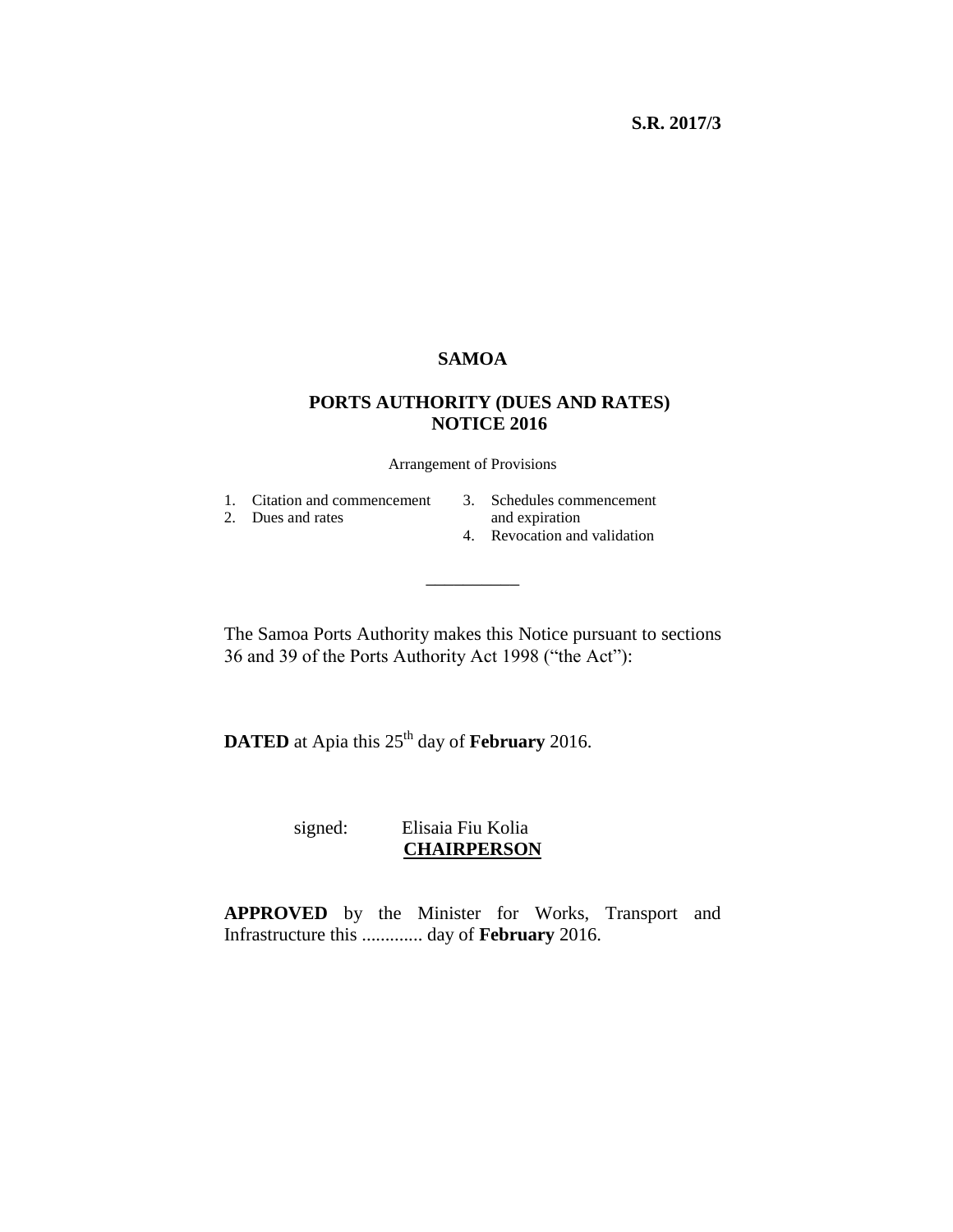#### signed: (Hon MANUALESAGALALA Enokati Posala) **MINISTER FOR WORKS, TRANSPORT AND INFRASTRUCTURE**

#### **DUES AND RATES NOTICE**

**1. Citation and commencement**-(1) This Notice may be cited as the Ports Authority (Dues and Rates) Notice 2016.

(2) This Notice commences on 1 May 2016, subject to paragraph 3.

**2. Dues and rates**-(1) Dues and rates, (excluding port wharfage rates), are set out in Schedules 1, 1A, 1B and 1C respectively.

(2) Port wharfage rates are set out in Schedules 2, 2A, 2B and 2C, respectively.

(3) The dues and rates set out in the Schedules are exclusive of Value Added Goods and Services Tax.

**3. Schedules commencement and expiration**-(1) Schedules 1 and 2 commence on the commencement date of this Notice and expire on 30 April 2017.

(2) Schedules 1A and 2A commence on 1 May 2017 and expire on 30 April 2018.

(3) Schedules 1B and 2B commence on 1 May 2018 and expire on 30 April 2019.

(4) Schedules 1C and 2C commence on 1 May 2019.

**4. Revocation and validation**-(1) The Ports Authority (Dues and Rates) Notice 2014 is revoked.

(2) Any due and rate charged or collected before the commencement of this Notice is deemed to have been validly charged or collected under this Notice.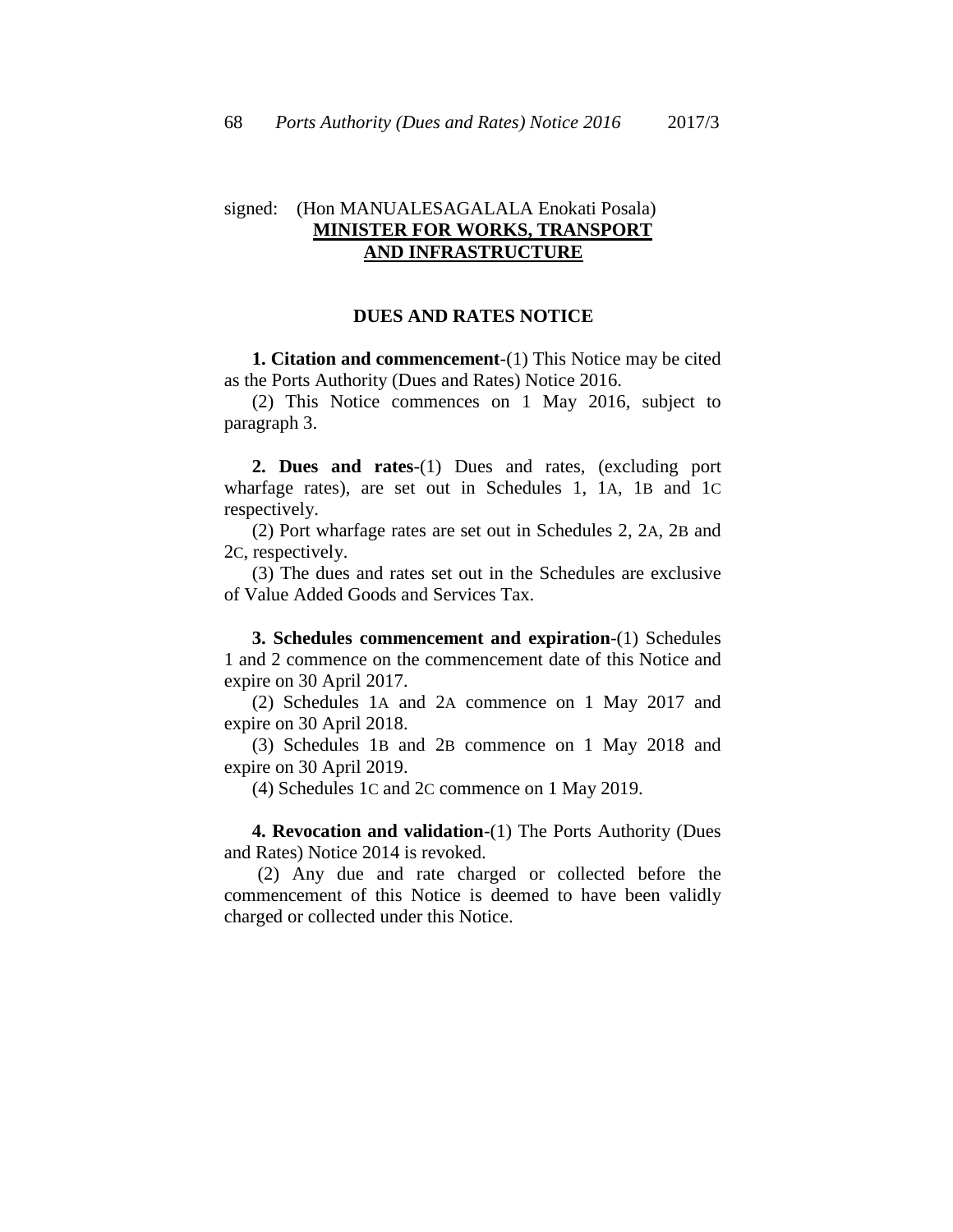### **SCHEDULE 1**

|     | <b>PART I - PORT AND CARGO DUES</b> |                                                                                                                                                                           |                                                                                                                                                                                                                                                                                                                                                                                                                                                                                                                                      |                                                                                                                            |  |  |  |  |
|-----|-------------------------------------|---------------------------------------------------------------------------------------------------------------------------------------------------------------------------|--------------------------------------------------------------------------------------------------------------------------------------------------------------------------------------------------------------------------------------------------------------------------------------------------------------------------------------------------------------------------------------------------------------------------------------------------------------------------------------------------------------------------------------|----------------------------------------------------------------------------------------------------------------------------|--|--|--|--|
| No. | <b>Item</b>                         |                                                                                                                                                                           | <b>Description of Vessel</b>                                                                                                                                                                                                                                                                                                                                                                                                                                                                                                         | <b>Dues</b>                                                                                                                |  |  |  |  |
| 1.  | Port<br>Dues                        | (a) Overseas<br>ship entering<br>a port:<br>(b) Overseas<br>ship entering<br>a port solely<br>for on<br>account of<br>any one or<br>more of the<br>following<br>purposes: | $(i)$ Container &<br>General Cargo<br>Vessel<br>(ii) Tanker/Passenger<br>Vessels/Fishing<br><b>Boat</b><br>(i) effect in repairs;<br>(ii) stress of weather;<br>(iii) obtaining<br>provision of fuel;<br>(iv) otherwise being<br>in distress; or<br>(v) obtaining medical<br>aid for a person on<br>board and which<br>does not discharge<br>or load any cargo or<br>disembark any<br>passenger other than<br>a person referred to<br>in paragraph (v) and<br>any person<br>accompanying him<br>and necessarily<br>disembarking with | \$0.0551 per<br>GRT or part<br>thereof<br>\$0.0772 per<br>GRT or part<br>thereof<br>\$0.0551 per<br>GRT or part<br>thereof |  |  |  |  |
|     |                                     | $(c)$ Home-<br>trade vessel                                                                                                                                               | him                                                                                                                                                                                                                                                                                                                                                                                                                                                                                                                                  | \$5.5125 per<br>GRT or part<br>thereof per<br>annum, payable<br>annually in<br>advance.                                    |  |  |  |  |
| 2.  | Cargo<br>Dues                       | Overseas<br>ship entering<br>a port (All<br>types of<br>vessels)                                                                                                          | 1 to $500$ tonne                                                                                                                                                                                                                                                                                                                                                                                                                                                                                                                     | Charge per<br>tonne or $m3$<br>whichever the<br>greater, or part<br>\$1.05 per tonne                                       |  |  |  |  |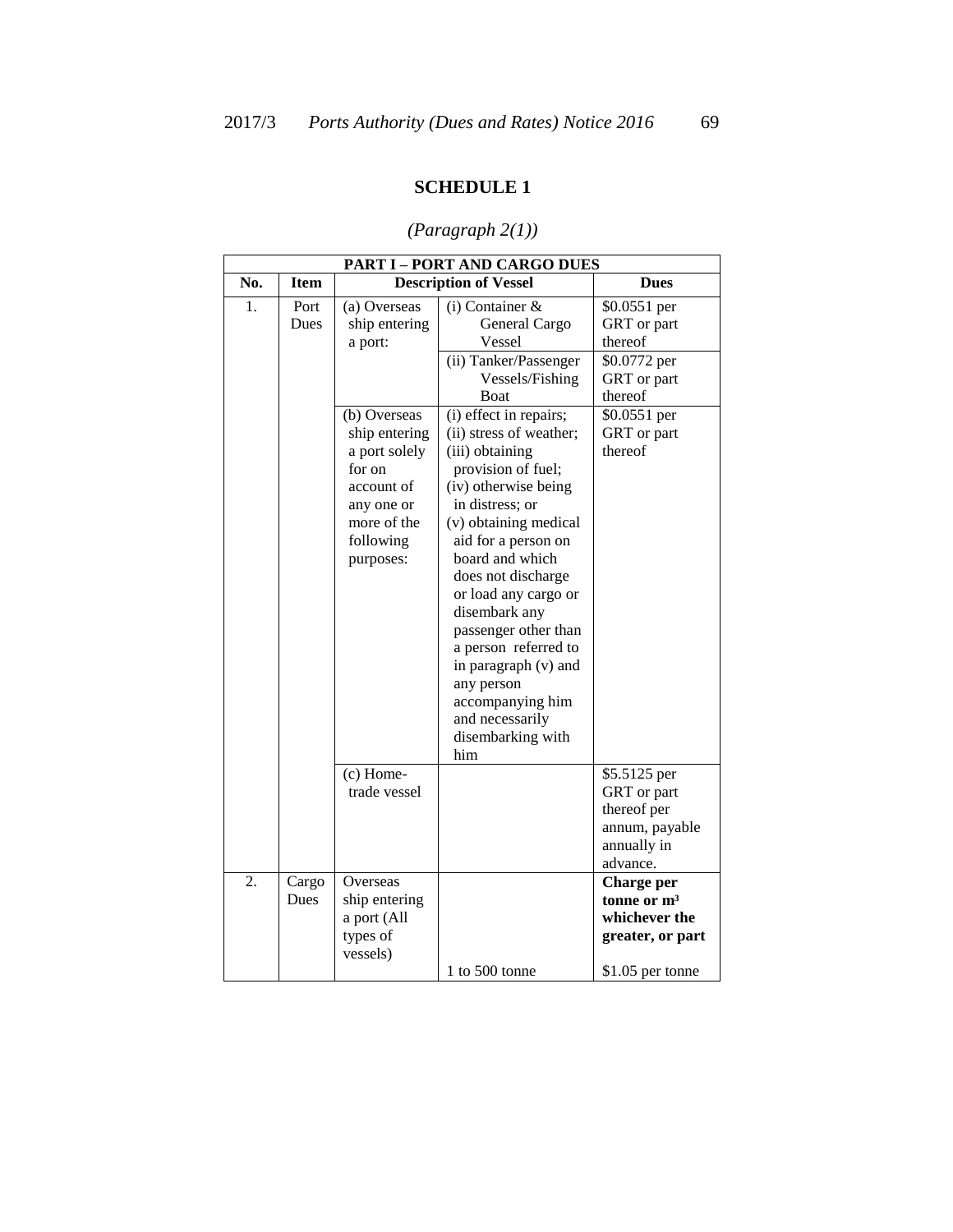| for 1001 tonne and<br>above<br>\$0.2625 per tonne<br>per tonne or m <sup>3</sup><br>whichever the<br>greater, or part<br>thereof of cargo<br>discharged or<br>loaded:<br>(a) directly from or<br>to the vessel;<br>$(b)$ from or to<br>another vessel at<br>anchor or buoys<br>within a Port; or<br>(c) by the vessel to<br>or from a<br>Harbour<br>installation, other<br>than a wharf<br>under the control<br>of the Ports<br>Authority or<br>through a<br>pipeline in a port.<br><b>PART II - STORAGE</b><br>(A) Storage of Break-bulk cargo<br><b>Item</b><br><b>Description of cargo</b><br>No.<br>Charge per<br>tonne or $m3$<br>whichever the<br>greater, or<br>part thereof<br>3.<br>1 <sup>st</sup> working day<br>Nil<br>Stor-<br>(a) Imported<br>$2nd$ working day<br>Nil<br>age<br>cargo:<br>$3rd$ working day<br>Nil<br>$4^{\text{th}}$<br>working day or part<br>\$6.6150 per day<br>thereof each succeeding<br>working day thereafter<br>or part thereof<br>$1st$ day<br>Nil<br>(b) Export<br>$2nd$ day<br>Nil<br>cargo:<br>$3rd$ day<br>Nil<br>4 <sup>th</sup> day or part thereof<br>\$4.41 per day<br>and each succeeding day |  | 501 to 1000 tonne         | \$0.5250 per tonne |
|-------------------------------------------------------------------------------------------------------------------------------------------------------------------------------------------------------------------------------------------------------------------------------------------------------------------------------------------------------------------------------------------------------------------------------------------------------------------------------------------------------------------------------------------------------------------------------------------------------------------------------------------------------------------------------------------------------------------------------------------------------------------------------------------------------------------------------------------------------------------------------------------------------------------------------------------------------------------------------------------------------------------------------------------------------------------------------------------------------------------------------------------------|--|---------------------------|--------------------|
|                                                                                                                                                                                                                                                                                                                                                                                                                                                                                                                                                                                                                                                                                                                                                                                                                                                                                                                                                                                                                                                                                                                                                 |  |                           |                    |
|                                                                                                                                                                                                                                                                                                                                                                                                                                                                                                                                                                                                                                                                                                                                                                                                                                                                                                                                                                                                                                                                                                                                                 |  |                           |                    |
|                                                                                                                                                                                                                                                                                                                                                                                                                                                                                                                                                                                                                                                                                                                                                                                                                                                                                                                                                                                                                                                                                                                                                 |  |                           |                    |
|                                                                                                                                                                                                                                                                                                                                                                                                                                                                                                                                                                                                                                                                                                                                                                                                                                                                                                                                                                                                                                                                                                                                                 |  |                           |                    |
|                                                                                                                                                                                                                                                                                                                                                                                                                                                                                                                                                                                                                                                                                                                                                                                                                                                                                                                                                                                                                                                                                                                                                 |  |                           |                    |
|                                                                                                                                                                                                                                                                                                                                                                                                                                                                                                                                                                                                                                                                                                                                                                                                                                                                                                                                                                                                                                                                                                                                                 |  |                           |                    |
|                                                                                                                                                                                                                                                                                                                                                                                                                                                                                                                                                                                                                                                                                                                                                                                                                                                                                                                                                                                                                                                                                                                                                 |  |                           |                    |
|                                                                                                                                                                                                                                                                                                                                                                                                                                                                                                                                                                                                                                                                                                                                                                                                                                                                                                                                                                                                                                                                                                                                                 |  |                           |                    |
|                                                                                                                                                                                                                                                                                                                                                                                                                                                                                                                                                                                                                                                                                                                                                                                                                                                                                                                                                                                                                                                                                                                                                 |  |                           |                    |
|                                                                                                                                                                                                                                                                                                                                                                                                                                                                                                                                                                                                                                                                                                                                                                                                                                                                                                                                                                                                                                                                                                                                                 |  |                           |                    |
|                                                                                                                                                                                                                                                                                                                                                                                                                                                                                                                                                                                                                                                                                                                                                                                                                                                                                                                                                                                                                                                                                                                                                 |  |                           |                    |
|                                                                                                                                                                                                                                                                                                                                                                                                                                                                                                                                                                                                                                                                                                                                                                                                                                                                                                                                                                                                                                                                                                                                                 |  |                           |                    |
|                                                                                                                                                                                                                                                                                                                                                                                                                                                                                                                                                                                                                                                                                                                                                                                                                                                                                                                                                                                                                                                                                                                                                 |  |                           |                    |
|                                                                                                                                                                                                                                                                                                                                                                                                                                                                                                                                                                                                                                                                                                                                                                                                                                                                                                                                                                                                                                                                                                                                                 |  |                           |                    |
|                                                                                                                                                                                                                                                                                                                                                                                                                                                                                                                                                                                                                                                                                                                                                                                                                                                                                                                                                                                                                                                                                                                                                 |  |                           |                    |
|                                                                                                                                                                                                                                                                                                                                                                                                                                                                                                                                                                                                                                                                                                                                                                                                                                                                                                                                                                                                                                                                                                                                                 |  |                           |                    |
|                                                                                                                                                                                                                                                                                                                                                                                                                                                                                                                                                                                                                                                                                                                                                                                                                                                                                                                                                                                                                                                                                                                                                 |  |                           |                    |
|                                                                                                                                                                                                                                                                                                                                                                                                                                                                                                                                                                                                                                                                                                                                                                                                                                                                                                                                                                                                                                                                                                                                                 |  |                           |                    |
|                                                                                                                                                                                                                                                                                                                                                                                                                                                                                                                                                                                                                                                                                                                                                                                                                                                                                                                                                                                                                                                                                                                                                 |  |                           |                    |
|                                                                                                                                                                                                                                                                                                                                                                                                                                                                                                                                                                                                                                                                                                                                                                                                                                                                                                                                                                                                                                                                                                                                                 |  |                           |                    |
|                                                                                                                                                                                                                                                                                                                                                                                                                                                                                                                                                                                                                                                                                                                                                                                                                                                                                                                                                                                                                                                                                                                                                 |  |                           |                    |
|                                                                                                                                                                                                                                                                                                                                                                                                                                                                                                                                                                                                                                                                                                                                                                                                                                                                                                                                                                                                                                                                                                                                                 |  |                           |                    |
|                                                                                                                                                                                                                                                                                                                                                                                                                                                                                                                                                                                                                                                                                                                                                                                                                                                                                                                                                                                                                                                                                                                                                 |  |                           |                    |
|                                                                                                                                                                                                                                                                                                                                                                                                                                                                                                                                                                                                                                                                                                                                                                                                                                                                                                                                                                                                                                                                                                                                                 |  |                           |                    |
|                                                                                                                                                                                                                                                                                                                                                                                                                                                                                                                                                                                                                                                                                                                                                                                                                                                                                                                                                                                                                                                                                                                                                 |  |                           |                    |
|                                                                                                                                                                                                                                                                                                                                                                                                                                                                                                                                                                                                                                                                                                                                                                                                                                                                                                                                                                                                                                                                                                                                                 |  |                           |                    |
|                                                                                                                                                                                                                                                                                                                                                                                                                                                                                                                                                                                                                                                                                                                                                                                                                                                                                                                                                                                                                                                                                                                                                 |  |                           |                    |
|                                                                                                                                                                                                                                                                                                                                                                                                                                                                                                                                                                                                                                                                                                                                                                                                                                                                                                                                                                                                                                                                                                                                                 |  |                           |                    |
|                                                                                                                                                                                                                                                                                                                                                                                                                                                                                                                                                                                                                                                                                                                                                                                                                                                                                                                                                                                                                                                                                                                                                 |  |                           |                    |
|                                                                                                                                                                                                                                                                                                                                                                                                                                                                                                                                                                                                                                                                                                                                                                                                                                                                                                                                                                                                                                                                                                                                                 |  |                           |                    |
|                                                                                                                                                                                                                                                                                                                                                                                                                                                                                                                                                                                                                                                                                                                                                                                                                                                                                                                                                                                                                                                                                                                                                 |  |                           |                    |
|                                                                                                                                                                                                                                                                                                                                                                                                                                                                                                                                                                                                                                                                                                                                                                                                                                                                                                                                                                                                                                                                                                                                                 |  |                           |                    |
|                                                                                                                                                                                                                                                                                                                                                                                                                                                                                                                                                                                                                                                                                                                                                                                                                                                                                                                                                                                                                                                                                                                                                 |  |                           |                    |
|                                                                                                                                                                                                                                                                                                                                                                                                                                                                                                                                                                                                                                                                                                                                                                                                                                                                                                                                                                                                                                                                                                                                                 |  |                           |                    |
|                                                                                                                                                                                                                                                                                                                                                                                                                                                                                                                                                                                                                                                                                                                                                                                                                                                                                                                                                                                                                                                                                                                                                 |  |                           |                    |
|                                                                                                                                                                                                                                                                                                                                                                                                                                                                                                                                                                                                                                                                                                                                                                                                                                                                                                                                                                                                                                                                                                                                                 |  |                           |                    |
|                                                                                                                                                                                                                                                                                                                                                                                                                                                                                                                                                                                                                                                                                                                                                                                                                                                                                                                                                                                                                                                                                                                                                 |  |                           |                    |
|                                                                                                                                                                                                                                                                                                                                                                                                                                                                                                                                                                                                                                                                                                                                                                                                                                                                                                                                                                                                                                                                                                                                                 |  |                           |                    |
|                                                                                                                                                                                                                                                                                                                                                                                                                                                                                                                                                                                                                                                                                                                                                                                                                                                                                                                                                                                                                                                                                                                                                 |  |                           |                    |
|                                                                                                                                                                                                                                                                                                                                                                                                                                                                                                                                                                                                                                                                                                                                                                                                                                                                                                                                                                                                                                                                                                                                                 |  |                           |                    |
|                                                                                                                                                                                                                                                                                                                                                                                                                                                                                                                                                                                                                                                                                                                                                                                                                                                                                                                                                                                                                                                                                                                                                 |  |                           |                    |
|                                                                                                                                                                                                                                                                                                                                                                                                                                                                                                                                                                                                                                                                                                                                                                                                                                                                                                                                                                                                                                                                                                                                                 |  |                           |                    |
|                                                                                                                                                                                                                                                                                                                                                                                                                                                                                                                                                                                                                                                                                                                                                                                                                                                                                                                                                                                                                                                                                                                                                 |  |                           |                    |
|                                                                                                                                                                                                                                                                                                                                                                                                                                                                                                                                                                                                                                                                                                                                                                                                                                                                                                                                                                                                                                                                                                                                                 |  |                           |                    |
|                                                                                                                                                                                                                                                                                                                                                                                                                                                                                                                                                                                                                                                                                                                                                                                                                                                                                                                                                                                                                                                                                                                                                 |  | or part thereof after the |                    |
| $3rd$ day                                                                                                                                                                                                                                                                                                                                                                                                                                                                                                                                                                                                                                                                                                                                                                                                                                                                                                                                                                                                                                                                                                                                       |  |                           |                    |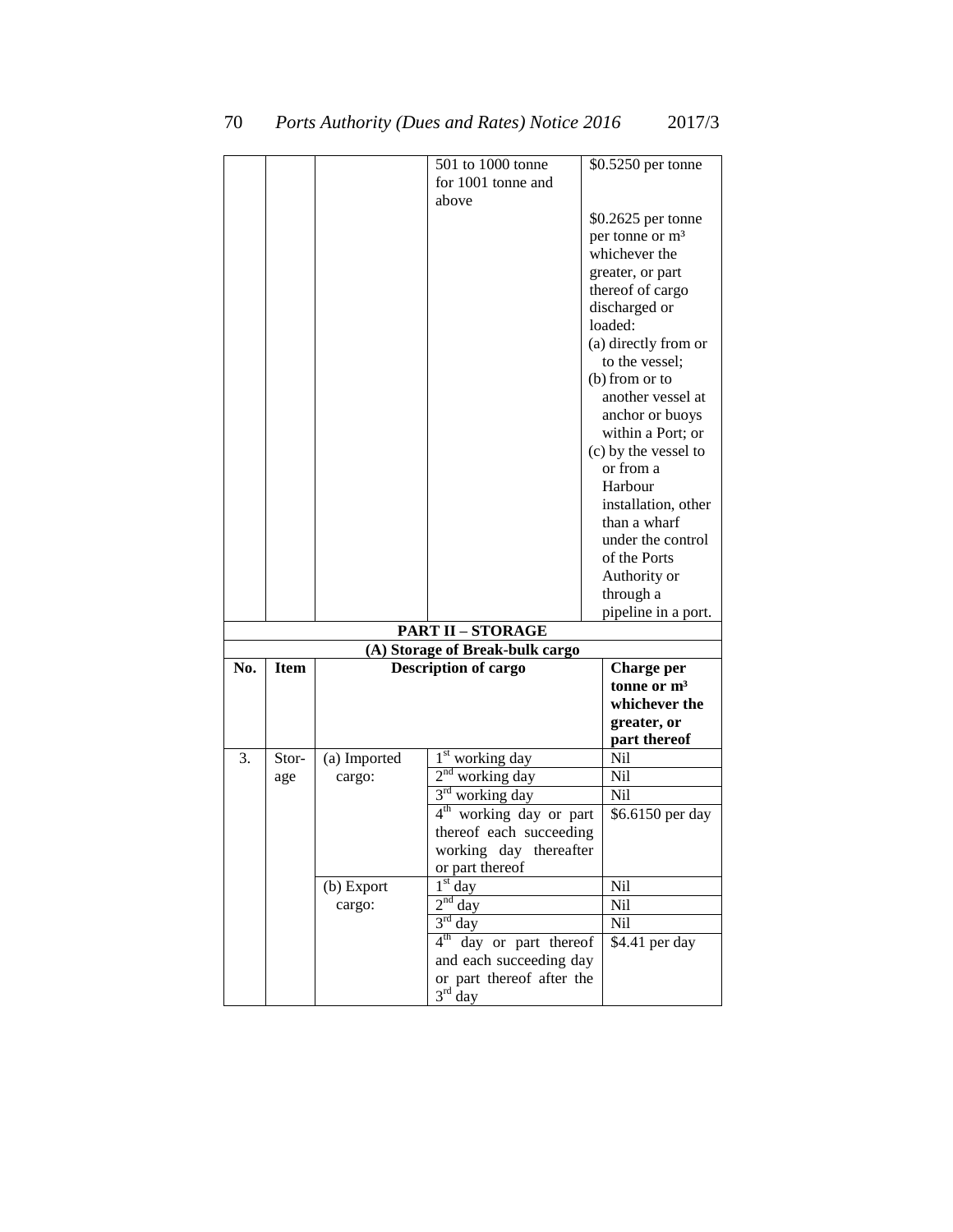|     |             | (c) Trans-                             | First 21 days from the             |             |                            | Nil |                  |
|-----|-------------|----------------------------------------|------------------------------------|-------------|----------------------------|-----|------------------|
|     |             | shipment                               | day the cargo was                  |             |                            |     |                  |
|     |             | cargo:                                 | unloaded                           |             |                            |     |                  |
|     |             |                                        | Each succeeding day or             |             |                            |     | \$6.6150 per day |
|     |             |                                        | part thereof after the             |             |                            |     |                  |
|     |             |                                        | expiration of 21 days              |             |                            |     |                  |
|     |             |                                        | from the day the cargo             |             |                            |     |                  |
|     |             |                                        | was unloaded                       |             |                            |     |                  |
|     |             |                                        | (B) Storage of Containerised Cargo |             |                            |     |                  |
| No. | <b>Item</b> |                                        | <b>Description of cargo</b>        |             |                            |     | Charge per day   |
|     |             |                                        |                                    |             |                            |     | or part thereof  |
|     |             |                                        |                                    |             | Up to 20ft                 |     | Over 20ft        |
| 4.  | Stor-       | (a) Empty Imported Container           |                                    |             | \$5.5125                   |     | \$11.0250        |
|     | age of      | (b) Full or partly full Imported       |                                    |             | \$82.6875                  |     | \$132.30         |
|     | Cont-       | Container                              |                                    |             |                            |     |                  |
|     | ainer       | (c) Full or partly full Container to   |                                    |             | \$55.1250                  |     | \$110.25         |
|     |             | be exported                            |                                    |             |                            |     |                  |
|     |             | (d) Empty Container to be              |                                    |             | \$5.5125                   |     | \$11.0250        |
|     |             | exported                               |                                    |             |                            |     |                  |
|     |             | (e) The rates under this paragraph     |                                    |             |                            |     |                  |
|     |             | shall apply in the following           |                                    |             |                            |     |                  |
|     |             | manner:                                |                                    |             |                            |     |                  |
|     |             | (i) charges under sub-                 |                                    |             |                            |     |                  |
|     |             |                                        | paragraphs (a) and (b) of this     |             |                            |     |                  |
|     |             |                                        | Item shall not apply until the     |             |                            |     |                  |
|     |             |                                        | expiration of three (3) days       |             |                            |     |                  |
|     |             |                                        | from the date the vessel           |             |                            |     |                  |
|     |             |                                        | departs from the wharf of          |             |                            |     |                  |
|     |             | discharge;                             |                                    |             |                            |     |                  |
|     |             | (ii) the charge under sub-             |                                    |             |                            |     |                  |
|     |             |                                        | paragraph (c) shall not apply      |             |                            |     |                  |
|     |             |                                        | until expiration of three (3)      |             |                            |     |                  |
|     |             | days from the date a                   |                                    |             |                            |     |                  |
|     |             |                                        | container was first stored; and    |             |                            |     |                  |
|     |             | (iii) the charge under sub-            |                                    |             |                            |     |                  |
|     |             |                                        | paragraph (d) shall not apply      |             |                            |     |                  |
|     |             | days from the date a                   | until expiration of seven (7)      |             |                            |     |                  |
|     |             |                                        | container was first stored.        |             |                            |     |                  |
|     |             | <b>PART III - BERTHAGE AND DOCKAGE</b> |                                    |             |                            |     |                  |
| No. | <b>Item</b> | <b>Nature of Service</b>               |                                    |             | <b>Fees or Charges per</b> |     |                  |
|     |             | and Vessel                             |                                    |             | <b>Operation/Movement</b>  |     |                  |
| 5.  | Berthage    | (a) Container $\&$                     |                                    | (i) Labour  |                            |     | \$85.9950 per    |
|     |             | General Cargo                          |                                    |             | required for               |     | hour or part     |
|     |             | Vessel:                                |                                    | berthing or |                            |     | thereof          |
|     |             |                                        |                                    | unberthing  |                            |     |                  |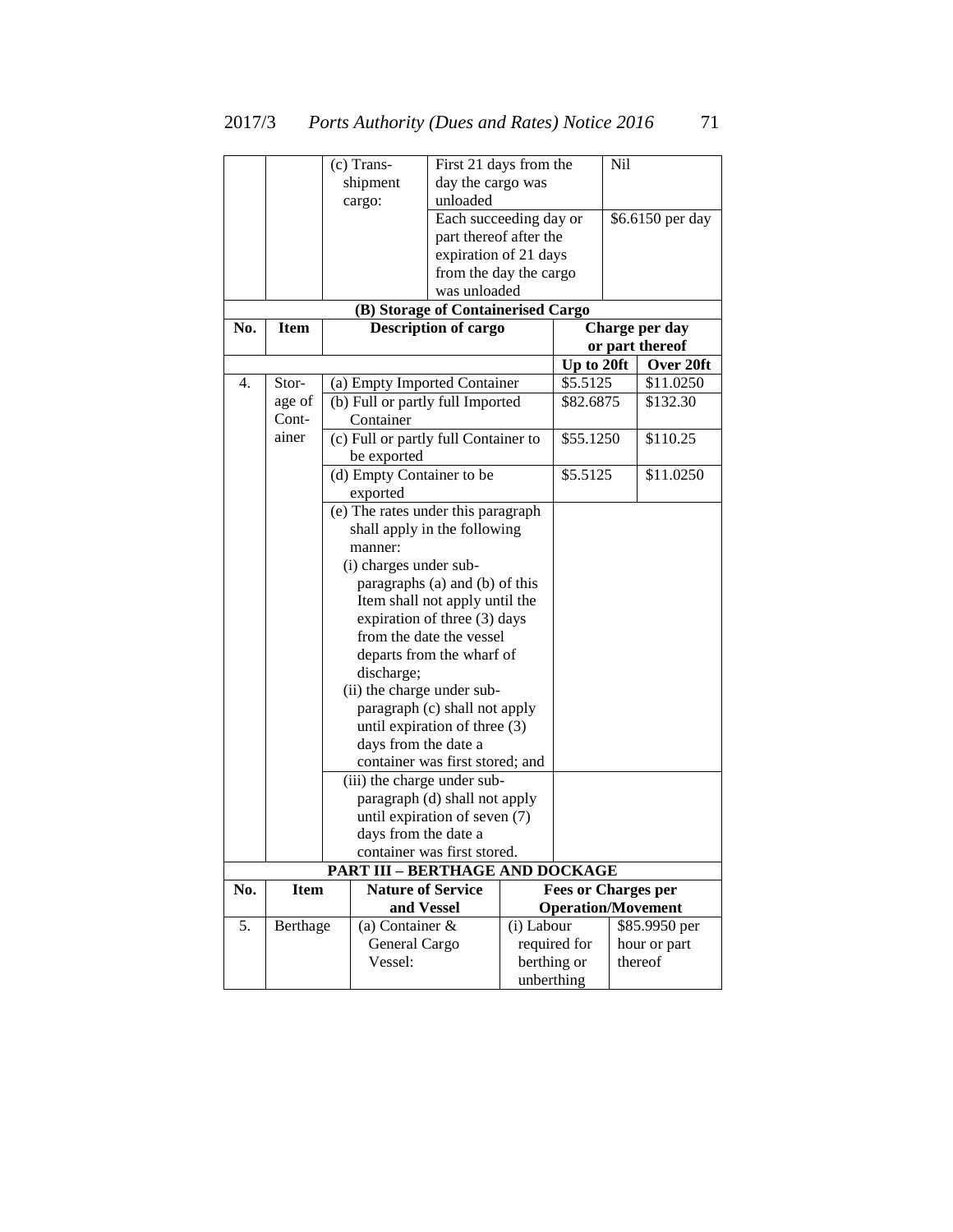|     |                   |                                   | (ii) Berthing or              | \$85.9950 per           |
|-----|-------------------|-----------------------------------|-------------------------------|-------------------------|
|     |                   |                                   | unberthing                    | hour or part            |
|     |                   |                                   | staff standing                | thereof                 |
|     |                   |                                   | by                            |                         |
|     |                   |                                   | (iii) Vessel up               | \$57.33 per             |
|     |                   |                                   | to 1500 GRT                   | hour or part            |
|     |                   |                                   |                               | thereof                 |
|     |                   |                                   | (iv) Vessel in                | \$85.9950 per           |
|     |                   |                                   | excess of                     | hour or part            |
|     |                   |                                   | 1500 GRT                      | thereof                 |
|     |                   | (b) Tankers/Fishing               | (i) Labour                    | \$0.4515 per            |
|     |                   | Boats/or any other                | required for                  | GRT or part             |
|     |                   | vessel (This charge               | berthing or                   | thereof                 |
|     |                   | is calculated from                | unberthing                    |                         |
|     |                   | the time the labour               | (ii) Berthing                 | \$66.15 per             |
|     |                   | was ordered until                 | and                           | hour or part            |
|     |                   | time of actual                    | unberthing                    | thereof                 |
|     |                   | cancellation or                   | staff standing                |                         |
|     |                   | alteration of order).             | by                            |                         |
|     |                   | (c) Passenger Vessel              | (i) Labour                    | \$0.0441 per            |
|     |                   |                                   | required for                  | GRT or part             |
|     |                   |                                   | berthing or                   | thereof                 |
|     |                   |                                   | unberthing                    |                         |
|     |                   |                                   | (ii) Berthing                 | \$66.15 per             |
|     |                   |                                   | and                           | hour or part<br>thereof |
|     |                   |                                   | unberthing                    |                         |
|     |                   |                                   | staff standing<br>by          |                         |
| 6.  | Dockage /         | Dockage rates shall               | (a) Container $\overline{\&}$ | \$0.0777 per            |
|     | Berth             | apply to every                    | General                       | GRT per day             |
|     | occupancy         | Vessel which lies at,             | Cargo Vessel                  | or part                 |
|     |                   | is moored to or                   |                               | thereof                 |
|     |                   | alongside another                 | (b) Tanker/                   | \$0.0557 per            |
|     |                   | vessel, or is docked              | Passenger                     | GRT per day             |
|     |                   | in tier at any wharf              | Vessels/                      | or part                 |
|     |                   | for overseas ships                | Fishing Boat/                 | thereof                 |
|     |                   | under the control of              | or any other                  |                         |
|     |                   | the Ports Authority               | vessel                        |                         |
|     |                   | as follows:                       | (c) Home-trade                | \$220.50 per            |
|     |                   |                                   | Vessel                        | annum                   |
|     |                   | PART IV - LIGHT DUES AND PILOTAGE |                               |                         |
| No. | <b>Item</b>       | <b>Description</b>                | <b>Rates</b>                  |                         |
| 7.  | <b>Light Dues</b> | Overseas ship                     | (a) Container                 | \$57.33 per             |
|     |                   | entering a Port:                  | & General                     | visit                   |
|     |                   |                                   | Cargo Vessel                  |                         |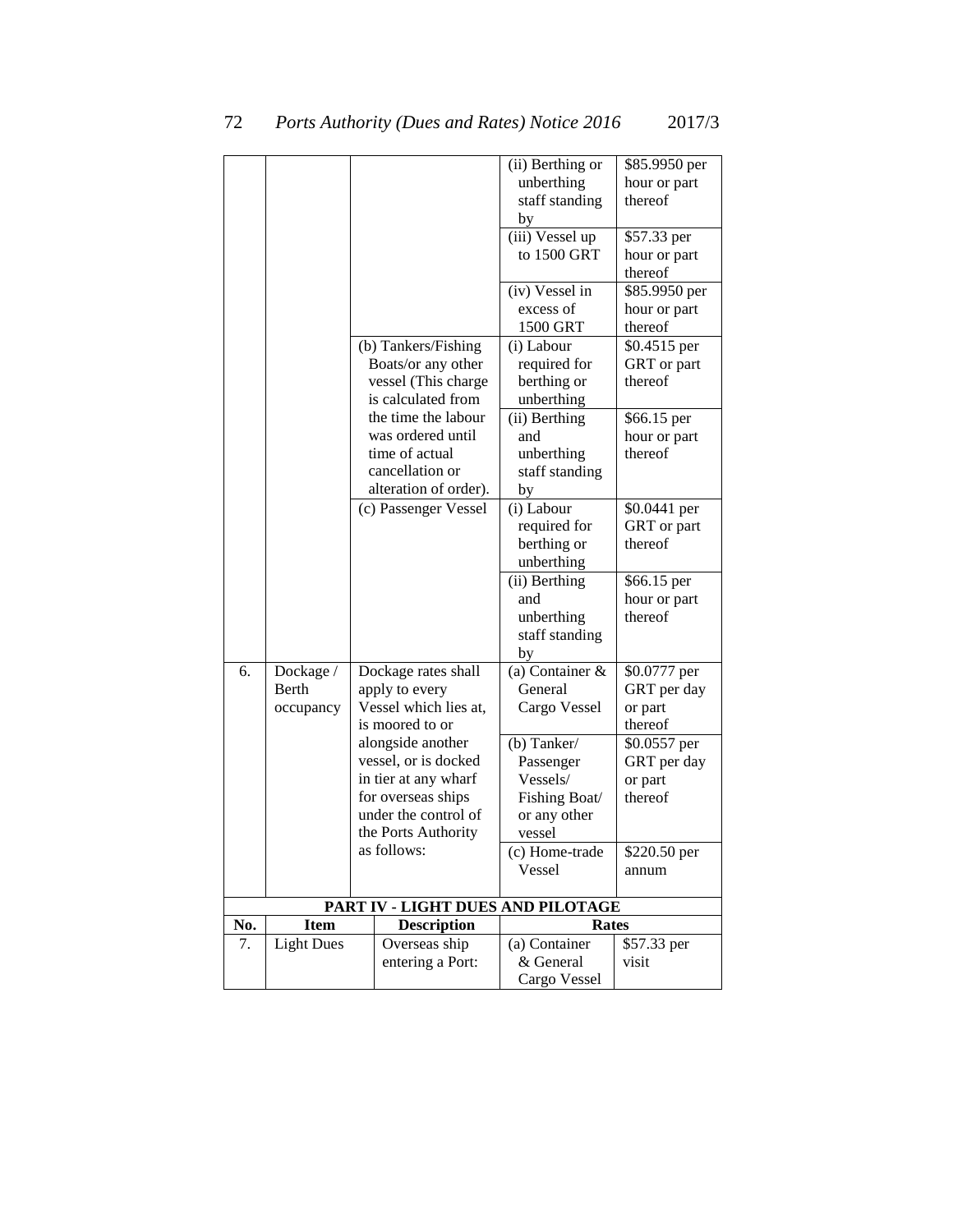| 8.                                                                            | Pilotage                                                               |  | Overseas ship:                                                                                                 | (b) Tanker/<br>Passenger<br>Vessel/<br>Fishing Boat/<br>or any other<br>vessel<br>(c) Home-trade<br>vessel<br>(i) Container<br>& General<br>Cargo Vessel<br>(ii) Tanker/<br>Fishing Boat/<br>or any other<br>vessel<br>(iii) Passenger |       | \$110.25 per<br>visit<br>\$220.50 per<br>annum<br>payable<br>annually in<br>advance<br>\$0.1433 per<br>GRT<br>\$0.1985 per<br><b>GRT</b><br>\$0.0551 per |
|-------------------------------------------------------------------------------|------------------------------------------------------------------------|--|----------------------------------------------------------------------------------------------------------------|----------------------------------------------------------------------------------------------------------------------------------------------------------------------------------------------------------------------------------------|-------|----------------------------------------------------------------------------------------------------------------------------------------------------------|
|                                                                               |                                                                        |  |                                                                                                                | <b>Vessels</b>                                                                                                                                                                                                                         |       | <b>GRT</b>                                                                                                                                               |
| <b>PART V-MISCELLANEOUS RATES</b><br>No.<br><b>Item</b><br><b>Description</b> |                                                                        |  |                                                                                                                |                                                                                                                                                                                                                                        |       | Rates                                                                                                                                                    |
| 9.                                                                            | Licence for                                                            |  | License to bring into and                                                                                      |                                                                                                                                                                                                                                        |       | \$262.50 per tonne                                                                                                                                       |
|                                                                               | bringing in<br>machinery for<br>hoisting and<br>conveying of<br>cargos |  | machinery for hoisting and<br>conveying cargo property<br>of the Ports Authority or<br>under its control.      |                                                                                                                                                                                                                                        | annum | per truck per                                                                                                                                            |
| 10.                                                                           | Stevedore<br>licence                                                   |  | License to operate as<br>stevedore on wharves<br>under the control of the<br>Ports Authority.                  |                                                                                                                                                                                                                                        | annum | \$22,050.00 per                                                                                                                                          |
| 11.                                                                           | Storage of<br>stevedore gear<br>and equipment                          |  | Storage of stevedores gear<br>mechanical equipment on<br>property of the Ports<br>Authority under its control. |                                                                                                                                                                                                                                        |       | \$525.00 per annum                                                                                                                                       |
| 12.                                                                           | Clearing and<br>cleaning wharf<br>after departure                      |  | (a) Any vessel discharging<br>tallow, cement or<br>bitumen                                                     |                                                                                                                                                                                                                                        |       | \$220.50 each visit                                                                                                                                      |
| 13.                                                                           | of:<br>ISPS Security:                                                  |  | (b) Any other vessel<br>(a) Container & General                                                                |                                                                                                                                                                                                                                        |       | \$198.45 per visit<br>\$0.1433 per GRT                                                                                                                   |
|                                                                               |                                                                        |  | Cargo Vessel                                                                                                   |                                                                                                                                                                                                                                        |       | per visit                                                                                                                                                |
|                                                                               |                                                                        |  | (b) Tanker/ Passenger<br>Vessel/Fishing Boat/ or<br>any other vessel                                           |                                                                                                                                                                                                                                        |       | \$0.1103 per GRT<br>per visit                                                                                                                            |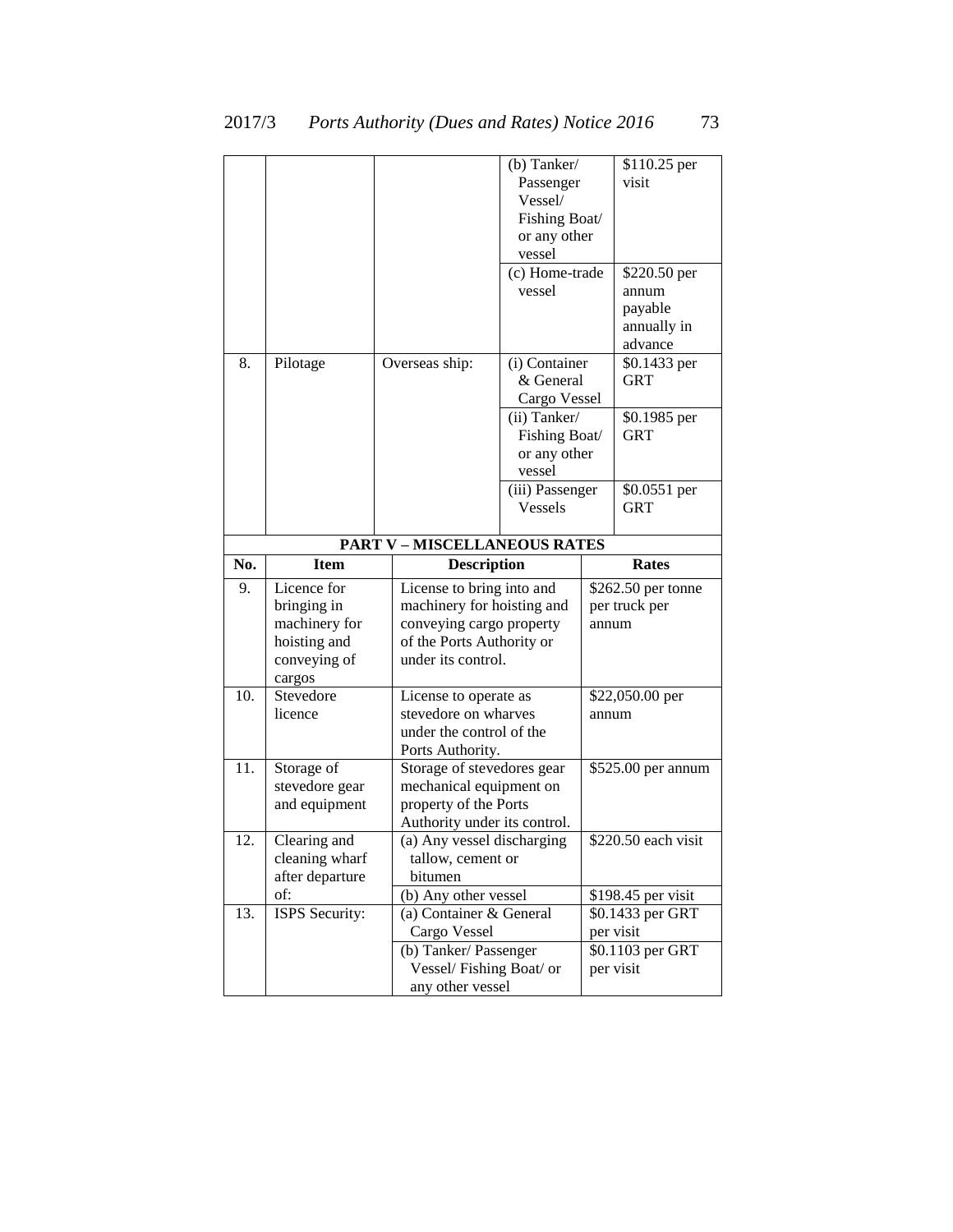| 14. | Fresh Water<br>Supply of fresh water from |                           |               | Cost to the Port    |
|-----|-------------------------------------------|---------------------------|---------------|---------------------|
|     | Supply                                    | the mains to a vessel at  |               | Authority plus 20%  |
|     |                                           | wharf                     |               | of such cost        |
| 15. | Electricity                               | Supply of electricity or  |               | Cost to the Port    |
|     | Supply                                    | power from the mains to a |               | Authority plus 20%  |
|     |                                           | Vessel at Wharf           |               | of such cost        |
| 16. | Plugging of                               | Use of power points for   |               | \$110.25 per day or |
|     | reefers and                               | mechanical equipment or   |               | part thereof        |
|     | mechanical                                | refrigerated containers   |               |                     |
|     | equipment                                 |                           |               |                     |
| 17. | <b>Hire of Ports</b>                      | (a) Container             | $(i)$ Up to   | \$165.38 per hour   |
|     | Authority work                            | & General                 | 200 HP        | or part thereof     |
|     | boats for the                             | Cargo                     | $(ii)$ 201 HP | \$358.31 per hour   |
|     | following                                 | Vessel:                   | to $400$      | or part thereof     |
|     | capacity                                  |                           | HP            |                     |
|     | (inclusive of                             |                           | $(iii)$ 401   | \$385.88 per hour   |
|     | standby                                   |                           | HP to 600     | or part thereof     |
|     | $hour(s)$ :                               |                           | HP            |                     |
|     |                                           |                           | $(iv)$ 601 HP | \$496.13 per hour   |
|     |                                           |                           | to 800        | or part thereof     |
|     |                                           |                           | HP            |                     |
|     |                                           |                           | $(v)$ 801 HP  | \$1074.94 per hour  |
|     |                                           |                           | to 1000 HP    | or part thereof     |
|     |                                           | (b) Tanker/               | $(i)$ Up to   | \$110.25 per hour   |
|     |                                           | Passenger                 | 200 HP        | or part thereof     |
|     |                                           | Vessel/                   | $(ii)$ 201 HP | \$220.50 per hour   |
|     |                                           | Fishing                   | to 400        | or part thereof     |
|     |                                           | Boat:                     | HP            |                     |
|     |                                           |                           | $(iii)$ 401   | \$330.75 per hour   |
|     |                                           |                           | $HP$ to $600$ | or part thereof     |
|     |                                           |                           | HP            |                     |
|     |                                           |                           | $(iv)$ 601 HP | \$441.00 per hour   |
|     |                                           |                           | to 800 HP     | or part thereof     |

(v) 801 HP to 1000 HP

(b)  $201$  HP to  $400$  HP

 $(c)$  401 HP to 600 HP

(d)  $601$  HP to  $800$  HP

(a) Up to  $200$  HP  $\qquad$  \$165.38 per hour

(e) 801 HP to 1000 HP \$1074.94 per hour

18. Hire of Ports

Authority work boats for Towing of any type of Vessel:

\$771.75 per hour or part thereof

or part thereof<br>\$358.31 per hour

or part thereof<br>\$385.88 per hour

or part thereof<br>\$496.13 per hour

or part thereof

thereof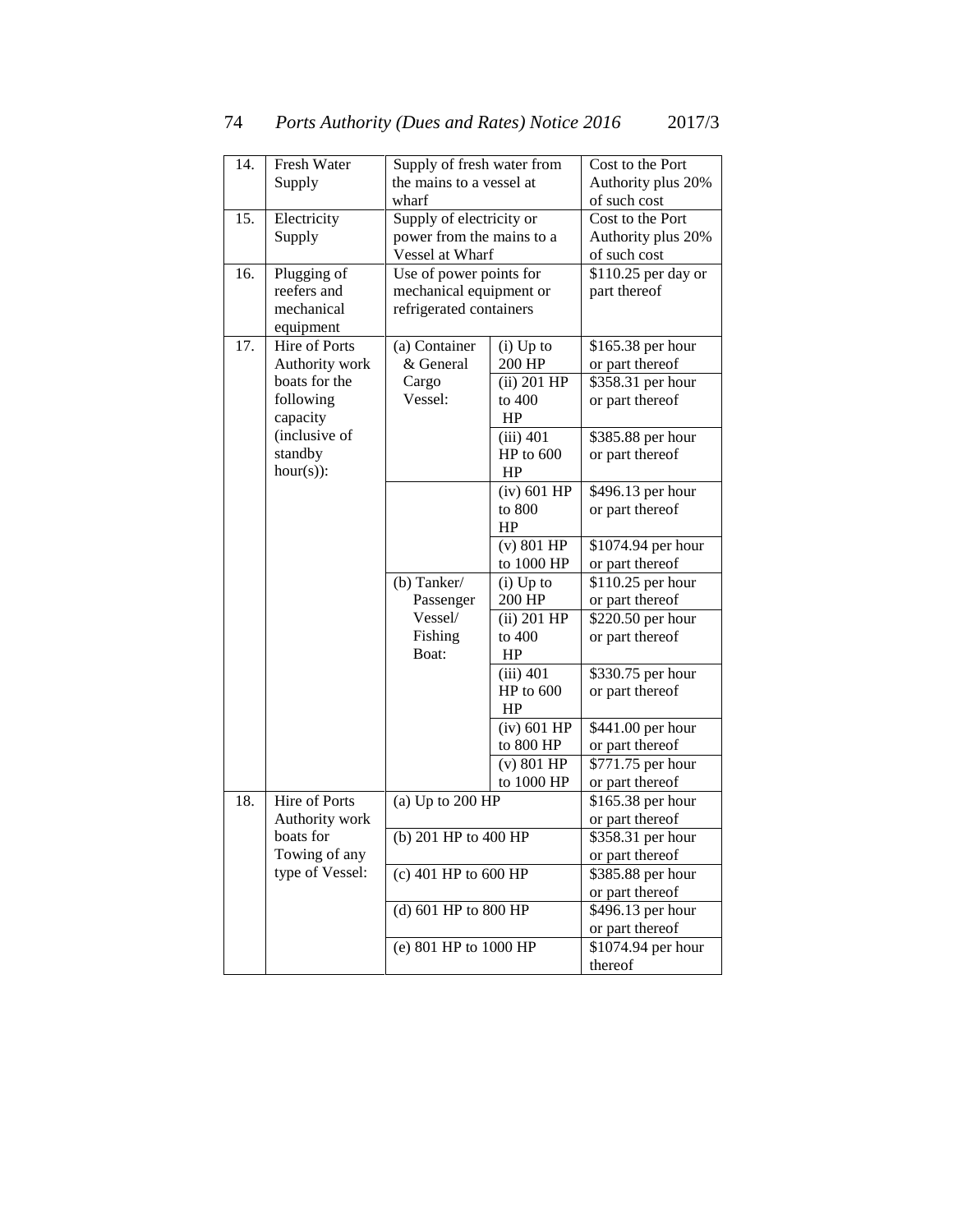| 19.               |                          |                        | Hire of gangway                | \$220.50 per day          |
|-------------------|--------------------------|------------------------|--------------------------------|---------------------------|
| 20.               |                          |                        | <b>Hire of Ports Authority</b> | Cost to the Ports         |
|                   |                          | Staff for Overtime and |                                | Authority plus 20%        |
|                   |                          | special duties         |                                | of such cost              |
| $\overline{21}$ . | Shore launch             |                        | License to operate shore       | \$3307.50 per             |
|                   | licence                  | launch service         |                                | annum                     |
| 22.               | Environmental            |                        | (a) All International          | \$0.0551 per GRT          |
|                   | Charge:                  |                        | Vessel entering port           | per visit                 |
|                   |                          |                        | (b) Home-trade                 | \$4.41 per GRT per        |
|                   |                          | (Domestic)             |                                | annum                     |
|                   |                          | Vessel                 |                                |                           |
| 23.               | Telephone                |                        | Fee for connection of          | \$110.25 per              |
|                   | <b>Connection Fee</b>    |                        | telephone to ship              | telephone                 |
|                   |                          |                        |                                | connection plus           |
|                   |                          |                        |                                | cost of labor             |
| 24.               | Fee for inspection       | Inspection of          |                                | \$33.08 per hour or       |
|                   | of dangerous goods       |                        | inflammable liquid and         | part thereof              |
|                   |                          | dangerous goods        |                                |                           |
| 25.               | Domestic                 | (a)                    | for                            | \$0.0551 per liter        |
|                   | Wharfage:                |                        | bunkering/discharging          |                           |
|                   |                          | of fuel                |                                |                           |
|                   |                          | (b)                    | (i) Commercial                 | \$1.1550 per vehicle      |
|                   |                          | toll:                  | Vehicle                        |                           |
|                   |                          |                        | (ii) Non-                      | \$0.63 per vehicle        |
|                   |                          |                        | Commercial                     |                           |
|                   |                          |                        | Vehicle                        |                           |
| 26.               | Bus shuttle entry<br>fee |                        | <b>Bus Shuttle Wharf Entry</b> | \$500 per ship's<br>visit |
| 27.               | Identification           | (a) New ID             |                                | \$38.64 per annum         |
|                   | Cards (IDs) &            |                        | (b) Visitor's Pass             | \$5.570 per visit         |
|                   | Passes:                  |                        | (c) Renewal of ID              | \$22.05 per renewal       |
|                   |                          |                        | (d) Authorised Vehicle         | \$5.57 per vehicle        |
|                   |                          | Pass                   |                                |                           |
|                   |                          | (e) Loss of $ID$       |                                | \$110.25 per ID           |
|                   |                          |                        | (f) Tour Guide Pass            | \$5.57 per person         |
|                   |                          |                        |                                | per visit                 |
|                   |                          | (g) Tour Staff         |                                | \$38.64 per person        |
|                   |                          |                        | (Permanent ID)                 | per annum                 |
| 28.               | Delivery of              |                        | (a) Break-bulk cargo           | \$55.13 per               |
|                   | cargo/goods After        |                        |                                | consignment               |
|                   | Hours:                   |                        | (b) 20ft container             | \$55.13 per               |
|                   |                          |                        |                                | container                 |
|                   |                          |                        | (c) 40ft container             | \$110.25 per              |
|                   |                          |                        |                                | container                 |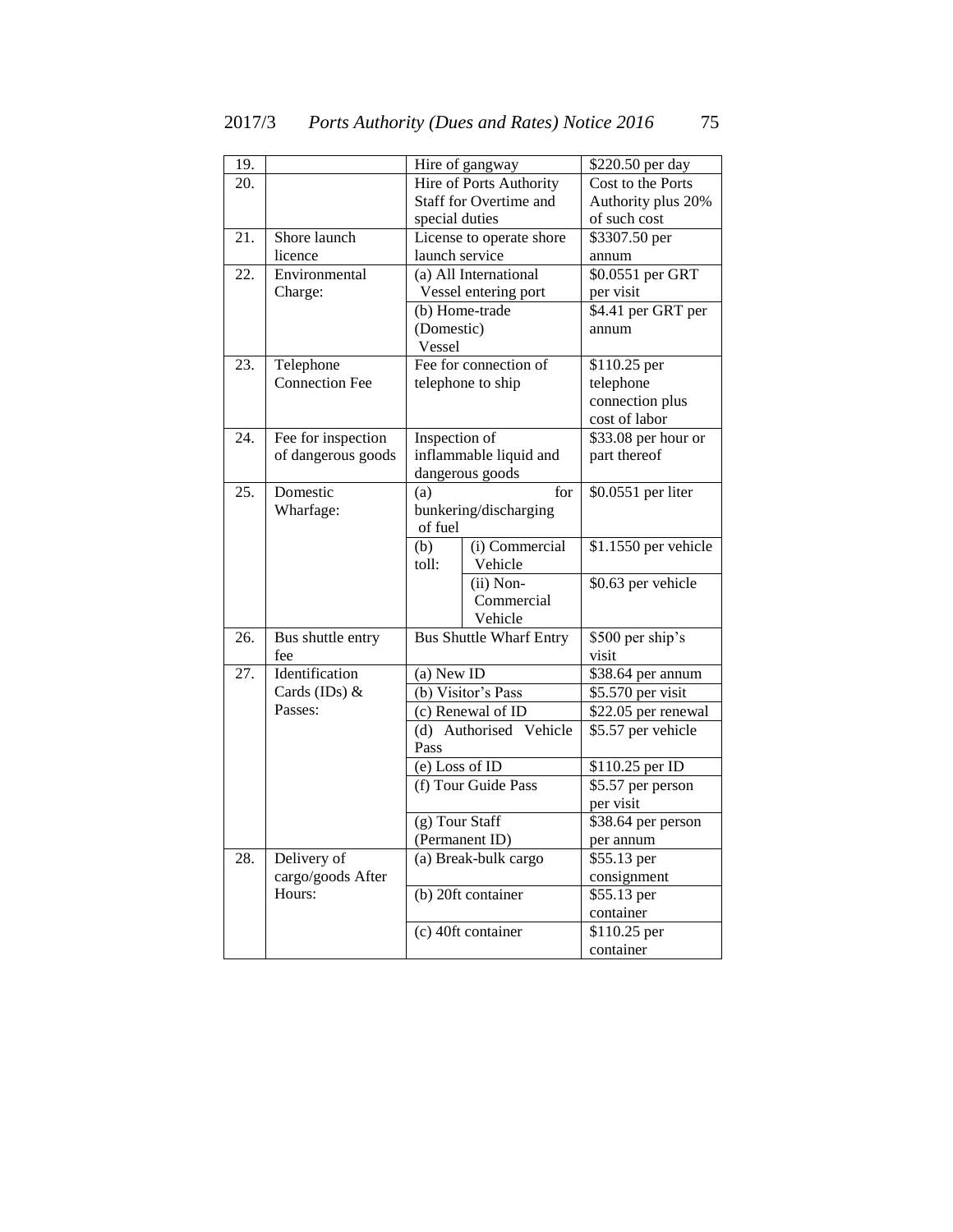| 29. | Devanning of                                  | Full container                       | $(a) \leq 12m^3$            | \$110.25 per                   |
|-----|-----------------------------------------------|--------------------------------------|-----------------------------|--------------------------------|
|     | Cargo at any                                  | charges shall                        | (20 <sup>ft</sup> )         | container/cargo                |
|     | Port                                          | be payable by                        | Container)                  |                                |
|     |                                               | the owner or                         | (b) $\leq$ 25m <sup>3</sup> | \$220.50 per                   |
|     |                                               | Agent to the                         | (40 ft)                     | container/cargo                |
|     |                                               | Ports                                | Container)                  |                                |
|     |                                               | Authority if                         |                             |                                |
|     |                                               | the devanned                         |                             |                                |
|     |                                               | cargo is over                        |                             |                                |
|     |                                               | $12^{\overline{m3}}$ (20ft           |                             |                                |
|     |                                               | Container)                           |                             |                                |
|     |                                               | or over                              |                             |                                |
|     |                                               | $25^{\rm m3}$ (40 ft                 |                             |                                |
|     |                                               | Container):                          |                             |                                |
| 30. | Search Fee:                                   | (a) Search                           |                             | \$11.03 per search             |
|     |                                               | (b) Photocopy                        |                             | \$0.25 per page                |
| 31. |                                               | <b>Restow Charge</b>                 |                             | \$2.63 per tonne or            |
|     |                                               |                                      |                             | m <sup>3</sup> whichever       |
|     |                                               |                                      |                             | receives a higher              |
|     |                                               |                                      |                             | return, or part                |
|     |                                               |                                      |                             | thereof                        |
|     |                                               | <b>PART VI-LEVIES</b>                |                             |                                |
| No. |                                               | <b>Description</b>                   |                             | <b>Rates</b>                   |
| 32. | (a) Use of Ports Authority covered areas by   |                                      |                             | $\overline{$}12.60$ per square |
|     |                                               | person duly authorised by the Ports  |                             | foot per annum.                |
|     | Authority                                     |                                      |                             | Payable annually in            |
|     |                                               |                                      |                             | advance                        |
|     | (b) Use of Ports Authority uncovered areas by |                                      |                             | \$8.40 per square              |
|     |                                               | persons duly authorised by the Ports |                             | foot per annum.                |
|     | Authority                                     |                                      |                             | Payable annually in            |
|     |                                               |                                      |                             | advance                        |
|     | (c) Use of Slipway                            |                                      |                             | \$89.25 per ton or             |
|     |                                               |                                      |                             | part thereof per               |
|     |                                               |                                      |                             | annum                          |
|     |                                               | PART VII - ARRIVAL NOTICES           |                             |                                |
| No. | <b>Item</b>                                   | <b>Description</b>                   |                             | Rates                          |
| 33. | Agents or                                     | (a) Standard                         |                             | \$55.13 per call and           |
|     | Owners arrival                                |                                      |                             | every change                   |
|     | advice for ship's                             |                                      |                             | thereafter non-                |
|     | <b>Expected Time</b>                          |                                      |                             | refundable                     |
|     | of Arrival (ETA)                              | (b) Firm booking advice              |                             | \$551.25 per call and          |
|     | or Expected                                   | to secure berth need                 |                             | every change                   |
|     | Time of                                       | advance notice of 4 days             |                             | thereafter non-                |
|     | Departure (ETD)                               |                                      |                             | refundable                     |
|     | entering a Port:                              |                                      |                             |                                |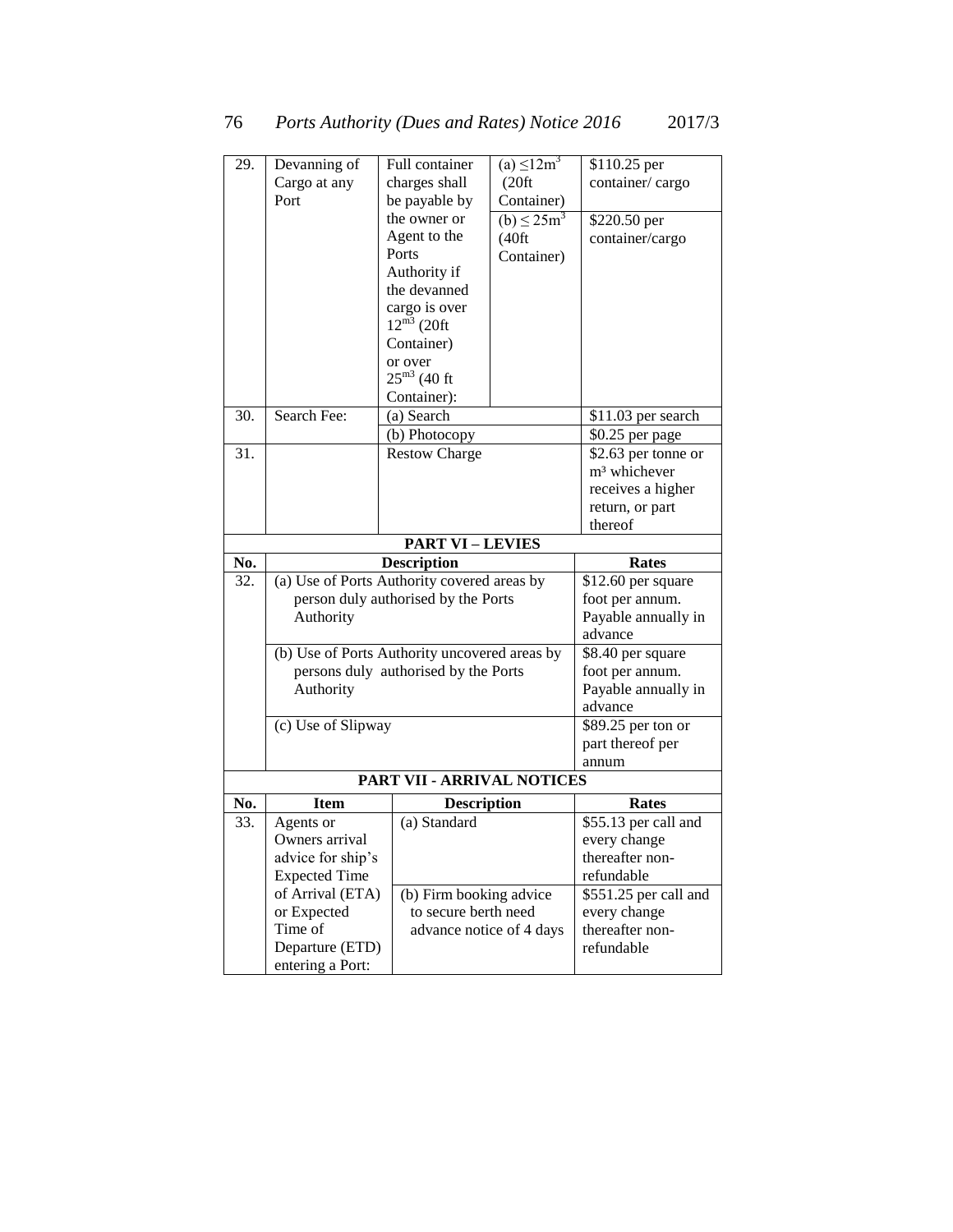|     |                                         | (c) Passenger Cruise                                                                                   | \$551.25 per call |  |
|-----|-----------------------------------------|--------------------------------------------------------------------------------------------------------|-------------------|--|
|     |                                         | Liner bookings in                                                                                      | non-refundable    |  |
|     |                                         | advance. Cruise Liners                                                                                 |                   |  |
|     |                                         | will have priority over                                                                                |                   |  |
|     |                                         | other ships                                                                                            |                   |  |
|     |                                         | (d) Naval Ships with                                                                                   | \$551.25 per call |  |
|     |                                         | Diplomatic Clearance                                                                                   | non-refundable    |  |
|     |                                         | by the Ministry of                                                                                     |                   |  |
|     |                                         | Foreign Affairs and                                                                                    |                   |  |
|     |                                         | Trade and the Ministry                                                                                 |                   |  |
|     |                                         | of Prime Minister and                                                                                  |                   |  |
|     |                                         | Cabinet will have                                                                                      |                   |  |
|     |                                         | priority over Cargo                                                                                    |                   |  |
|     |                                         | Ships but not Passenger                                                                                |                   |  |
|     |                                         | <b>Cruise Liners</b>                                                                                   |                   |  |
|     |                                         | (e) Any change to an                                                                                   |                   |  |
|     |                                         | arrival notice issued                                                                                  |                   |  |
|     |                                         | under paragraph (a) on                                                                                 |                   |  |
|     |                                         | Public Holidays or                                                                                     |                   |  |
|     |                                         | Weekends shall be                                                                                      |                   |  |
|     |                                         | charged at twice times                                                                                 |                   |  |
|     |                                         | the rate per call as                                                                                   |                   |  |
|     |                                         | provided under                                                                                         |                   |  |
|     |                                         | paragraph (a) above.                                                                                   |                   |  |
| 34. |                                         | (a) All ship's Cargo Manifests, or manifests correctors, supplements,                                  |                   |  |
|     |                                         | or amendments, if any, shall be furnished to the Ports Authority at                                    |                   |  |
|     | least 24 hours prior to ship's arrival. |                                                                                                        |                   |  |
|     |                                         | (b) All Ship's Cargo Manifest, or manifest correctors, supplements, or                                 |                   |  |
|     |                                         | amendments received by the Ports Authority after the Ship's                                            |                   |  |
|     |                                         | departure shall render the Shipping Agent liable for a fine of                                         |                   |  |
|     |                                         | \$262.50 payable to the Ports Authority before removal of the                                          |                   |  |
|     |                                         | corresponding cargo from any port, unless otherwise exempted by                                        |                   |  |
|     |                                         | the General Manager of the Ports Authority.                                                            |                   |  |
|     |                                         |                                                                                                        |                   |  |
| 35. |                                         | <b>PART VIII - FISHERIES WHARF BERTHAGE RATES</b><br>Berthage rates for all vessels at Fisheries Wharf |                   |  |
|     | <b>Boat Class</b>                       | <b>Berthing Fee</b>                                                                                    |                   |  |
|     | Class A $(9m - 11m)$                    | \$220.50 to be paid annually commencing                                                                |                   |  |
|     |                                         |                                                                                                        |                   |  |
|     |                                         | from the month the boat uses the wharf and<br>the same month each year thereafter                      |                   |  |
|     | Class B $(11.5m -$                      | \$275.63 to be paid annually commencing                                                                |                   |  |
|     | 12m)                                    | from the month the boat uses the wharf and                                                             |                   |  |
|     |                                         | the same month each year thereafter                                                                    |                   |  |
|     | Class C $(12.5m -$                      | \$330.75 to be paid annually commencing                                                                |                   |  |
|     | 15m)                                    | from the month the boat uses the wharf and                                                             |                   |  |
|     |                                         | the same month each year thereafter                                                                    |                   |  |
|     |                                         |                                                                                                        |                   |  |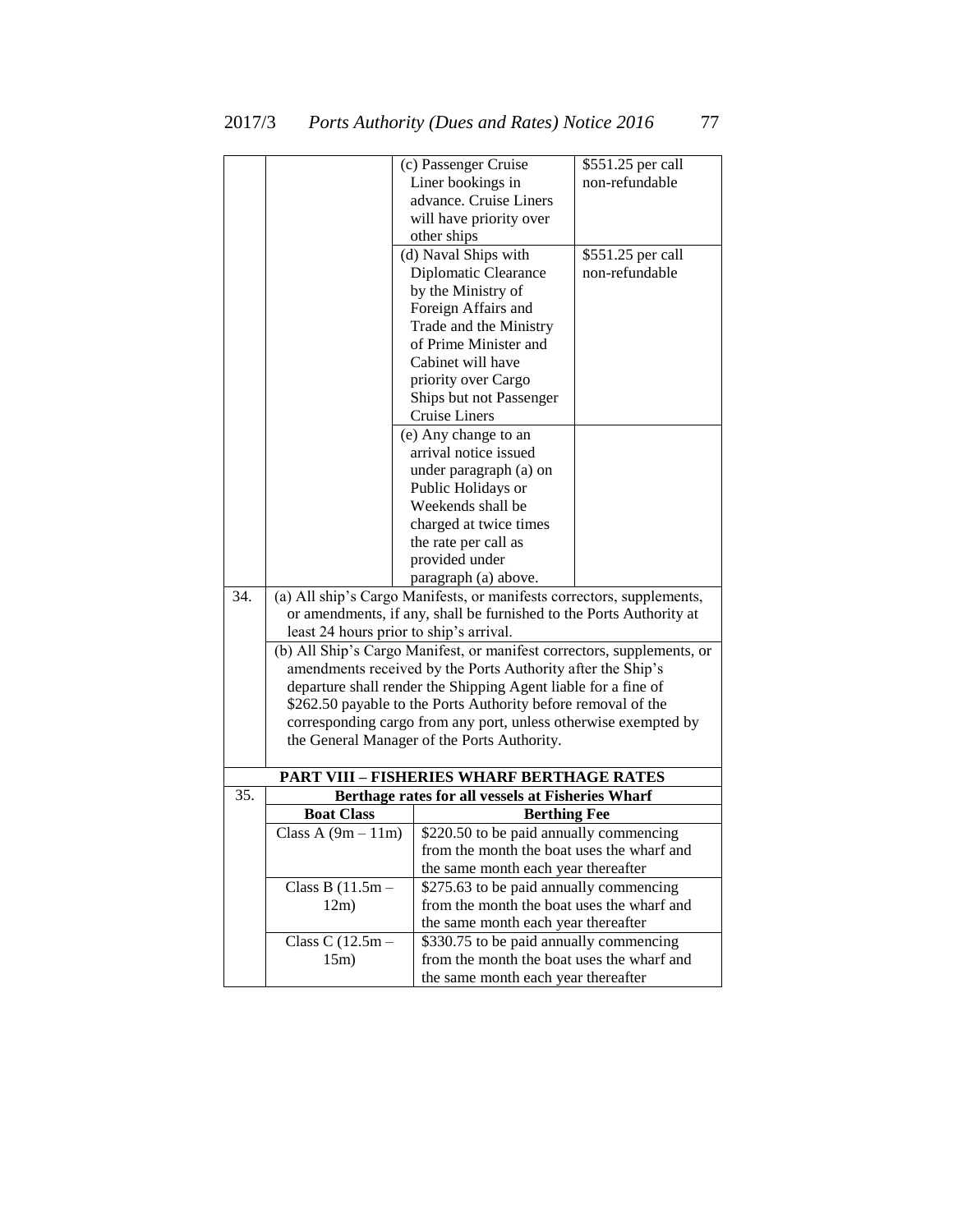|     | Class D $(15m -$       | \$385.88 to be paid annually commencing                 |
|-----|------------------------|---------------------------------------------------------|
|     | 20m)                   | from the month the boat uses the wharf and              |
|     |                        | the same month each year thereafter                     |
|     | Class E (20.5m and     | \$441 to be paid annually commencing from               |
|     | Over)                  | the month the boat uses the wharf and the               |
|     |                        | same month each year thereafter                         |
|     | International          | \$551.25 per call                                       |
|     | <b>Vessels</b>         |                                                         |
| 36. | Service rendered for   | 20% of the total value of the Vessel                    |
|     | Abandoned              | immediately prior to being                              |
|     | /Salvaged Vessels      | abandoned/salvaged plus cost to the Authority           |
| 37. | Use of Marina          | \$8.40 per person per visit                             |
|     | Facilities (excluding) |                                                         |
|     | Long Term Leases)      |                                                         |
|     |                        | <b>PART IX - APIA MARINA</b>                            |
| 38. |                        | Berthage rates for all boats and vessels at Apia Marina |
|     | Length (meters)        | <b>Daily Rates</b>                                      |
|     | $\leq 10.5m$           | \$34.23                                                 |
|     | $> 10.5m \times 12.0m$ | \$40.85                                                 |
|     | $> 12.0m \times 14.0m$ | \$47.46                                                 |
|     | $>14.0m \times 16.0m$  | \$57.33                                                 |
|     | $> 16.0m \times 18.0m$ | \$74.97                                                 |
|     | $> 18.0m \times 20.0m$ | \$89.36                                                 |
|     | $> 20.0$ m « 25.0m     | \$101.43                                                |
|     | > 25.0m                | \$115.82                                                |

### **SCHEDULE 2**

| PORT WHARFAGE RATES |                   |                    |                                                                                                                        |  |  |
|---------------------|-------------------|--------------------|------------------------------------------------------------------------------------------------------------------------|--|--|
| No.                 | <b>Domestic</b>   | <b>Description</b> | <b>Rates</b>                                                                                                           |  |  |
|                     | <b>Port Rates</b> | of Cargo           |                                                                                                                        |  |  |
|                     |                   | <b>Imports</b>     | \$5.51 for the first 12.3 kilograms<br>and \$0.49 for every kilogram or<br>part thereof in excess of 12.3<br>kilograms |  |  |
|                     |                   | <b>Exports</b>     | \$2.21 per ton/ $m3$ or part thereof<br>whichever is the greater                                                       |  |  |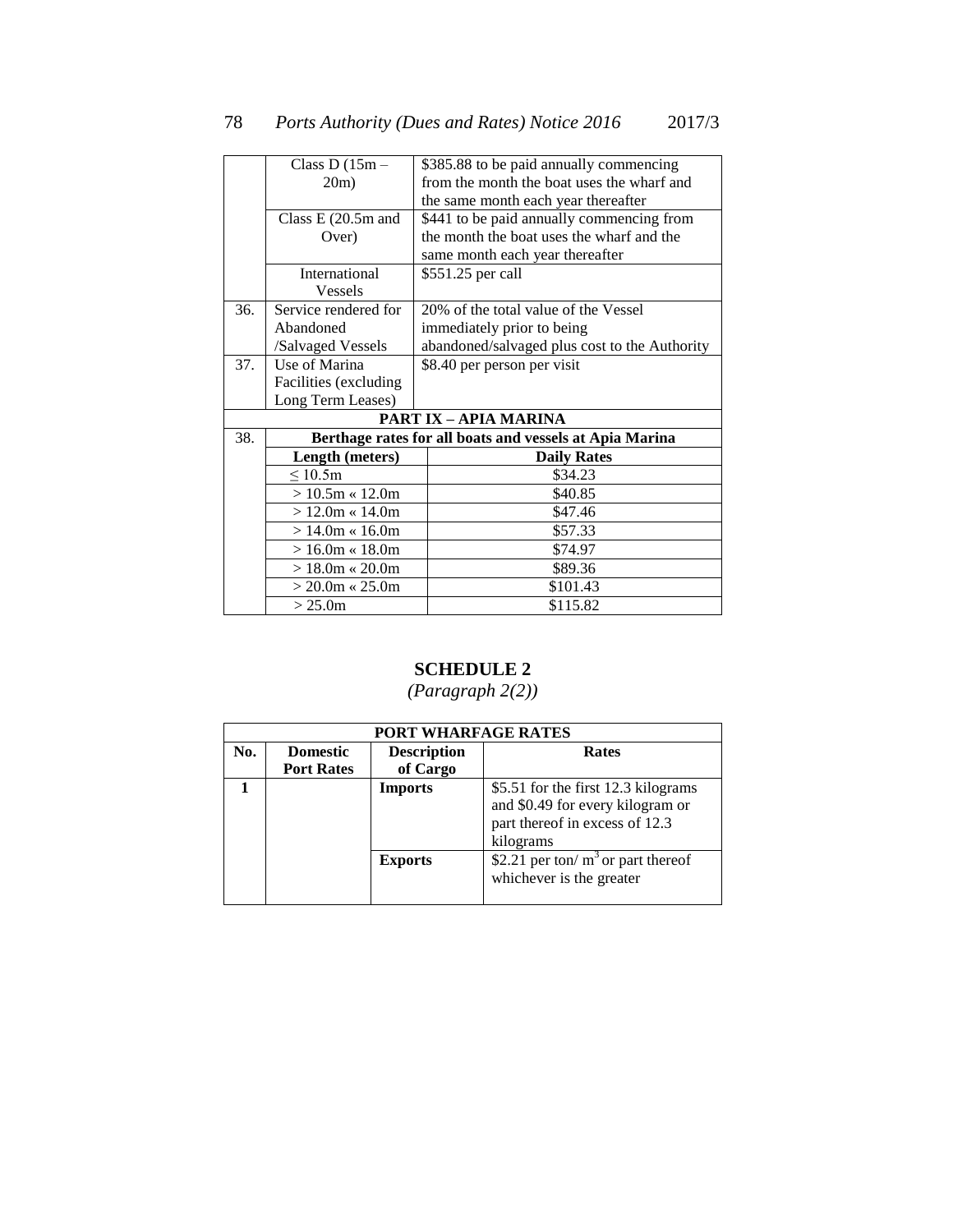| 2                       | <b>Break Bulk Cargo</b>                 |                                                                                                                                             |                                                                                     |                                                                          |  |  |  |
|-------------------------|-----------------------------------------|---------------------------------------------------------------------------------------------------------------------------------------------|-------------------------------------------------------------------------------------|--------------------------------------------------------------------------|--|--|--|
|                         | Inter-<br>national<br><b>Port Rates</b> | <b>Description of</b><br>Cargo                                                                                                              | Charge per<br>tonne or $m3$<br>or part<br>thereof<br>whichever<br>is the<br>greater | <b>Port Service</b><br><b>Charge (PSC)</b><br>payable per<br>transaction |  |  |  |
|                         | $(a)$ Apia<br><b>Imports</b>            | (i) Import cargo<br>discharge other<br>than bulk<br>petroleum                                                                               | \$5.51                                                                              |                                                                          |  |  |  |
|                         |                                         | (ii) Import bulk<br>petroleum<br>discharge                                                                                                  | \$1.16                                                                              |                                                                          |  |  |  |
|                         |                                         | (iii) Trans-shipment<br>Cargo                                                                                                               | \$2.73                                                                              |                                                                          |  |  |  |
|                         |                                         | (iv) Import break-<br>bulk Cargo other<br>than petroleum                                                                                    | \$5.51                                                                              | \$11.03                                                                  |  |  |  |
|                         | (b) Apia<br><b>Exports</b>              | <b>Export Break Bulk</b><br>Cargo                                                                                                           | \$2.21                                                                              | $$5.\overline{51}$                                                       |  |  |  |
|                         | (c)<br>Salelologa<br><b>Imports</b>     | <b>Import Break Bulk</b><br>Cargo other than<br>petroleum                                                                                   | \$4.41                                                                              | \$7.72                                                                   |  |  |  |
| 3                       |                                         | <b>Containerised Cargo</b>                                                                                                                  |                                                                                     |                                                                          |  |  |  |
|                         | Inter-<br>national<br><b>Port Rates</b> | <b>Description of</b><br>Cargo                                                                                                              | Charge per<br>container                                                             | <b>Port Service</b><br><b>Charge (PSC)</b><br>payable per<br>transaction |  |  |  |
|                         | $(a)$ Apia<br><b>Imports</b>            | (i) 10ft Container<br>(ii) 20ft Container<br>(iii) 40ft Container                                                                           | \$63.95<br>\$126.79<br>\$275.63                                                     | \$110.25<br>\$220.50<br>\$385.88                                         |  |  |  |
|                         | (b) Apia<br><b>Exports</b>              | (i) 10ft Container<br>(ii) 20ft Container<br>(iii) 40ft Container                                                                           | \$2.205<br>\$33.08<br>\$110.25                                                      | \$11.03<br>\$55.13<br>\$165.38                                           |  |  |  |
|                         | (c)<br>Salelologa<br><b>Imports</b>     | (i) 10ft Container                                                                                                                          | \$47.41                                                                             | \$82.69                                                                  |  |  |  |
|                         |                                         | (ii) 20ft Container<br>(iii) 40ft Container                                                                                                 | \$93.71<br>\$203.96                                                                 | \$165.38<br>\$286.65                                                     |  |  |  |
| $\overline{\mathbf{4}}$ |                                         | Wharfage rates must be paid on all cargo whether manifested or not,<br>each time it passes over a wharf or is handled in a port.            |                                                                                     |                                                                          |  |  |  |
| 5                       |                                         | Full wharfage rates plus port service charges as determined by the<br>Ports Authority must be paid upon arrival of each vessel on all cargo |                                                                                     |                                                                          |  |  |  |

whether manifested or not, passing from one vessel to another.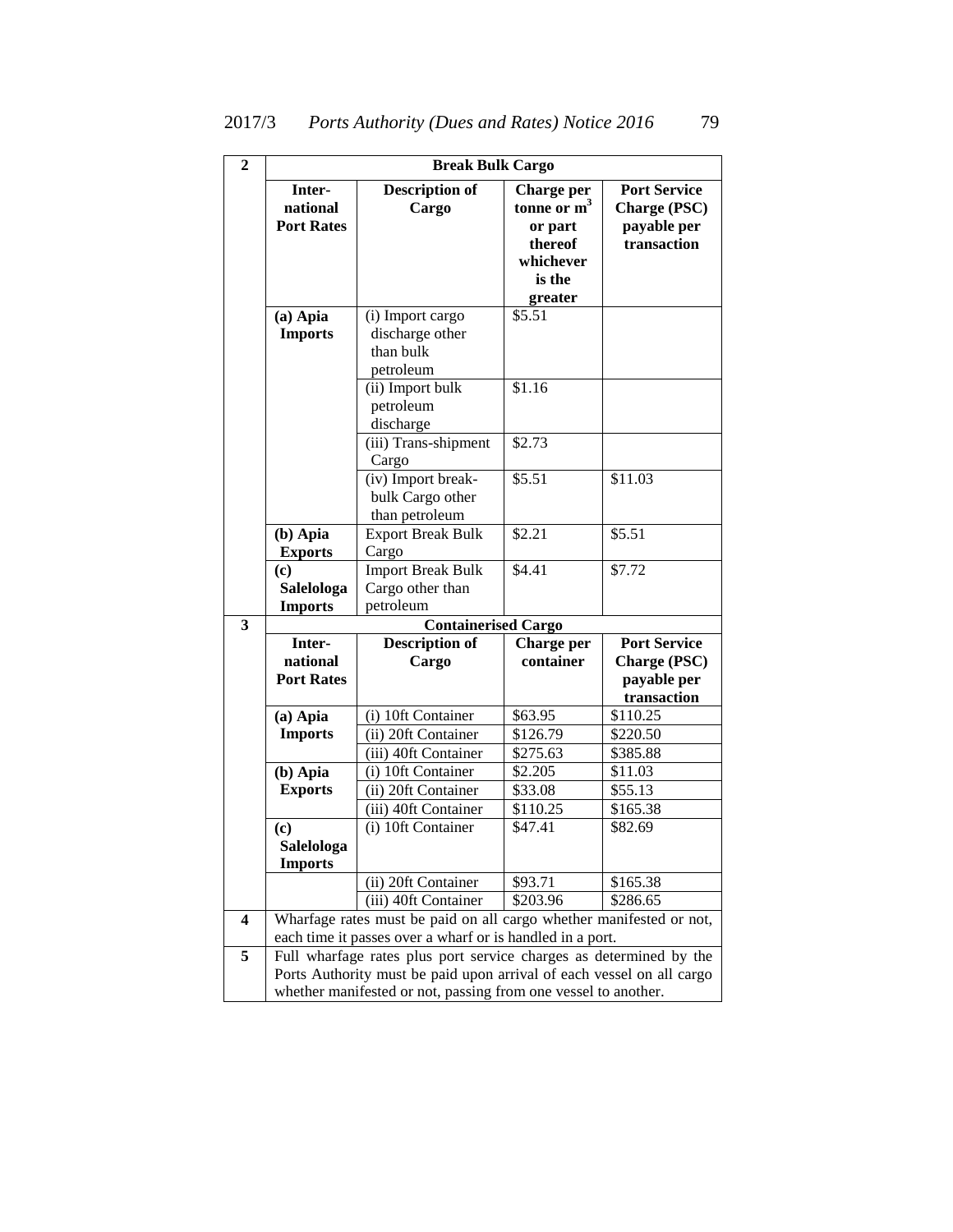| 6 | Notwithstanding paragraphs 4 and 5 of this Schedule, where any          |
|---|-------------------------------------------------------------------------|
|   | cargo is discharged and reloaded on an overseas vessel to facilitate    |
|   | stowage, such cargo shall be liable to a surcharge of equal to 50% of   |
|   | the applicable wharfage charge inclusive of port service charges.       |
| 7 | The Ports Authority may levy a charge in the form (either tonnage or    |
|   | $m3$ ), whichever receives the highest return either as in the form any |
|   | goods lands on the wharf or as described in the cargo manifests.        |
| 8 | The Ports Authority may impose a monthly compound interest rate on      |
|   | all outstanding accounts exceeding 30 days, which as of the date of     |
|   | this notice shall be 1.5% per month.                                    |

### **SCHEDULE 1A**

|                | <b>PART I - PORT AND CARGO DUES</b> |                                                                                                                                  |                                                                                                                                                                                                                                                                                                                                                                                                                                    |                                                        |  |
|----------------|-------------------------------------|----------------------------------------------------------------------------------------------------------------------------------|------------------------------------------------------------------------------------------------------------------------------------------------------------------------------------------------------------------------------------------------------------------------------------------------------------------------------------------------------------------------------------------------------------------------------------|--------------------------------------------------------|--|
| No.            | <b>Item</b>                         | <b>Description of Vessel</b>                                                                                                     |                                                                                                                                                                                                                                                                                                                                                                                                                                    | <b>Dues</b>                                            |  |
| $\mathbf{1}$ . | Port<br>Dues                        | (a) Overseas<br>ship<br>entering<br>a port:                                                                                      | $(i)$ Container $\&$<br>General Cargo<br>Vessel<br>(ii) Tanker /Passenger                                                                                                                                                                                                                                                                                                                                                          | \$0.0578 per<br>GRT or part<br>thereof<br>\$0.0810 per |  |
|                |                                     |                                                                                                                                  | Vessels/Fishing<br>Boat                                                                                                                                                                                                                                                                                                                                                                                                            | GRT or part<br>thereof                                 |  |
|                |                                     | (b) Overseas<br>ship<br>entering a<br>port solely<br>for on<br>account of<br>any one or<br>more of the<br>following<br>purposes: | (i) effect in repairs;<br>(ii) stress of weather;<br>(iii) obtaining<br>provision of fuel;<br>(iv) otherwise being in<br>distress: or<br>(v) obtaining medical<br>aid for a person on<br>board and which<br>does not discharge<br>or load any cargo or<br>disembark any<br>passenger other than<br>a person referred to<br>in paragraph $(v)$<br>and any person<br>accompanying him<br>and necessarily<br>disembarking with<br>him | \$0.0578 per<br>GRT or part<br>thereof                 |  |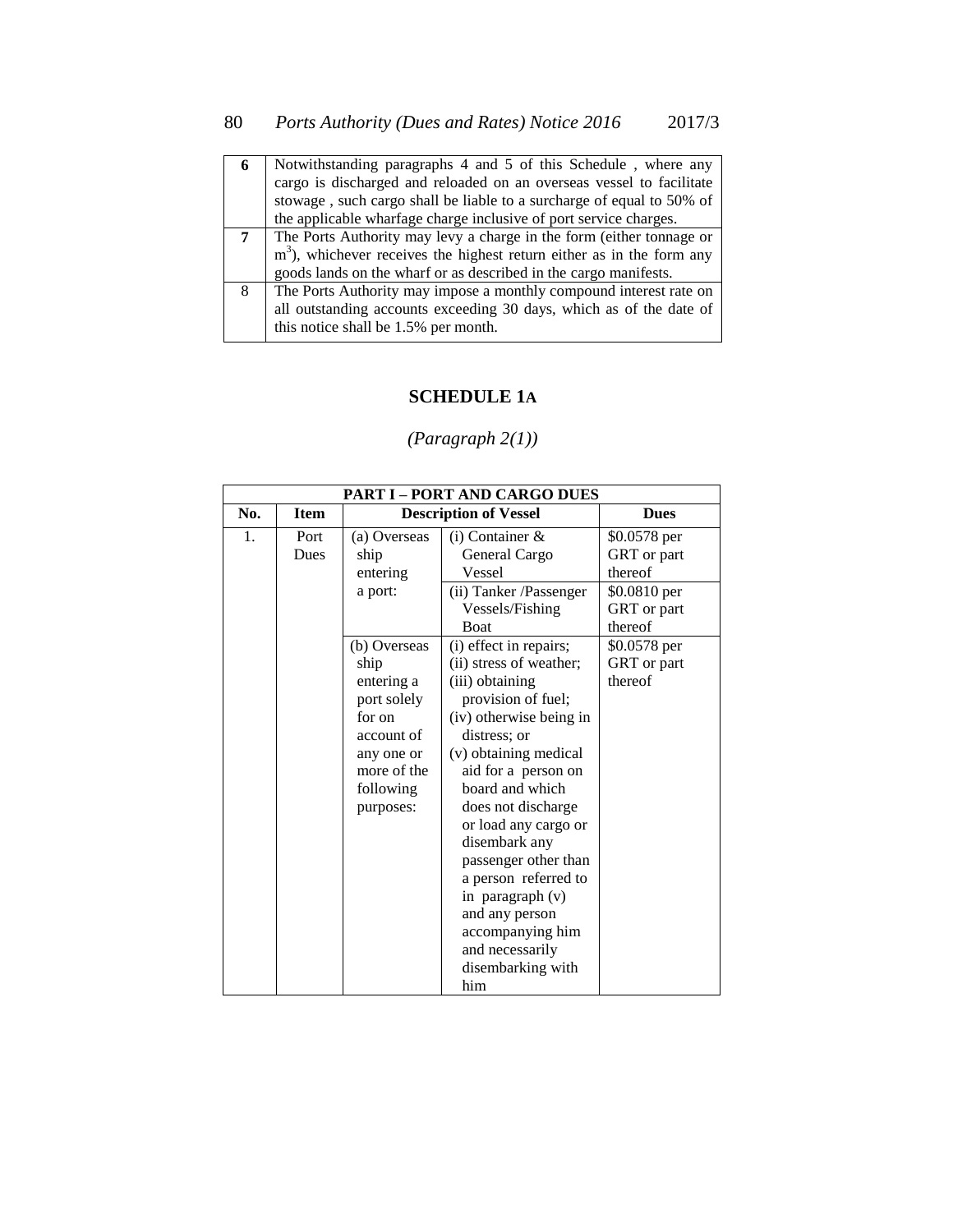|     |             |              | (c) Home-trade vessel           |                                       |  |
|-----|-------------|--------------|---------------------------------|---------------------------------------|--|
|     |             |              |                                 |                                       |  |
|     |             |              |                                 | or part thereof per<br>annum, payable |  |
|     |             |              |                                 | annually in                           |  |
|     |             |              |                                 | advance.                              |  |
| 2.  | Cargo       | Overseas     |                                 | <b>Charge per tonne</b>               |  |
|     | Dues        | ship         |                                 | or m <sup>3</sup> whichever           |  |
|     |             | entering a   |                                 | the greater, or                       |  |
|     |             | port (All    |                                 | part                                  |  |
|     |             | types of     |                                 |                                       |  |
|     |             | vessels)     |                                 |                                       |  |
|     |             |              | 1 to 500 tonne                  | \$1.1025per tonne                     |  |
|     |             |              | 501 to 1000 tonne               | \$0.5512 per tonne                    |  |
|     |             |              | for 1001 tonne                  | \$0.2756 per tonne                    |  |
|     |             |              | and above                       | per tonne or m <sup>3</sup>           |  |
|     |             |              |                                 | whichever the                         |  |
|     |             |              |                                 | greater, or part                      |  |
|     |             |              |                                 | thereof of cargo                      |  |
|     |             |              |                                 |                                       |  |
|     |             |              |                                 | discharged or                         |  |
|     |             |              |                                 | loaded:                               |  |
|     |             |              |                                 | (a) directly from                     |  |
|     |             |              |                                 | or to the vessel;                     |  |
|     |             |              |                                 | $(b)$ from or to                      |  |
|     |             |              |                                 | another vessel at                     |  |
|     |             |              |                                 | anchor or buoys                       |  |
|     |             |              |                                 | within a Port; or                     |  |
|     |             |              |                                 | (c) by the vessel                     |  |
|     |             |              |                                 | to or from a                          |  |
|     |             |              |                                 | Harbour                               |  |
|     |             |              |                                 | installation, other                   |  |
|     |             |              |                                 | than a wharf                          |  |
|     |             |              |                                 | under the control                     |  |
|     |             |              |                                 | of the Ports                          |  |
|     |             |              |                                 | Authority or                          |  |
|     |             |              |                                 | through a                             |  |
|     |             |              |                                 | pipeline in a port.                   |  |
|     |             |              | <b>PART II - STORAGE</b>        |                                       |  |
|     |             |              | (A) Storage of Break-bulk cargo |                                       |  |
| No. | <b>Item</b> |              | <b>Description of cargo</b>     | <b>Charge per tonne</b>               |  |
|     |             |              |                                 | or m <sup>3</sup> whichever           |  |
|     |             |              |                                 | the greater, or                       |  |
|     |             |              |                                 | part thereof                          |  |
| 3.  | Storage     | (a) Imported | $1st$ working day               | Nil                                   |  |
|     |             | cargo:       |                                 |                                       |  |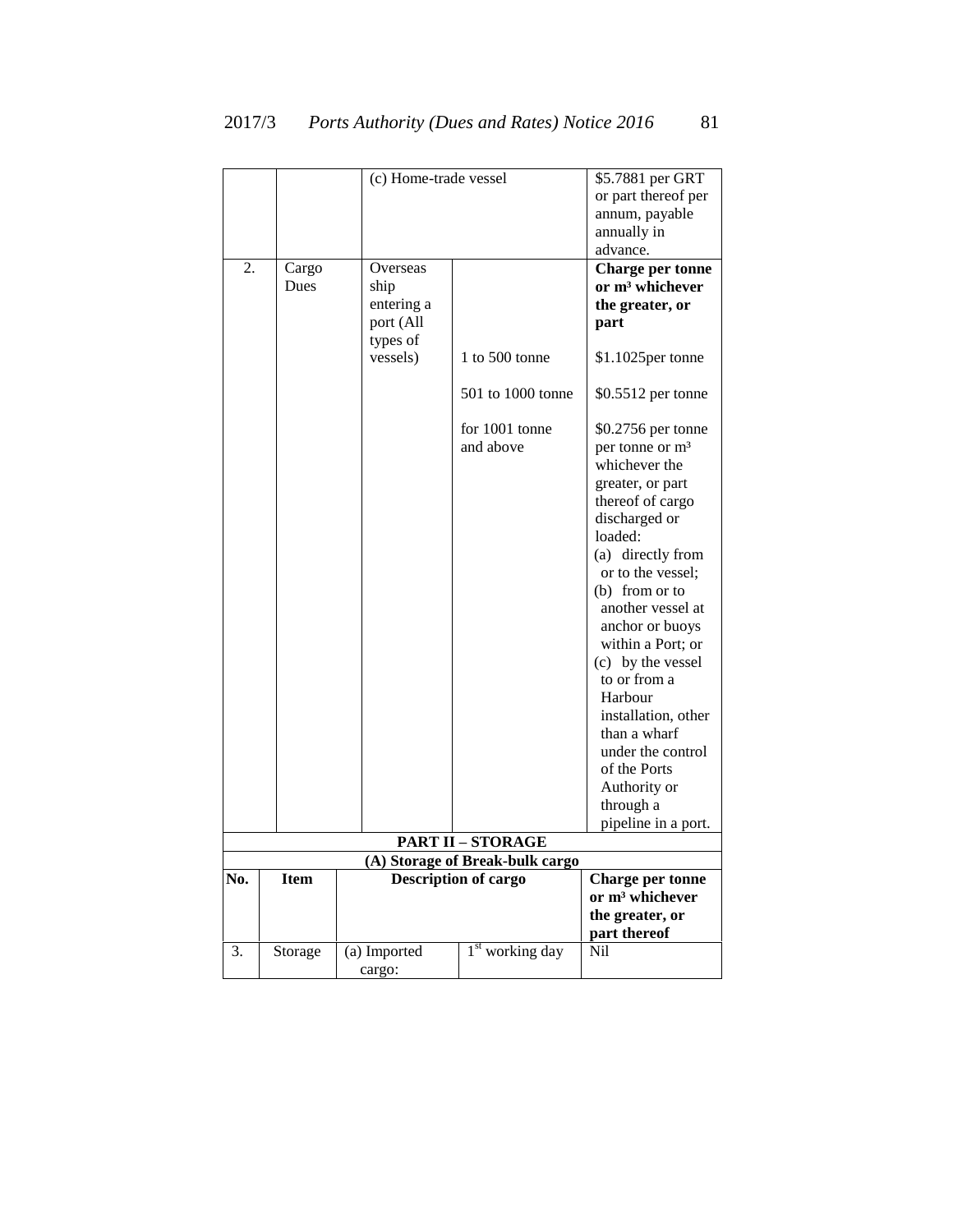|     |               |                                             | $2nd$ working day                   |            | Nil |                  |
|-----|---------------|---------------------------------------------|-------------------------------------|------------|-----|------------------|
|     |               |                                             | $3rd$ working day                   |            | Nil |                  |
|     |               |                                             | 4 <sup>th</sup> working day or part |            |     | \$6.9457 per day |
|     |               |                                             | thereof each                        |            |     |                  |
|     |               |                                             | succeeding working                  |            |     |                  |
|     |               |                                             | day thereafter or part              |            |     |                  |
|     |               |                                             | thereof                             |            |     |                  |
|     |               | (b) Export                                  | $1st$ day                           |            | Nil |                  |
|     |               | cargo:                                      | $2nd$ day                           |            | Nil |                  |
|     |               |                                             | $3rd$ day                           |            | Nil |                  |
|     |               |                                             | $4th$ day or part thereof           |            |     | \$4.6305 per day |
|     |               |                                             | and each succeeding                 |            |     |                  |
|     |               |                                             | day or part thereof                 |            |     |                  |
|     |               |                                             | after the 3 <sup>rd</sup> day       |            |     |                  |
|     |               | (c) Trans-                                  | First 21 days from the              |            | Nil |                  |
|     |               | shipment                                    | day the cargo was                   |            |     |                  |
|     |               | cargo:                                      | unloaded                            |            |     |                  |
|     |               |                                             | Each succeeding day                 |            |     | \$6.9457 per day |
|     |               |                                             | or part thereof after               |            |     |                  |
|     |               |                                             | the expiration of 21                |            |     |                  |
|     |               |                                             | days from the day the               |            |     |                  |
|     |               |                                             | cargo was unloaded                  |            |     |                  |
|     |               |                                             | (B) Storage of Containerised Cargo  |            |     |                  |
| No. | <b>Item</b>   |                                             | <b>Description of cargo</b>         |            |     | Charge per day   |
|     |               |                                             |                                     |            |     | or part thereof  |
|     |               |                                             |                                     | Up to 20ft |     | Over 20ft        |
|     |               | (a) Empty Imported                          |                                     |            |     |                  |
| 4.  |               |                                             |                                     |            |     |                  |
|     | Storage<br>of | Container                                   |                                     | \$5.7881   |     | \$11.5762        |
|     | Containe      |                                             |                                     | \$86.8218  |     | \$138.9150       |
|     | r             | (b) Full or partly full                     |                                     |            |     |                  |
|     |               | <b>Imported Container</b>                   |                                     |            |     |                  |
|     |               | (c) Full or partly full                     |                                     | \$57.8812  |     | \$115.7625       |
|     |               |                                             | Container to be exported            |            |     |                  |
|     |               | (d) Empty Container to be                   |                                     | \$5.7881   |     | \$11.5762        |
|     |               | exported                                    |                                     |            |     |                  |
|     |               | (e) The rates under this                    |                                     |            |     |                  |
|     |               |                                             | paragraph shall apply in the        |            |     |                  |
|     |               | following manner:<br>(i) charges under sub- |                                     |            |     |                  |
|     |               |                                             | paragraphs (a) and (b) of           |            |     |                  |
|     |               |                                             |                                     |            |     |                  |
|     |               |                                             | this Item shall not apply           |            |     |                  |
|     |               | until the expiration of                     |                                     |            |     |                  |
|     |               |                                             | three $(3)$ days from the           |            |     |                  |
|     |               | from the wharf of                           | date the vessel departs             |            |     |                  |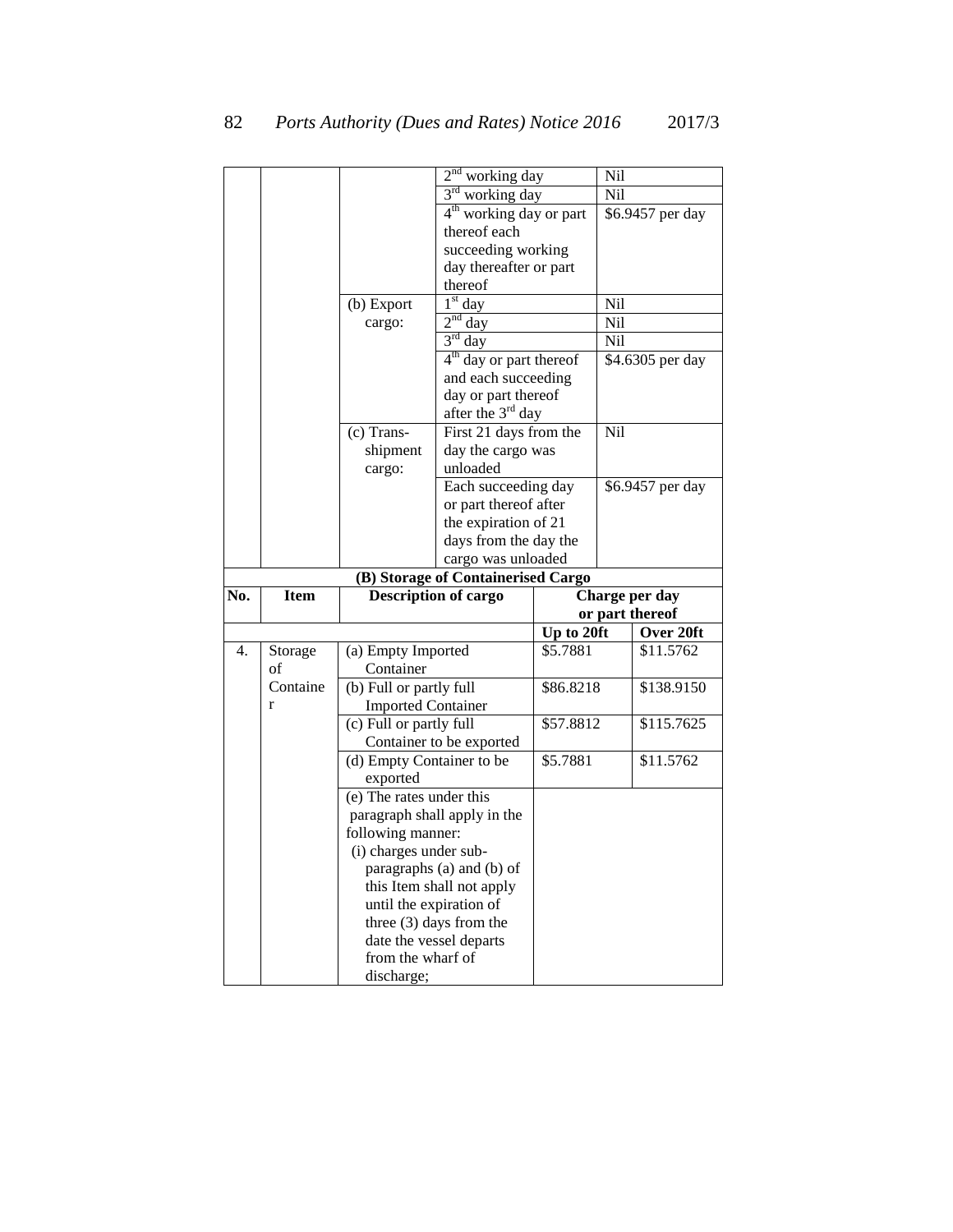|     |             | (ii) the charge under sub-      |  |                            |                           |
|-----|-------------|---------------------------------|--|----------------------------|---------------------------|
|     |             |                                 |  |                            |                           |
|     |             | paragraph (c) shall not         |  |                            |                           |
|     |             | apply until expiration of       |  |                            |                           |
|     |             | 3 days from the date a          |  |                            |                           |
|     |             | container was first             |  |                            |                           |
|     |             | stored; and                     |  |                            |                           |
|     |             | (iii) the charge under sub-     |  |                            |                           |
|     |             | paragraph (d) shall not         |  |                            |                           |
|     |             | apply until expiration of       |  |                            |                           |
|     |             | 7 days from the date a          |  |                            |                           |
|     |             | container was first             |  |                            |                           |
|     |             | stored.                         |  |                            |                           |
|     |             | PART III - BERTHAGE AND DOCKAGE |  |                            |                           |
| No. | <b>Item</b> | <b>Nature of Service</b>        |  | <b>Fees or Charges per</b> |                           |
|     |             | and Vessel                      |  |                            | <b>Operation/Movement</b> |
| 5.  | Berthage    | (a) Container &                 |  | (i) Labour                 | \$90.2947 per             |
|     |             | General Cargo                   |  | required for               | hour or part              |
|     |             | Vessel:                         |  | berthing or                | thereof                   |
|     |             |                                 |  | unberthing                 |                           |
|     |             |                                 |  | (ii) Berthing or           | \$90.2947 per             |
|     |             |                                 |  |                            |                           |
|     |             |                                 |  | unberthing<br>staff        | hour or part<br>thereof   |
|     |             |                                 |  |                            |                           |
|     |             |                                 |  | standing by                |                           |
|     |             |                                 |  | (iii) Vessel up            | \$60.1965 per             |
|     |             |                                 |  | to 1500                    | hour or part              |
|     |             |                                 |  | <b>GRT</b>                 | thereof                   |
|     |             |                                 |  | (iv) Vessel in             | \$90.2947 per             |
|     |             |                                 |  | excess of                  | hour or part              |
|     |             |                                 |  | 1500 GRT                   | thereof                   |
|     |             | (b)Tankers/Fishing              |  | (i) Labour                 | \$0.4740 per              |
|     |             | Boats/ or any                   |  | required for               | GRT or part               |
|     |             | other vessel                    |  | berthing or                | thereof                   |
|     |             | (This charge is                 |  | unberthing                 |                           |
|     |             | calculated from                 |  | (ii) Berthing              | \$69.4575 per             |
|     |             | the time the                    |  | and                        | hour or part              |
|     |             | labour was                      |  | unberthing                 | thereof                   |
|     |             | ordered until                   |  | staff                      |                           |
|     |             | time of actual                  |  | standing by                |                           |
|     |             | cancellation or                 |  |                            |                           |
|     |             | alteration of                   |  |                            |                           |
|     |             | order).                         |  |                            |                           |
|     |             | (c) Passenger                   |  | (i) Labour                 | \$0.0463 per              |
|     |             | Vessel                          |  | required for               | GRT or part               |
|     |             |                                 |  |                            | thereof                   |
|     |             |                                 |  | berthing or                |                           |
|     |             |                                 |  | unberthing                 |                           |
|     |             |                                 |  |                            |                           |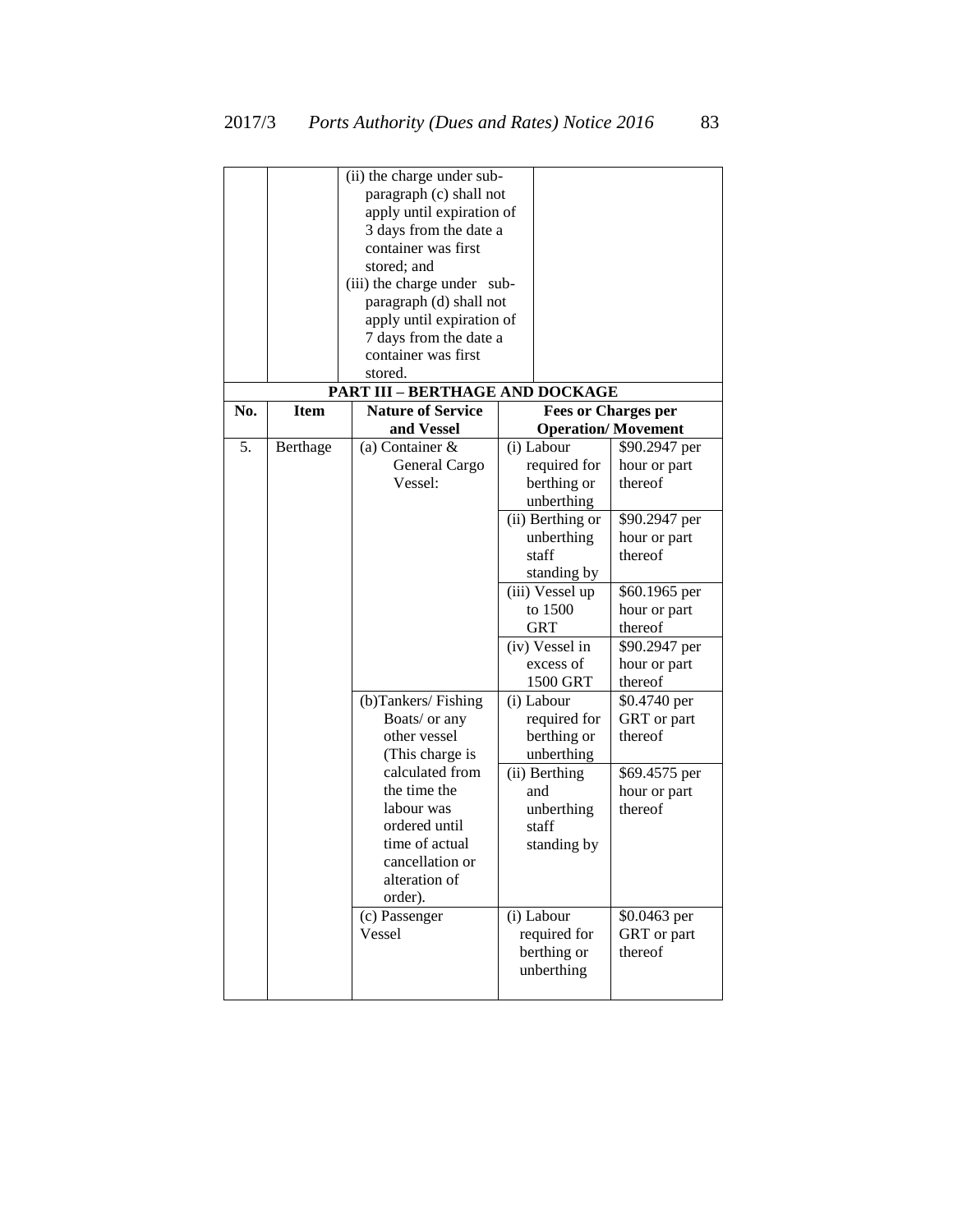|     |             |                                   | (ii) Berthing         | \$69.4575 per   |
|-----|-------------|-----------------------------------|-----------------------|-----------------|
|     |             |                                   | and                   | hour or part    |
|     |             |                                   | unberthing            | thereof         |
|     |             |                                   | staff                 |                 |
|     |             |                                   | standing by           |                 |
|     |             |                                   |                       |                 |
| 6.  | Dockage /   | Dockage rates shall               | (a) Container         | \$0.0815 per    |
|     | Berth       | apply to every                    | & General             | GRT per day     |
|     | occupancy   | Vessel which lies at,             | Cargo Vessel          | or part thereof |
|     |             | is moored to or                   | (b) Tanker/           | \$0.0584 per    |
|     |             | alongside another                 | Passenger             | GRT per day     |
|     |             | vessel, or is docked              | Vessels/              | or part thereof |
|     |             | in tier at any wharf              | Fishing               |                 |
|     |             | for overseas ships                | Boat/ or              |                 |
|     |             | under the control of              | any other             |                 |
|     |             | the Ports Authority               | vessel                |                 |
|     |             | as follows:                       | (c) Home-             | \$231.525 per   |
|     |             |                                   | trade                 | annum           |
|     |             |                                   | Vessel                |                 |
|     |             |                                   |                       |                 |
|     |             | PART IV - LIGHT DUES AND PILOTAGE |                       |                 |
| No. | <b>Item</b> | <b>Description</b>                | <b>Rates</b>          |                 |
| 7.  | Light       | Overseas ship                     | (a) Container         | \$60.1965 per   |
|     | Dues        | entering a Port:                  | & General             | visit           |
|     |             |                                   |                       |                 |
|     |             |                                   | Cargo                 |                 |
|     |             |                                   | Vessel                |                 |
|     |             |                                   | (b) Tanker/           | \$115.7625 per  |
|     |             |                                   | Passenger             | visit           |
|     |             |                                   | Vessel/               |                 |
|     |             |                                   | Fishing               |                 |
|     |             |                                   | Boat/ or              |                 |
|     |             |                                   | any other             |                 |
|     |             |                                   | vessel                |                 |
|     |             |                                   | $(c)$ Home-           | \$231.525 per   |
|     |             |                                   | trade vessel          | annum payable   |
|     |             |                                   |                       | annually in     |
|     |             |                                   |                       | advance         |
| 8.  | Pilotage    | Overseas ship:                    | (i) Container         | \$0.1504 per    |
|     |             |                                   | General               | GRT             |
|     |             |                                   | Cargo                 |                 |
|     |             |                                   | Vessel                |                 |
|     |             |                                   | (ii) Tanker/          | \$0.2084 per    |
|     |             |                                   | Fishing               | <b>GRT</b>      |
|     |             |                                   | Boat/ or<br>any other |                 |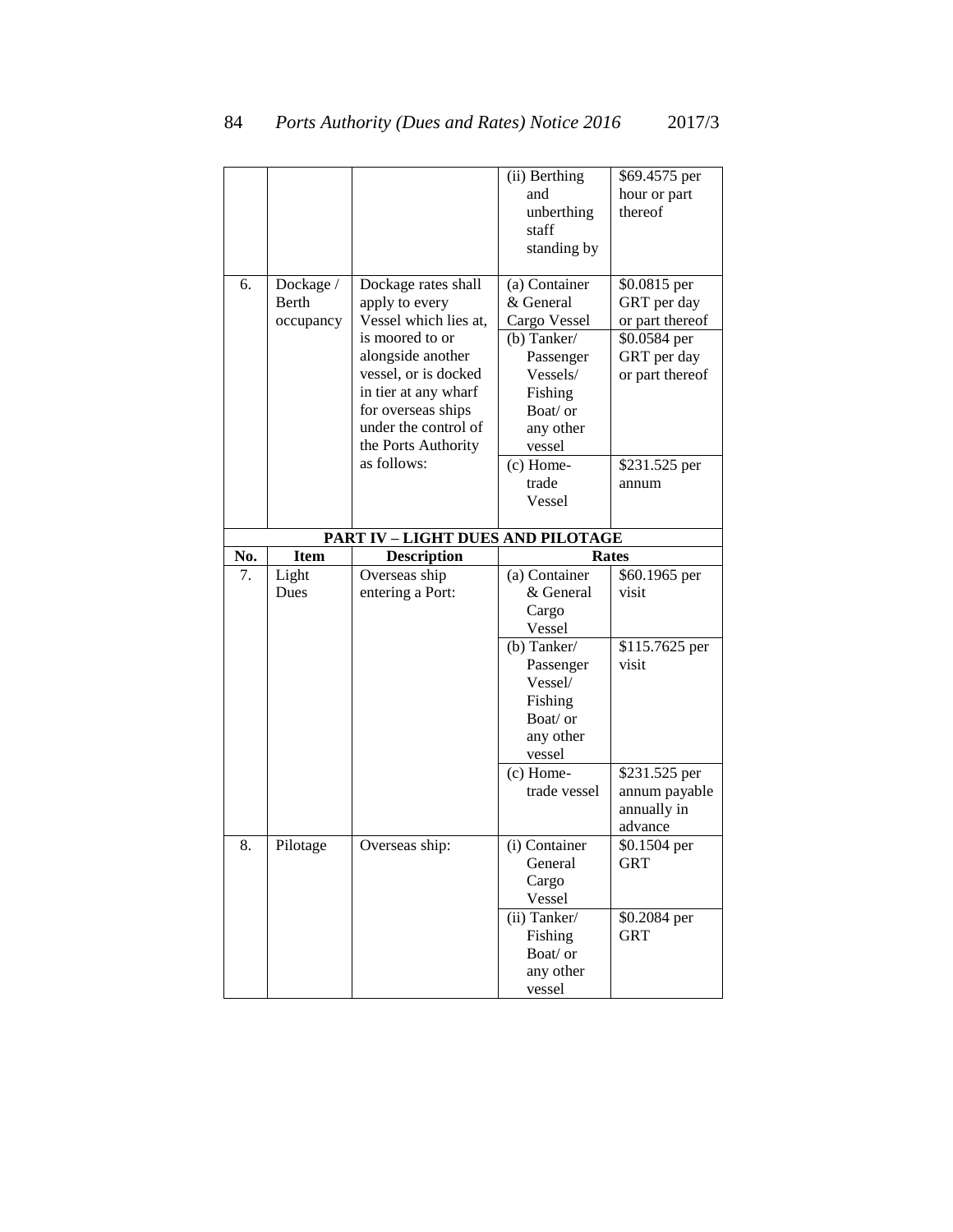|     |                            |                                     | (iii) Passenger                         | \$0.0578 per                  |  |
|-----|----------------------------|-------------------------------------|-----------------------------------------|-------------------------------|--|
|     |                            |                                     | <b>Vessels</b>                          | GRT                           |  |
|     |                            |                                     |                                         |                               |  |
|     |                            | <b>PART V - MISCELLANEOUS RATES</b> |                                         |                               |  |
| No. | <b>Item</b>                | <b>Description</b>                  |                                         | Rates                         |  |
| 9.  | Licence for                | License to bring into and           |                                         | \$275.63pertonne              |  |
|     | bringing in                | machinery for hoisting and          |                                         | per truck per                 |  |
|     | machinery for              | conveying cargo property of         |                                         | annum                         |  |
|     | hoisting and               | the Ports Authority or under        |                                         |                               |  |
|     | conveying of               | its control.                        |                                         |                               |  |
|     | cargos                     |                                     |                                         |                               |  |
| 10. | Stevedore                  | License to operate as               |                                         | \$23,152.50 per               |  |
|     | Licence                    | stevedore on wharves under          |                                         | annum                         |  |
|     |                            | the control of the Ports            |                                         |                               |  |
|     |                            | Authority.                          |                                         |                               |  |
| 11. | Storage of                 | Storage of stevedores gear          |                                         | \$551.25 per                  |  |
|     | stevedore gear &           | mechanical equipment on             |                                         | annum                         |  |
|     | equipment                  | property of the Ports               |                                         |                               |  |
|     |                            | Authority under its control.        |                                         | \$231.53 each                 |  |
| 12. | Clearing and               |                                     | (a) Any vessel discharging              |                               |  |
|     | cleaning wharf             |                                     | tallow, cement or bitumen               |                               |  |
|     | after departure            |                                     | (b) Any other vessel                    |                               |  |
| 13. | of:                        |                                     |                                         | \$0.1504 per                  |  |
|     | ISPS Security:             |                                     | (a) Container & General<br>Cargo Vessel |                               |  |
|     |                            |                                     | (b) Tanker/ Passenger Vessel/           | GRT per visit<br>\$0.1158 per |  |
|     |                            |                                     | Fishing Boat/ or any other              | GRT per visit                 |  |
|     |                            | vessel                              |                                         |                               |  |
| 14. | <b>Fresh Water</b>         |                                     | Supply of fresh water from              |                               |  |
|     | Supply                     |                                     | the mains to a vessel at wharf          |                               |  |
|     |                            |                                     |                                         | 20% of such cost              |  |
| 15. | Electricity                | Supply of electricity or            |                                         | Cost to the Port              |  |
|     | Supply                     | power from the mains to a           |                                         | Authority plus                |  |
|     |                            | Vessel at Wharf                     |                                         | 20% of such cost              |  |
| 16. | Plugging of                | Use of power points for             |                                         | $\overline{$}115.76$ per day  |  |
|     | reefers &                  | mechanical equipment or             |                                         | or part thereof               |  |
|     | mechanical                 | refrigerated containers             |                                         |                               |  |
| 17. | equipment<br>Hire of Ports | (a)                                 | $(i)$ Up to 200                         | \$173.65 per hour             |  |
|     | Authority work             | Container                           | HP                                      | or part thereof               |  |
|     | boats for the              | & General                           | $(ii)$ 201 HP                           | \$376.23 per hour             |  |
|     | following                  | Cargo                               | to 400 HP                               | or part thereof               |  |
|     | capacity                   | Vessel:                             | $(iii)$ 401 HP                          | \$405.17 per hour             |  |
|     | (inclusive of              |                                     | to $600$                                | or part thereof               |  |
|     | standby hour(s)):          |                                     | HP                                      |                               |  |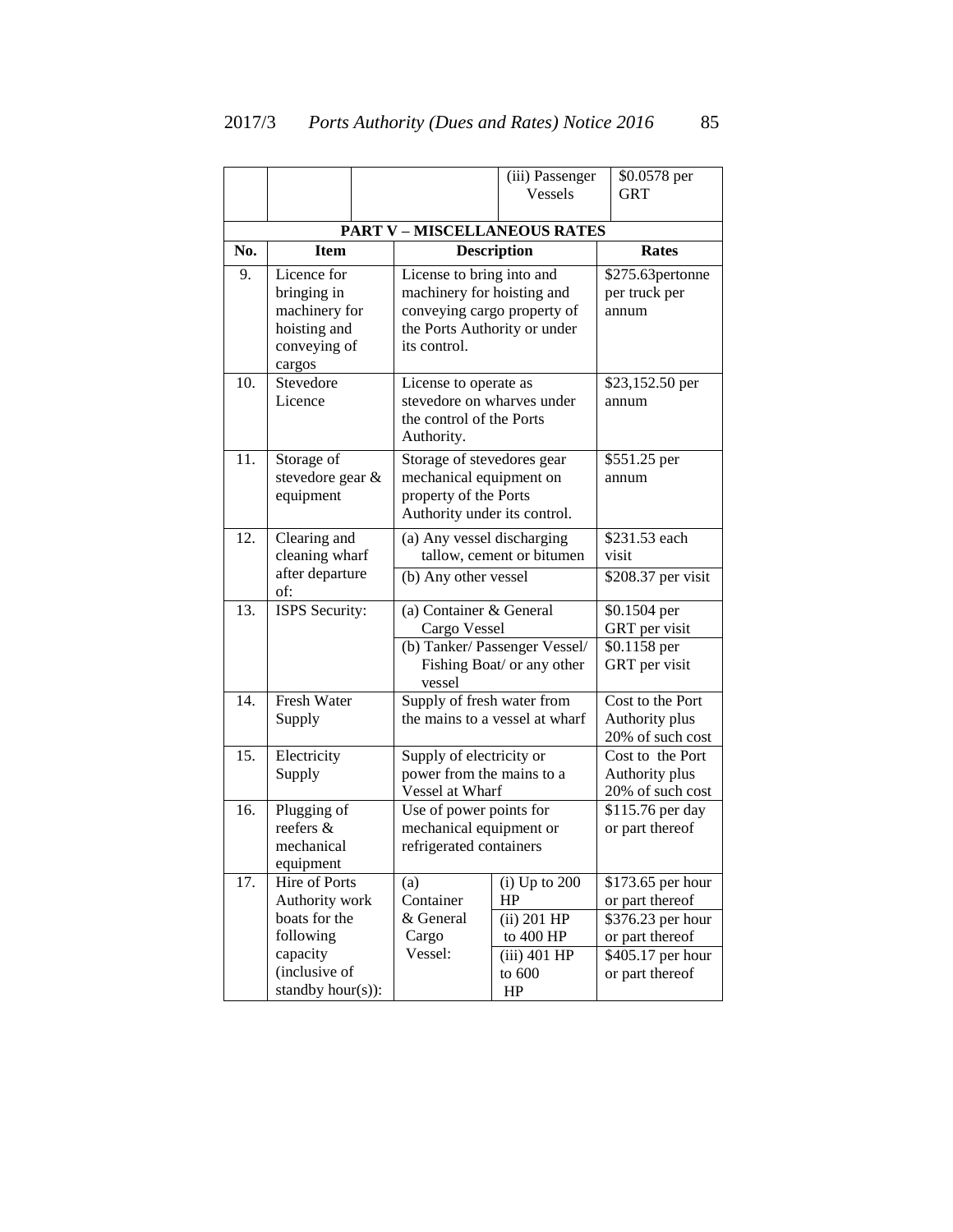|     |                       |                               | $(iv)$ 601 HP              | \$520.94 per hour  |
|-----|-----------------------|-------------------------------|----------------------------|--------------------|
|     |                       |                               | to 800 HP                  | or part thereof    |
|     |                       |                               | $(v)$ 801 HP               | $$1128.69$ per     |
|     |                       |                               | to 1000 HP                 | hour or part       |
|     |                       |                               |                            | thereof            |
|     |                       | (b) Tanker/                   | $(i)$ Up to 200            | \$115.76 per hour  |
|     |                       | Passenger                     | HP                         | or part thereof    |
|     |                       | Vessel/                       | $(ii)$ 201 HP              | \$231.53 per hour  |
|     |                       | Fishing                       | to 400 HP                  | or part thereof    |
|     |                       | Boat:                         | $(iii)$ 401 HP             | \$347.29 per hour  |
|     |                       |                               | to 600                     | or part thereof    |
|     |                       |                               | HP                         |                    |
|     |                       |                               | $(iv)$ 601 HP              | \$463.05 per hour  |
|     |                       |                               | to 800 HP                  | or part thereof    |
|     |                       |                               | (v) 801 HP                 | \$810.34 per hour  |
|     |                       |                               | to 1000                    | or part thereof    |
|     |                       |                               | HP                         |                    |
| 18. | Hire of Ports         | (a) $Up$ to $200$ HP          |                            | \$173.65 per hour  |
|     | Authority work        |                               |                            | or part thereof    |
|     | boats for Towing      | (b) 201 HP to 400 HP          |                            | $$376.23$ per hour |
|     | of any type of        |                               |                            | or part thereof    |
|     | Vessel:               | $(c)$ 401 HP to 600 HP        |                            | \$405.17 per hour  |
|     |                       |                               |                            | or part thereof    |
|     |                       | (d) 601 HP to 800 HP          |                            | \$520.94 per hour  |
|     |                       |                               |                            | or part thereof    |
|     |                       | (e) 801 HP to 1000 HP         |                            | $$1128.69$ per     |
|     |                       |                               |                            | hour thereof       |
| 19. |                       | Hire of gangway               |                            | \$231.53 per day   |
| 20. |                       | Hire of Ports Authority Staff |                            | Cost to the Ports  |
|     |                       | for Overtime and special      |                            | Authority plus     |
|     |                       | duties                        |                            | 20% of such cost   |
| 21. | Shore launch          | License to operate shore      |                            | \$3472.88 per      |
|     | licence               | launch service                |                            | annum              |
| 22. | Environmental         | (a) All International Vessel  |                            | \$0.0578 per GRT   |
|     | Charge:               | entering port                 |                            | per visit          |
|     |                       | (b) Home-trade (Domestic)     |                            | \$4.63 per GRT     |
|     |                       | Vessel                        |                            | per annum          |
| 23. | Telephone             | Fee for connection of         |                            | \$115.76 per       |
|     | <b>Connection Fee</b> | telephone to ship             |                            | telephone          |
|     |                       |                               |                            | connection plus    |
|     |                       |                               |                            | cost of labor      |
| 24. | Fee for               | Inspection of inflammable     |                            | \$34.73 per hour   |
|     | inspection of         |                               | liquid and dangerous goods | or part thereof    |
|     | dangerous goods       |                               |                            |                    |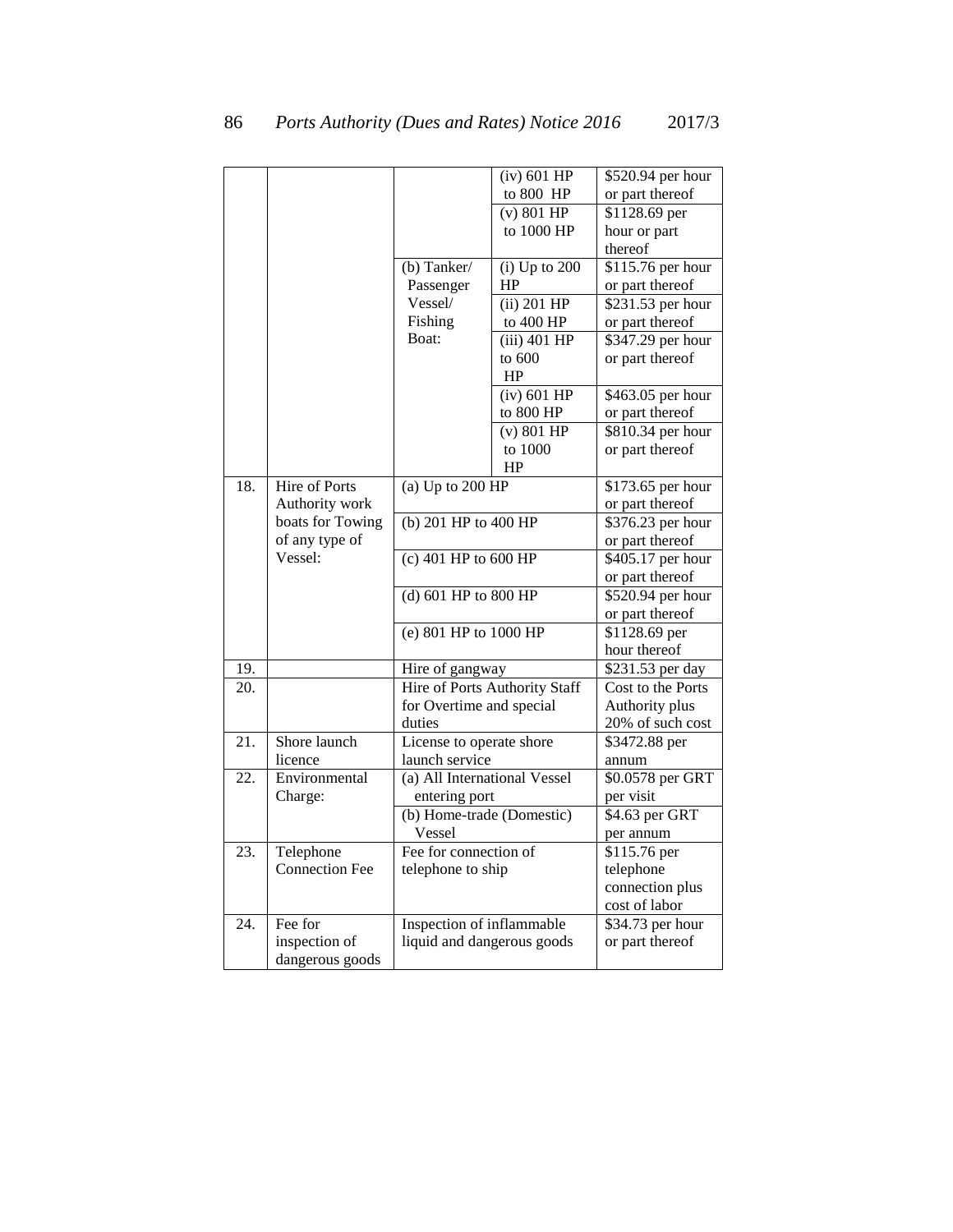| 25. | Domestic               | (a) for bunkering              |                               | \$0.0578 per liter |
|-----|------------------------|--------------------------------|-------------------------------|--------------------|
|     | Wharfage:              | /discharging of fuel           |                               |                    |
|     |                        | $(b)$ toll:                    | (i)Commercial                 | \$1.2127 per       |
|     |                        |                                | Vehicle                       | vehicle            |
|     |                        |                                | $(ii)$ Non $-$                | \$0.6615 per       |
|     |                        |                                | Commercial                    | vehicle            |
|     |                        |                                | Vehicle                       |                    |
| 26. | Bus shuttle entry      | <b>Bus Shuttle Wharf Entry</b> |                               | \$500.00 per       |
|     | fee                    |                                |                               | ship's visit       |
| 27. | Identification         | (a) New ID                     |                               | \$40.57 per        |
|     | Cards<br>(IDs)<br>$\&$ |                                |                               | annum              |
|     | Passes:                | (b) Visitor's Pass             |                               | \$5.85 per visit   |
|     |                        | (c) Renewal of $\overline{ID}$ |                               | \$23.15 per        |
|     |                        |                                |                               | renewal            |
|     |                        |                                | (d) Authorised Vehicle Pass   | \$5.85 per         |
|     |                        |                                |                               | vehicle            |
|     |                        | (e) Loss of ID                 |                               | \$115.76 per ID    |
|     |                        | (f) Tour Guide Pass            |                               | \$5.85 per         |
|     |                        |                                |                               | person per visit   |
|     |                        |                                | (g) Tour Staff (Permanent ID) | \$40.57 per        |
|     |                        |                                |                               | person per         |
|     |                        |                                |                               | annum              |
| 28. | of<br>Delivery         | (a) Break-bulk cargo           |                               | \$57.89 per        |
|     | cargo/goods            |                                |                               | consignment        |
|     | <b>After Hours:</b>    | (b) 20ft container             |                               | \$57.89 per        |
|     |                        |                                |                               | container          |
|     |                        | (c) 40ft container             |                               | \$115.76 per       |
|     |                        |                                |                               | container          |
| 29. | Devanning of           | Full                           | (a) $\leq 12m^3$              | \$115.76 per       |
|     | Cargo at any           | container                      | (20 ft)                       | container/cargo    |
|     | Port                   | charges                        | Container)                    |                    |
|     |                        | shall be                       | (b) $\leq 25m^3$              | \$231.53 per       |
|     |                        | payable by                     | (40ftContainer)               | container/         |
|     |                        | the owner                      |                               | cargo              |
|     |                        | or Agent to                    |                               |                    |
|     |                        | the Ports                      |                               |                    |
|     |                        | Authority if                   |                               |                    |
|     |                        | the                            |                               |                    |
|     |                        | devanned                       |                               |                    |
|     |                        | cargo is<br>over $12^{m3}$     |                               |                    |
|     |                        | (20 ft)                        |                               |                    |
|     |                        | Container)                     |                               |                    |
|     |                        | or over                        |                               |                    |
|     |                        | $25^{\rm m3}$ (40 ft           |                               |                    |
|     |                        | Container):                    |                               |                    |
|     |                        |                                |                               |                    |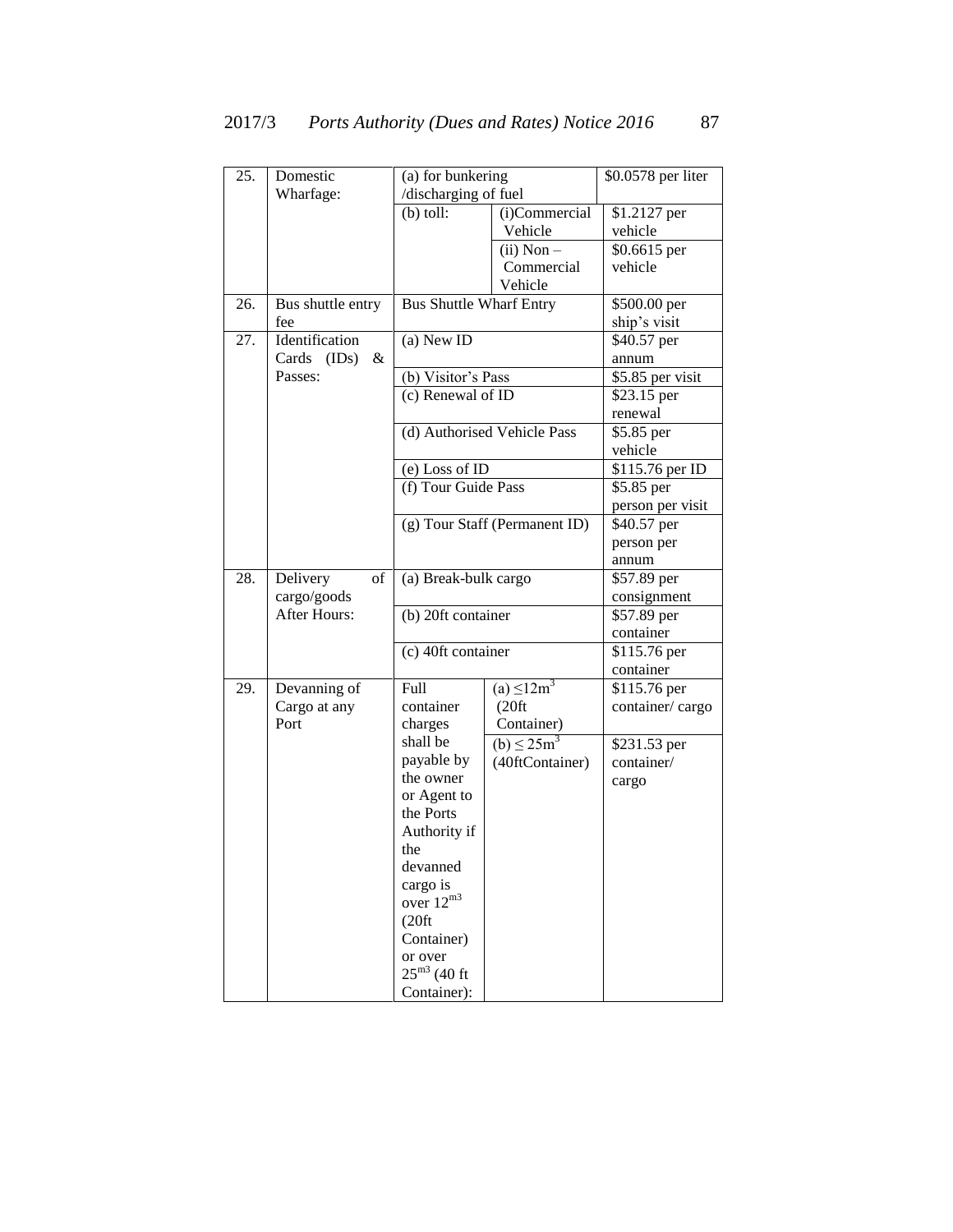| 30. | Search Fee:                                 | (a) Search                           |                                               |                  | \$11.58 per         |
|-----|---------------------------------------------|--------------------------------------|-----------------------------------------------|------------------|---------------------|
|     |                                             |                                      |                                               |                  | search              |
|     |                                             |                                      | (b) Photocopy                                 |                  | \$0.25 per page     |
|     |                                             |                                      |                                               |                  |                     |
|     |                                             |                                      |                                               |                  |                     |
| 31. |                                             |                                      | <b>Restow Charge</b>                          |                  | \$2.76 per tonne    |
|     |                                             |                                      |                                               |                  | or m <sup>3</sup>   |
|     |                                             |                                      |                                               |                  | whichever           |
|     |                                             |                                      |                                               |                  | receives a          |
|     |                                             |                                      |                                               |                  | higher return, or   |
|     |                                             |                                      |                                               |                  | part thereof        |
|     |                                             |                                      | <b>PART VI-LEVIES</b>                         |                  |                     |
| No. | <b>Description</b>                          |                                      |                                               |                  | Rates               |
| 32. | (a) Use of Ports Authority covered areas by |                                      |                                               |                  | \$13.23 per square  |
|     |                                             |                                      | person duly authorised by the Ports           |                  | foot per annum.     |
|     | Authority                                   |                                      |                                               |                  | Payable annually in |
|     |                                             |                                      |                                               |                  | advance             |
|     |                                             |                                      | (b) Use of Ports Authority uncovered areas by |                  | \$8.82 per square   |
|     |                                             | persons duly authorised by the Ports |                                               | foot per annum.  |                     |
|     | Authority                                   |                                      |                                               |                  | Payable annually in |
|     |                                             |                                      |                                               | advance          |                     |
|     | (c) Use of Slipway                          |                                      |                                               |                  | \$93.71 per ton or  |
|     |                                             |                                      |                                               | part thereof per |                     |
|     |                                             |                                      |                                               |                  | annum               |
|     |                                             |                                      | <b>PART VII - ARRIVAL NOTICES</b>             |                  |                     |
| No. | <b>Item</b>                                 |                                      | <b>Description</b>                            |                  | Rates               |
| 33. | <b>Agents or Owners</b>                     |                                      | (a) Standard                                  |                  | \$57.89 per call    |
|     | arrival advice for ship's                   |                                      |                                               |                  | and every change    |
|     | Expected Time of                            |                                      |                                               |                  | thereafter non-     |
|     | Arrival (ETA) or                            |                                      |                                               |                  | refundable          |
|     | Expected Time of                            |                                      | (b) Firm booking                              |                  | \$578.81 per call   |
|     | Departure (ETD)                             |                                      | advice to secure                              |                  | and every change    |
|     | entering a Port:                            |                                      | berth need advance                            |                  | thereafter non-     |
|     |                                             |                                      | notice of 4 days                              |                  | refundable          |
|     |                                             |                                      | (c) Passenger Cruise                          |                  | \$578.81 per call   |
|     |                                             |                                      | Liner bookings in                             |                  | non-refundable      |
|     |                                             |                                      | advance. Cruise                               |                  |                     |
|     |                                             |                                      | Liners will have                              |                  |                     |
|     |                                             |                                      | priority over other                           |                  |                     |
|     |                                             |                                      | ships                                         |                  |                     |
|     |                                             |                                      | (d) Naval Ships with                          |                  | \$578.81 per call   |
|     |                                             |                                      | Diplomatic                                    |                  | non-refundable      |
|     |                                             |                                      | Clearance by the<br>Ministry of Foreign       |                  |                     |
|     |                                             |                                      |                                               |                  |                     |
|     |                                             |                                      | Affairs and Trade                             |                  |                     |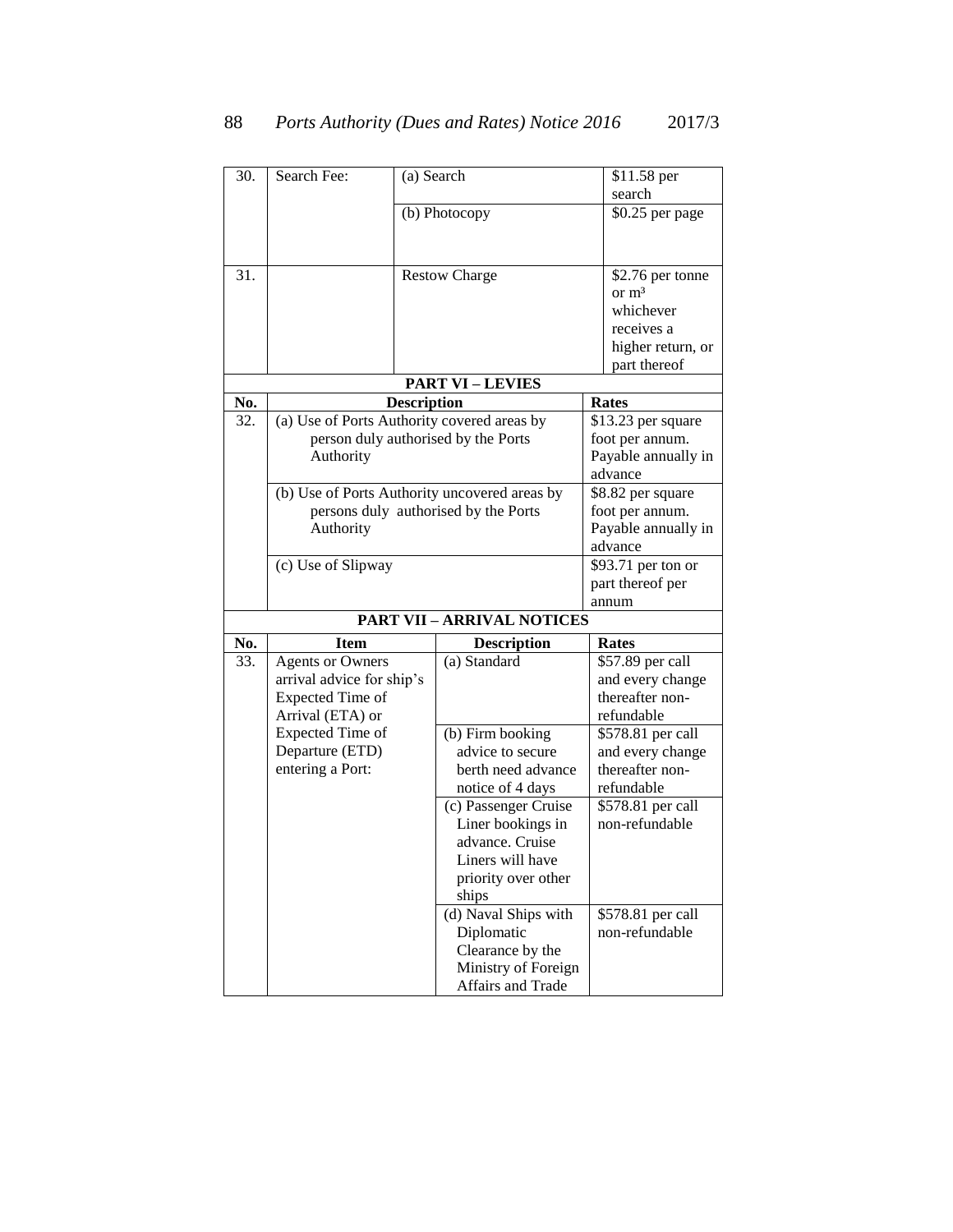| and the Ministry<br>of Prime Minister<br>and Cabinet will<br>have priority over<br>Cargo Ships but<br>not Passenger<br>Cruise Liners<br>(e) Any change to an<br>arrival notice<br>issued under<br>paragraph (a) on |
|--------------------------------------------------------------------------------------------------------------------------------------------------------------------------------------------------------------------|
|                                                                                                                                                                                                                    |
|                                                                                                                                                                                                                    |
|                                                                                                                                                                                                                    |
|                                                                                                                                                                                                                    |
|                                                                                                                                                                                                                    |
|                                                                                                                                                                                                                    |
|                                                                                                                                                                                                                    |
|                                                                                                                                                                                                                    |
|                                                                                                                                                                                                                    |
|                                                                                                                                                                                                                    |
|                                                                                                                                                                                                                    |
| Public Holidays or                                                                                                                                                                                                 |
| Weekends shall be                                                                                                                                                                                                  |
| charged at twice                                                                                                                                                                                                   |
|                                                                                                                                                                                                                    |
| times the rate per                                                                                                                                                                                                 |
| call as provided                                                                                                                                                                                                   |
| under paragraph                                                                                                                                                                                                    |
| (a) above.                                                                                                                                                                                                         |
| 34.<br>(a) All ship's Cargo Manifests, or manifests correctors, supplements,                                                                                                                                       |
| or amendments, if any, shall be furnished to the Ports Authority at                                                                                                                                                |
| least 24 hours prior to ship's arrival.                                                                                                                                                                            |
| (b) All Ship's Cargo Manifest, or manifest correctors, supplements, or                                                                                                                                             |
| amendments received by the Ports Authority after the Ship's                                                                                                                                                        |
| departure shall render the Shipping Agent liable for a fine of                                                                                                                                                     |
| \$275.63 payable to the Ports Authority before removal of the                                                                                                                                                      |
| corresponding cargo from any port, unless otherwise exempted by                                                                                                                                                    |
| the General Manager of the Ports Authority.                                                                                                                                                                        |
| <b>PART VIII - FISHERIES WHARF BERTHAGE RATES</b>                                                                                                                                                                  |
| 35.<br>Berthage rates for all vessels at Fisheries Wharf                                                                                                                                                           |
| <b>Boat Class</b><br><b>Berthing Fee</b>                                                                                                                                                                           |
| Class A $(9m - 11m)$<br>\$231.53 to be paid annually                                                                                                                                                               |
| commencing from the month the boat                                                                                                                                                                                 |
| uses the wharf and the same month each                                                                                                                                                                             |
| year thereafter                                                                                                                                                                                                    |
| Class B $(11.5m - 12m)$<br>\$289.41 to be paid annually                                                                                                                                                            |
| commencing from the month the boat                                                                                                                                                                                 |
| uses the wharf and the same month each                                                                                                                                                                             |
| year thereafter                                                                                                                                                                                                    |
| \$347.29 to be paid annually<br>Class C $(12.5m - 15m)$                                                                                                                                                            |
| commencing from the month the boat                                                                                                                                                                                 |
| uses the wharf and the same month each                                                                                                                                                                             |
| year thereafter                                                                                                                                                                                                    |
| \$405.17 to be paid annually<br>Class D $(15m - 20m)$                                                                                                                                                              |
| commencing from the month the boat                                                                                                                                                                                 |
| uses the wharf and the same month each                                                                                                                                                                             |
| year thereafter                                                                                                                                                                                                    |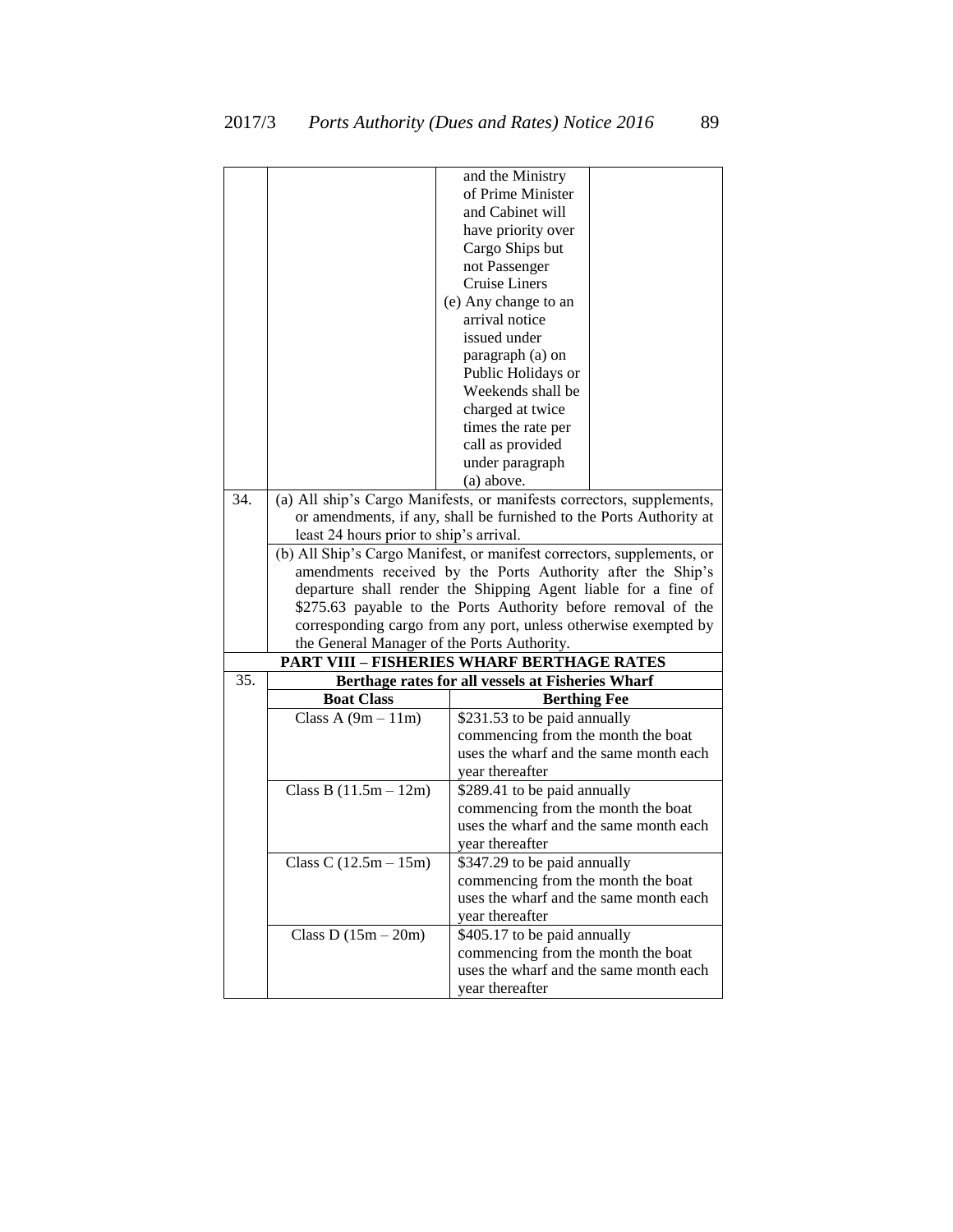|     | Class $E(20.5m$ and Over)    | \$463.05 to be paid annually                            |
|-----|------------------------------|---------------------------------------------------------|
|     |                              | commencing from the month the boat                      |
|     |                              | uses the wharf and the same month each                  |
|     |                              | year thereafter                                         |
|     | <b>International Vessels</b> | \$578.81 per call                                       |
| 36. | Service<br>rendered<br>for   | 20% of the total value of the Vessel                    |
|     | Abandoned/Salvaged           | immediately prior to being                              |
|     | <b>Vessels</b>               | abandoned/salvaged plus cost to the                     |
|     |                              | Authority                                               |
| 37. | Use of Marina Facilities     | \$8.82 per person per visit                             |
|     | (excluding Long Term         |                                                         |
|     | Leases)                      |                                                         |
|     |                              | <b>PART IX – APIA MARINA</b>                            |
| 38. |                              | Berthage rates for all boats and vessels at Apia Marina |
|     | Length (meters)              | <b>Daily Rates</b>                                      |
|     | $\leq 10.5m$                 | \$35.94                                                 |
|     | $> 10.5m \times 12.0m$       | \$42.89                                                 |
|     | $> 12.0$ m « 14.0m           | \$49.83                                                 |
|     | $>14.0m \times 16.0m$        | \$60.20                                                 |
|     | $>16.0m \times 18.0m$        | \$78.72                                                 |
|     | $> 18.0m \times 20.0m$       | \$93.83                                                 |
|     | $>$ 20.0m « 25.0m            | \$106.50                                                |
|     | > 25.0m                      | \$121.61                                                |

### **SCHEDULE 2A**

|                       | <b>PORT WHARFAGE RATES</b> |                    |                             |                                      |  |  |
|-----------------------|----------------------------|--------------------|-----------------------------|--------------------------------------|--|--|
| No.                   | <b>Domestic Port</b>       | <b>Description</b> |                             | <b>Rates</b>                         |  |  |
|                       | Rates                      | of Cargo           |                             |                                      |  |  |
| 1                     |                            | <b>Imports</b>     |                             | \$5.79 for the first 12.3 kilograms  |  |  |
|                       |                            |                    |                             | and \$0.5145 for every kilogram      |  |  |
|                       |                            |                    |                             | or part thereof in excess of 12.3    |  |  |
|                       |                            |                    | kilograms                   |                                      |  |  |
|                       |                            | <b>Exports</b>     |                             | \$2.32 per ton/ $m3$ or part thereof |  |  |
|                       |                            |                    | whichever is the greater    |                                      |  |  |
|                       |                            |                    |                             |                                      |  |  |
| $\mathcal{D}_{\cdot}$ | <b>Break Bulk Cargo</b>    |                    |                             |                                      |  |  |
|                       | <b>International</b>       | <b>Descripti</b>   | Charge per                  | <b>Port Service</b>                  |  |  |
|                       | <b>Port Rates</b>          | on of              | tonne or $m3$ or            | <b>Charge (PSC)</b>                  |  |  |
|                       |                            | Cargo              | part thereof                | payable per                          |  |  |
|                       |                            |                    | whichever is<br>the greater | transaction                          |  |  |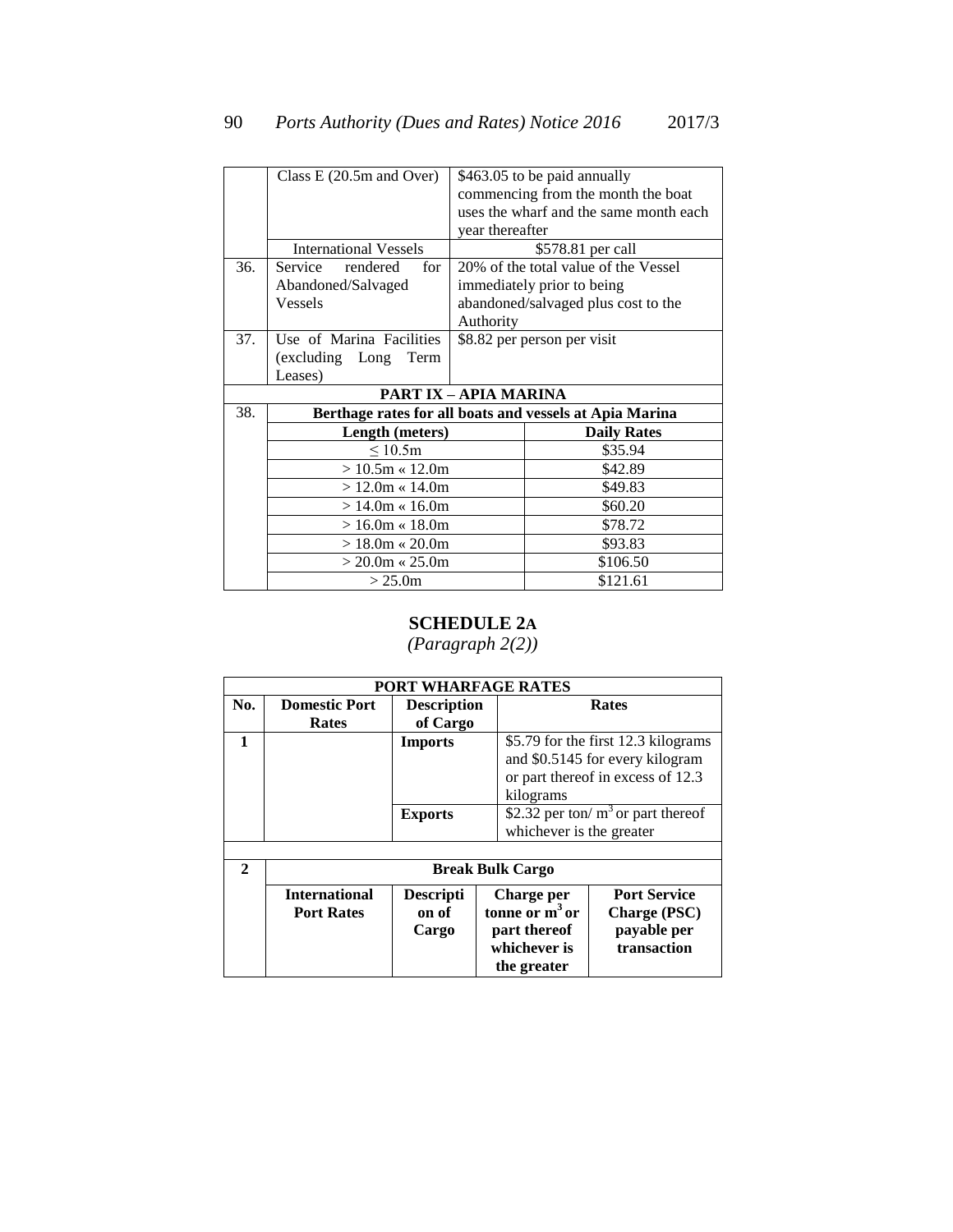|                         | (a) Apia                    | (i) Import cargo                                                                                                                           | \$5.79     |                     |
|-------------------------|-----------------------------|--------------------------------------------------------------------------------------------------------------------------------------------|------------|---------------------|
|                         | <b>Imports</b>              | discharge other                                                                                                                            |            |                     |
|                         |                             | than bulk                                                                                                                                  |            |                     |
|                         |                             |                                                                                                                                            |            |                     |
|                         |                             | petroleum                                                                                                                                  |            |                     |
|                         |                             | (ii) Import bulk                                                                                                                           | \$1.22     |                     |
|                         |                             | petroleum                                                                                                                                  |            |                     |
|                         |                             | discharge                                                                                                                                  |            |                     |
|                         |                             | (iii) Transshipment                                                                                                                        | \$2.87     |                     |
|                         |                             | Cargo                                                                                                                                      |            |                     |
|                         |                             | (iv) Import break                                                                                                                          | \$5.79     | \$11.58             |
|                         |                             | bulk Cargo other                                                                                                                           |            |                     |
|                         |                             | than petroleum                                                                                                                             |            |                     |
|                         |                             |                                                                                                                                            |            |                     |
|                         | $(b)$ Apia                  | <b>Export Break Bulk</b>                                                                                                                   | \$2.32     | \$5.79              |
|                         | <b>Exports</b>              | Cargo                                                                                                                                      |            |                     |
|                         |                             |                                                                                                                                            |            |                     |
|                         | $\left( \mathbf{c} \right)$ | <b>Import Break Bulk</b>                                                                                                                   | \$4.63     | \$8.11              |
|                         | Salelologa                  | Cargo other than                                                                                                                           |            |                     |
|                         | <b>Imports</b>              | petroleum                                                                                                                                  |            |                     |
|                         |                             |                                                                                                                                            |            |                     |
| $\overline{\mathbf{3}}$ |                             | <b>Containerised Cargo</b>                                                                                                                 |            |                     |
|                         | <b>Internation</b>          | <b>Description of</b>                                                                                                                      | Charge per | <b>Port Service</b> |
|                         | al Port                     | Cargo                                                                                                                                      | container  | Charge (PSC)        |
|                         |                             |                                                                                                                                            |            | payable per         |
|                         | <b>Rates</b>                |                                                                                                                                            |            |                     |
|                         |                             |                                                                                                                                            |            | transaction         |
|                         | (a) Apia                    | (i) 10ft Container                                                                                                                         | \$67.15    | \$115.76            |
|                         | <b>Imports</b>              | (ii) 20ft Container                                                                                                                        | \$133.13   | \$231.53            |
|                         |                             | (iii) 40ft Container                                                                                                                       | \$289.41   | \$405.17            |
|                         |                             |                                                                                                                                            |            |                     |
|                         | (b) Apia                    | (i) 10ft Container                                                                                                                         | \$2.32     | \$11.58             |
|                         | <b>Exports</b>              | (ii) 20ft Container                                                                                                                        | \$34.73    | \$57.89             |
|                         |                             | (iii) 40ft Container                                                                                                                       | \$115.76   | \$173.65            |
|                         |                             |                                                                                                                                            |            |                     |
|                         | $\left( \mathbf{c} \right)$ | (i) 10ft Container                                                                                                                         | \$49.78    | \$86.82             |
|                         | Salelologa                  | (ii) 20ft Container                                                                                                                        | \$98.40    | \$173.65            |
|                         | <b>Imports</b>              | (iii) 40ft Container                                                                                                                       | \$214.16   | \$300.98            |
|                         |                             |                                                                                                                                            |            |                     |
| 4                       |                             | Wharfage rates must be paid on all cargo whether manifested or not,                                                                        |            |                     |
|                         |                             | each time it passes over a wharf or is handled in a port.                                                                                  |            |                     |
| 5                       |                             | Full Wharfage rates plus Port Service Charges as determined by the                                                                         |            |                     |
|                         |                             | Ports Authority must be paid upon arrival of each vessel on all cargo                                                                      |            |                     |
|                         |                             | whether manifested or not, passing from one vessel to another.                                                                             |            |                     |
| 6                       |                             | Notwithstanding paragraphs 4 and 5 of this Schedule 2, where any                                                                           |            |                     |
|                         |                             | cargo is discharged and reloaded on an overseas vessel to facilitate                                                                       |            |                     |
|                         |                             | stowage, such cargo shall be liable to a surcharge of equal to 50% of<br>the applicable wharfage charge inclusive of Port Service Charges. |            |                     |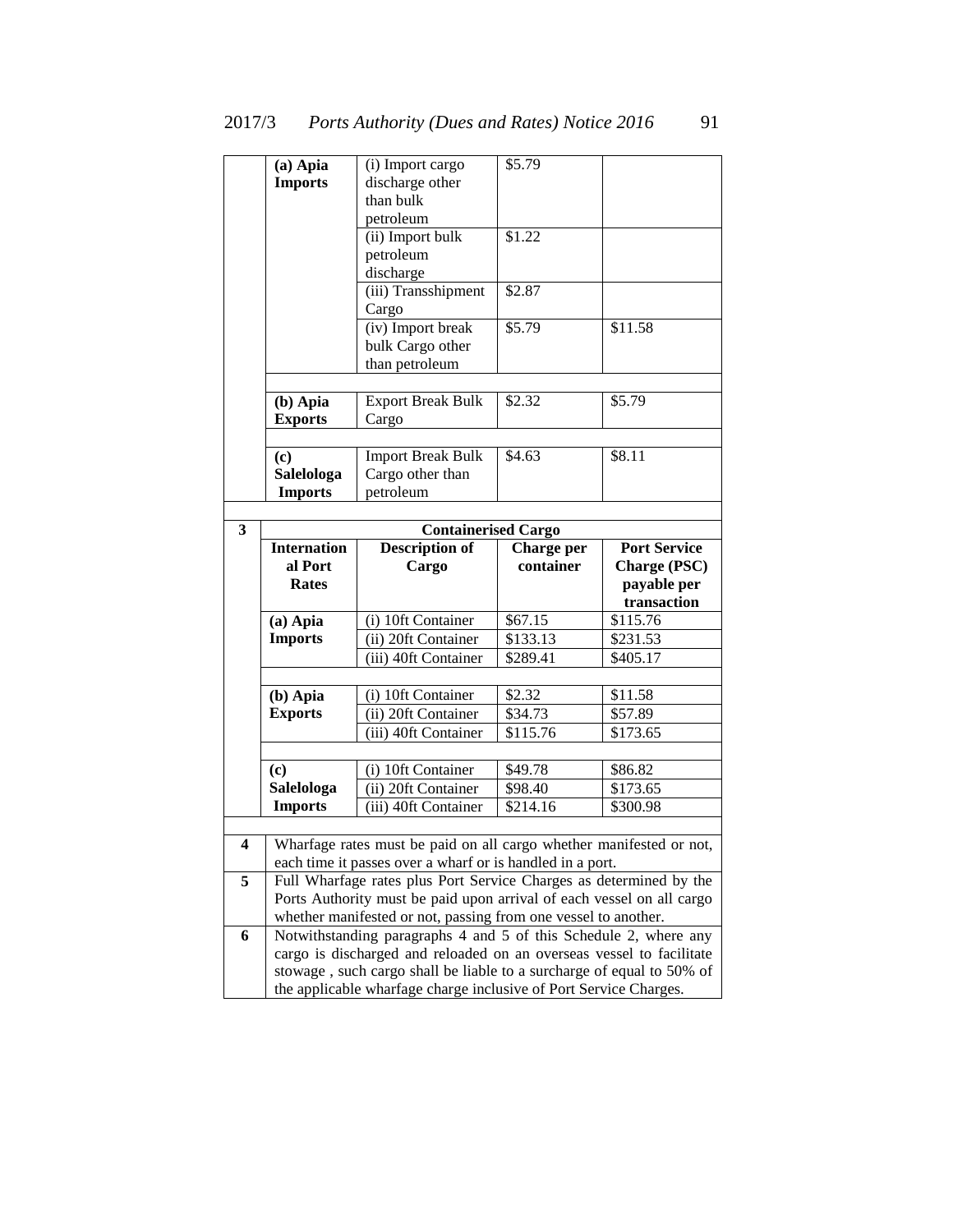| The Ports Authority reserves the right to levy a charge in the form        |
|----------------------------------------------------------------------------|
| (either tonnage or $m3$ ), whichever receives the highest return either as |
| in the form any goods lands on the wharf or as described in the Cargo      |
| Manifests.                                                                 |
| The Ports Authority reserves the right to impose a monthly compound        |
| interest rate on all outstanding accounts exceeding 30 days.               |

### **SCHEDULE 1B**

|     |                  |                                                                                                                                  | <b>PART I - PORT AND CARGO DUES</b>                                                                                                                                                                                                                                                                                                                                                                                                          |                                                        |
|-----|------------------|----------------------------------------------------------------------------------------------------------------------------------|----------------------------------------------------------------------------------------------------------------------------------------------------------------------------------------------------------------------------------------------------------------------------------------------------------------------------------------------------------------------------------------------------------------------------------------------|--------------------------------------------------------|
| No. | <b>Item</b>      |                                                                                                                                  | <b>Description of Vessel</b>                                                                                                                                                                                                                                                                                                                                                                                                                 | <b>Dues</b>                                            |
| 1.  | <b>Port Dues</b> | (a) Overseas<br>ship<br>entering<br>a port:                                                                                      | $(i)$ Container &<br>General Cargo<br>Vessel<br>(ii) Tanker                                                                                                                                                                                                                                                                                                                                                                                  | \$0.0606 per<br>GRT or part<br>thereof<br>\$0.0850 per |
|     |                  |                                                                                                                                  | /Passenger<br>Vessels/Fishing<br><b>Boat</b>                                                                                                                                                                                                                                                                                                                                                                                                 | GRT or part<br>thereof                                 |
|     |                  | (b) Overseas<br>ship<br>entering a<br>port solely<br>for on<br>account of<br>any one or<br>more of the<br>following<br>purposes: | (i) effect in repairs;<br>(ii) stress of<br>weather;<br>(iii) obtaining<br>provision of fuel;<br>(iv) otherwise being<br>in distress; or<br>(v) obtaining<br>medical aid for a<br>person on board<br>and which does<br>not discharge or<br>load any cargo or<br>disembark any<br>passenger other<br>than a person<br>referred to in<br>paragraph (v) and<br>any person<br>accompanying<br>him and<br>necessarily<br>disembarking with<br>him | \$0.0606 per<br>GRT or part<br>thereof                 |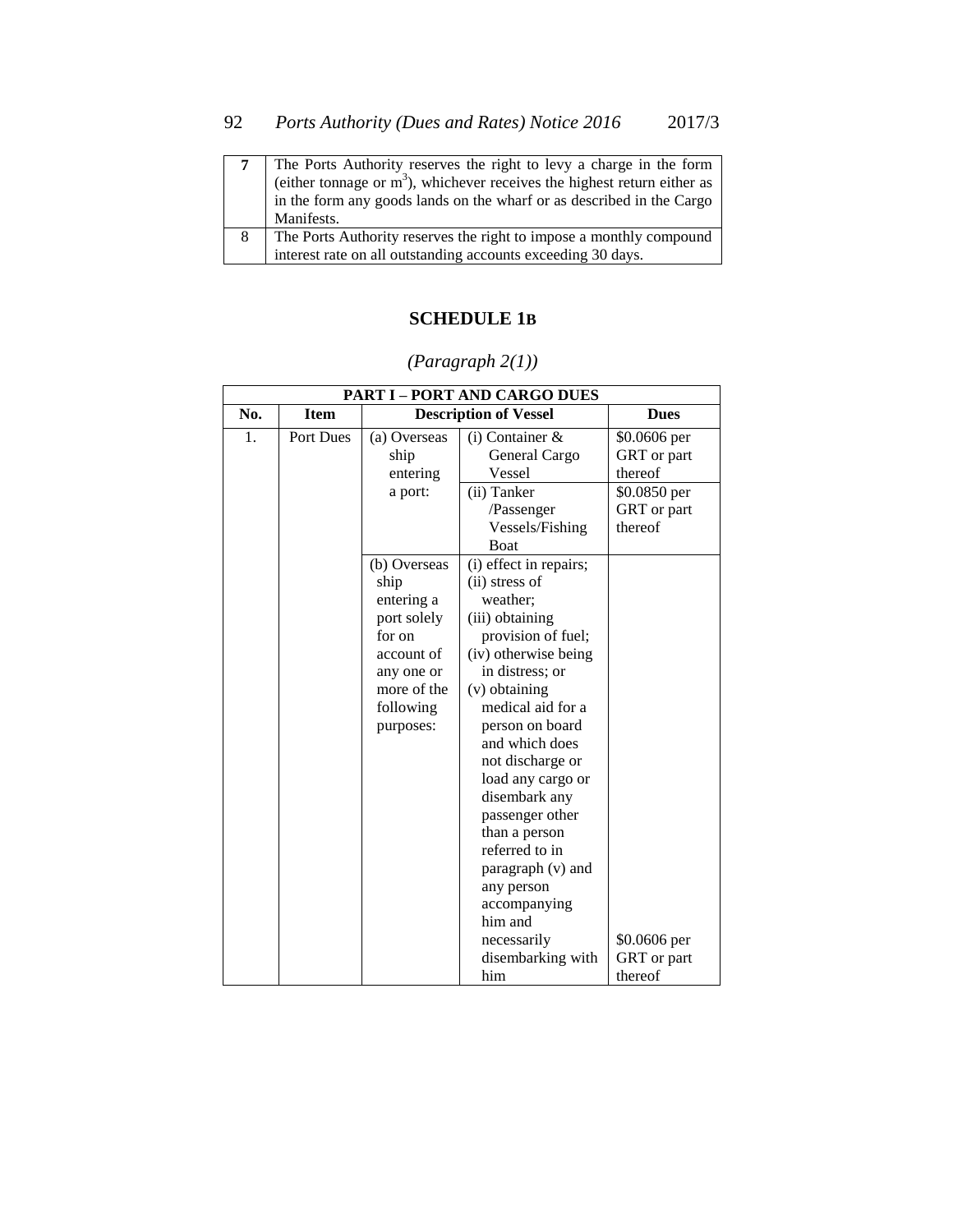|     |             | (c) Home-trade vessel |                                                  |               | \$6.0775 per GRT or          |
|-----|-------------|-----------------------|--------------------------------------------------|---------------|------------------------------|
|     |             |                       |                                                  |               | part thereof per             |
|     |             |                       |                                                  |               | annum, payable               |
|     |             |                       |                                                  |               | annually in advance.         |
|     |             |                       |                                                  |               |                              |
| 2.  | Cargo       | Overseas ship         |                                                  |               | Charge per tonne or          |
|     | Dues        | entering a            |                                                  |               | m <sup>3</sup> whichever the |
|     |             | port (All             |                                                  |               | greater, or part             |
|     |             | types of              |                                                  |               |                              |
|     |             | vessels)              | 1 to 500                                         |               | \$1.1576per tonne            |
|     |             |                       | tonne                                            |               |                              |
|     |             |                       | 501 to 1000                                      |               | \$0.5787 per tonne           |
|     |             |                       | tonne                                            |               |                              |
|     |             |                       |                                                  |               |                              |
|     |             |                       | for 1001                                         |               | \$0.2893 per tonne           |
|     |             |                       | tonne and                                        |               | per tonne or m <sup>3</sup>  |
|     |             |                       | above                                            |               | whichever the greater,       |
|     |             |                       |                                                  |               | or part thereof of           |
|     |             |                       |                                                  |               | cargo discharged or          |
|     |             |                       |                                                  | loaded:       |                              |
|     |             |                       |                                                  |               | (a) directly from or to      |
|     |             |                       |                                                  |               | the vessel;                  |
|     |             |                       |                                                  |               | (b) from or to another       |
|     |             |                       |                                                  |               | vessel at anchor or          |
|     |             |                       |                                                  |               | buoys within a Port;         |
|     |             |                       |                                                  | <sub>or</sub> | (c) by the vessel to or      |
|     |             |                       |                                                  |               | from a Harbour               |
|     |             |                       |                                                  |               | installation, other          |
|     |             |                       |                                                  |               | than a wharf under           |
|     |             |                       |                                                  |               | the control of the           |
|     |             |                       |                                                  |               | Ports Authority or           |
|     |             |                       |                                                  |               | through a pipeline in        |
|     |             |                       |                                                  |               | a port.                      |
|     |             |                       | <b>PART II - STORAGE</b>                         |               |                              |
|     |             |                       | (A) Storage of Break-bulk cargo                  |               |                              |
| No. | <b>Item</b> |                       | <b>Description of cargo</b>                      |               | Charge per                   |
|     |             |                       |                                                  |               | tonne or m <sup>3</sup>      |
|     |             |                       |                                                  |               | whichever the                |
|     |             |                       |                                                  |               | greater, or part             |
| 3.  |             |                       |                                                  |               | thereof<br>Ni1               |
|     | Storage     | (a) Imported          | 1 <sup>st</sup> working day<br>$2nd$ working day |               |                              |
|     |             | cargo:                |                                                  |               | Nil                          |
|     |             |                       | 3 <sup>rd</sup> working day                      |               | Nil                          |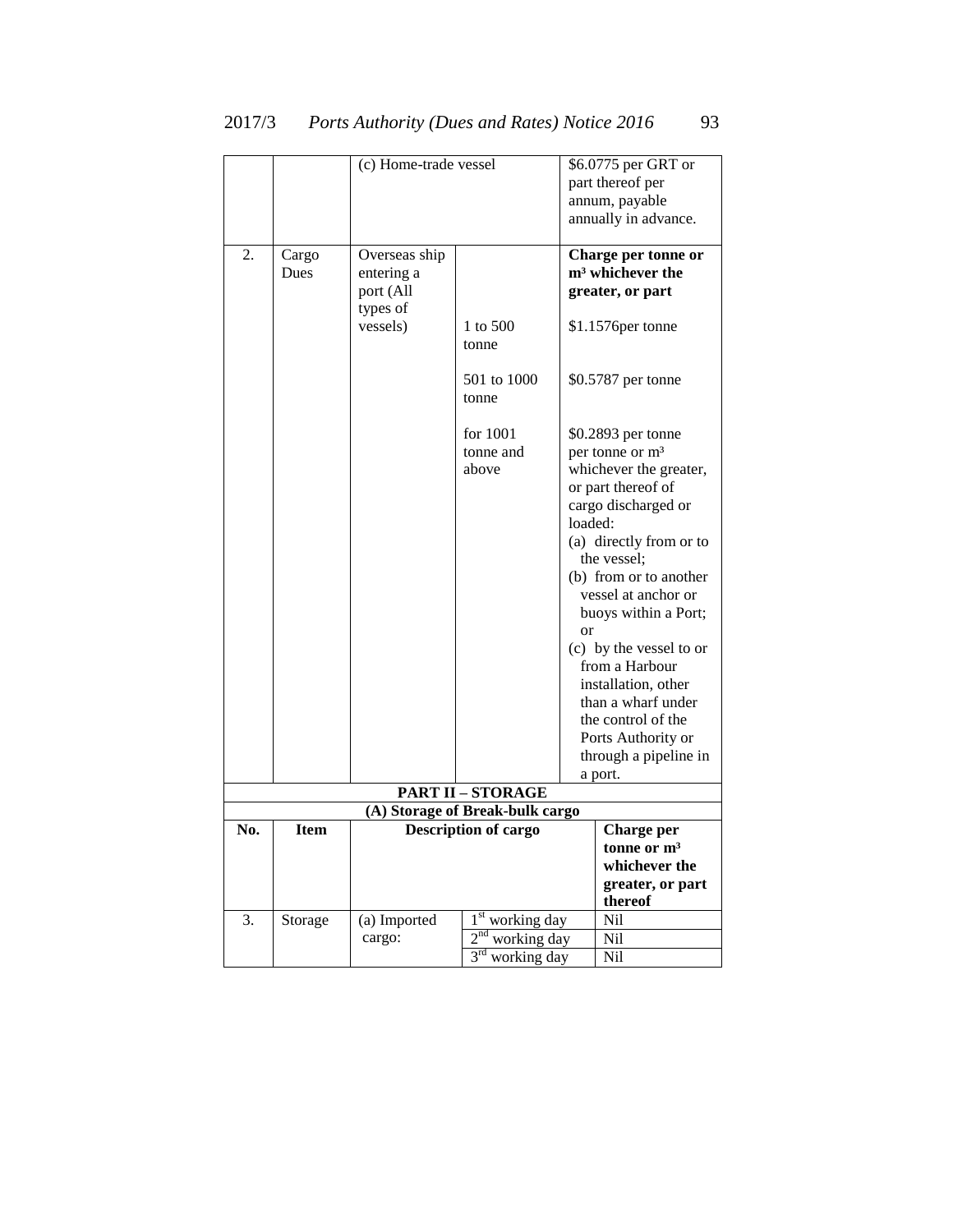|     |             |                                            |                    | $4th$ working day or | \$7.2929 per day                  |
|-----|-------------|--------------------------------------------|--------------------|----------------------|-----------------------------------|
|     |             |                                            | part thereof each  |                      |                                   |
|     |             |                                            | succeeding         |                      |                                   |
|     |             |                                            | working day        |                      |                                   |
|     |             |                                            | thereafter or part |                      |                                   |
|     |             |                                            | thereof            |                      |                                   |
|     |             | (b) Export                                 | $1st$ day          |                      | Nil                               |
|     |             | cargo:                                     | $2nd$ day          |                      | Nil                               |
|     |             |                                            | $3rd$ day          |                      | Nil                               |
|     |             |                                            | $4th$ day or part  |                      | \$4.8620 per day                  |
|     |             |                                            | thereof and each   |                      |                                   |
|     |             |                                            |                    | succeeding day or    |                                   |
|     |             |                                            | part thereof after |                      |                                   |
|     |             |                                            | the $3rd$ day      |                      |                                   |
|     |             | $(c)$ Trans-                               |                    | First 21 days from   | Nil                               |
|     |             | shipment                                   | the day the cargo  |                      |                                   |
|     |             | cargo:                                     | was unloaded       |                      |                                   |
|     |             |                                            | Each succeeding    |                      | \$7.2929 per day                  |
|     |             |                                            |                    | day or part thereof  |                                   |
|     |             |                                            | after the          |                      |                                   |
|     |             |                                            | expiration of 21   |                      |                                   |
|     |             |                                            |                    |                      |                                   |
|     |             |                                            |                    | days from the day    |                                   |
|     |             |                                            | the cargo was      |                      |                                   |
|     |             |                                            | unloaded           |                      |                                   |
|     |             | (B) Storage of Containerised Cargo         |                    |                      |                                   |
| No. | <b>Item</b> | <b>Description of cargo</b>                |                    |                      | Charge per day<br>or part thereof |
|     |             |                                            |                    | Up to 20ft           |                                   |
|     |             |                                            |                    |                      |                                   |
|     |             |                                            |                    |                      | Over 20ft                         |
| 4.  | Storage of  | (a) Empty Imported                         |                    | \$6.0775             | \$12.1550                         |
|     | Container   | Container                                  |                    |                      |                                   |
|     |             | (b) Full or partly full                    |                    | \$91.1628            | \$145.8607                        |
|     |             | <b>Imported Container</b>                  |                    |                      |                                   |
|     |             | (c) Full or partly full                    |                    | \$60,7752            | \$121.5506                        |
|     |             | Container to be                            |                    |                      |                                   |
|     |             | exported                                   |                    |                      |                                   |
|     |             | (d) Empty Container to                     |                    | \$6.0775             | \$12.1550                         |
|     |             | be exported                                |                    |                      |                                   |
|     |             | (e) The rates under this                   |                    |                      |                                   |
|     |             | paragraph shall apply                      |                    |                      |                                   |
|     |             | in the following                           |                    |                      |                                   |
|     |             | manner:                                    |                    |                      |                                   |
|     |             | (i) charges under sub-                     |                    |                      |                                   |
|     |             | paragraphs (a) and                         |                    |                      |                                   |
|     |             | (b) of this Item shall                     |                    |                      |                                   |
|     |             | not apply until the<br>expiration of three |                    |                      |                                   |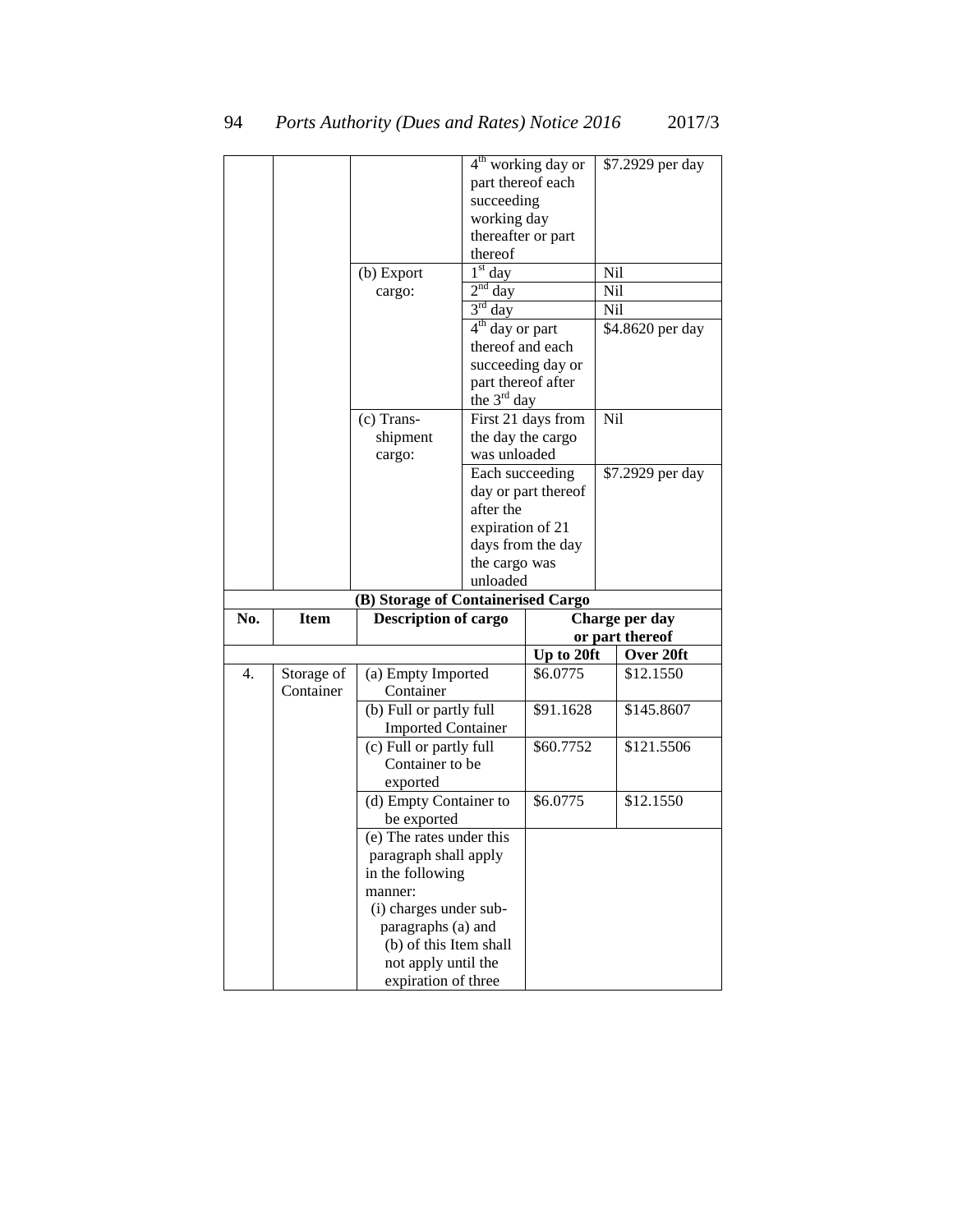|     |             | (3) days from the date          |                |                            |
|-----|-------------|---------------------------------|----------------|----------------------------|
|     |             | the vessel departs              |                |                            |
|     |             | from the wharf of               |                |                            |
|     |             | discharge;                      |                |                            |
|     |             | (ii) the charge under           |                |                            |
|     |             | sub-paragraph (c)               |                |                            |
|     |             | shall not apply until           |                |                            |
|     |             | expiration of 3 days            |                |                            |
|     |             | from the date a                 |                |                            |
|     |             | container was first             |                |                            |
|     |             | stored; and                     |                |                            |
|     |             | (iii) the charge under          |                |                            |
|     |             | sub-paragraph (d)               |                |                            |
|     |             | shall not apply until           |                |                            |
|     |             | expiration of 7 days            |                |                            |
|     |             | from the date a                 |                |                            |
|     |             | container was first             |                |                            |
|     |             | stored.                         |                |                            |
|     |             | PART III - BERTHAGE AND DOCKAGE |                |                            |
| No. | <b>Item</b> | <b>Nature of Service</b>        |                | <b>Fees or Charges per</b> |
|     |             | and Vessel                      |                | <b>Operation/Movement</b>  |
| 5.  | Berthage    | (a) Container $\&$              | (i) Labour     | \$94.8094 per              |
|     |             | General Cargo                   | required for   | hour or part               |
|     |             | Vessel:                         | berthing or    | thereof                    |
|     |             |                                 | unberthing     |                            |
|     |             |                                 | (ii) Berthing  | \$94.8094 per              |
|     |             |                                 | <b>or</b>      | hour or part               |
|     |             |                                 | unberthing     | thereof                    |
|     |             |                                 | staff          |                            |
|     |             |                                 | standing by    |                            |
|     |             |                                 | (iii) Vessel   | \$63.2063 per              |
|     |             |                                 | up to 1500     | hour or part               |
|     |             |                                 | GRT            | thereof                    |
|     |             |                                 | (iv) Vessel in | \$94.8094 per              |
|     |             |                                 | excess of      | hour or part               |
|     |             |                                 | 1500 GRT       | thereof                    |
|     |             | (b)Tankers/ Fishing             | (i) Labour     | \$0.4977 per               |
|     |             | Boats/ or any other             | required for   | GRT or part                |
|     |             | vessel (This charge             | berthing or    | thereof                    |
|     |             | is calculated from              | unberthing     |                            |
|     |             | the time the labour             | (ii) Berthing  | \$72.9303 per              |
|     |             | was ordered until               | and            | hour or part               |
|     |             | time of actual                  | unberthing     | thereof                    |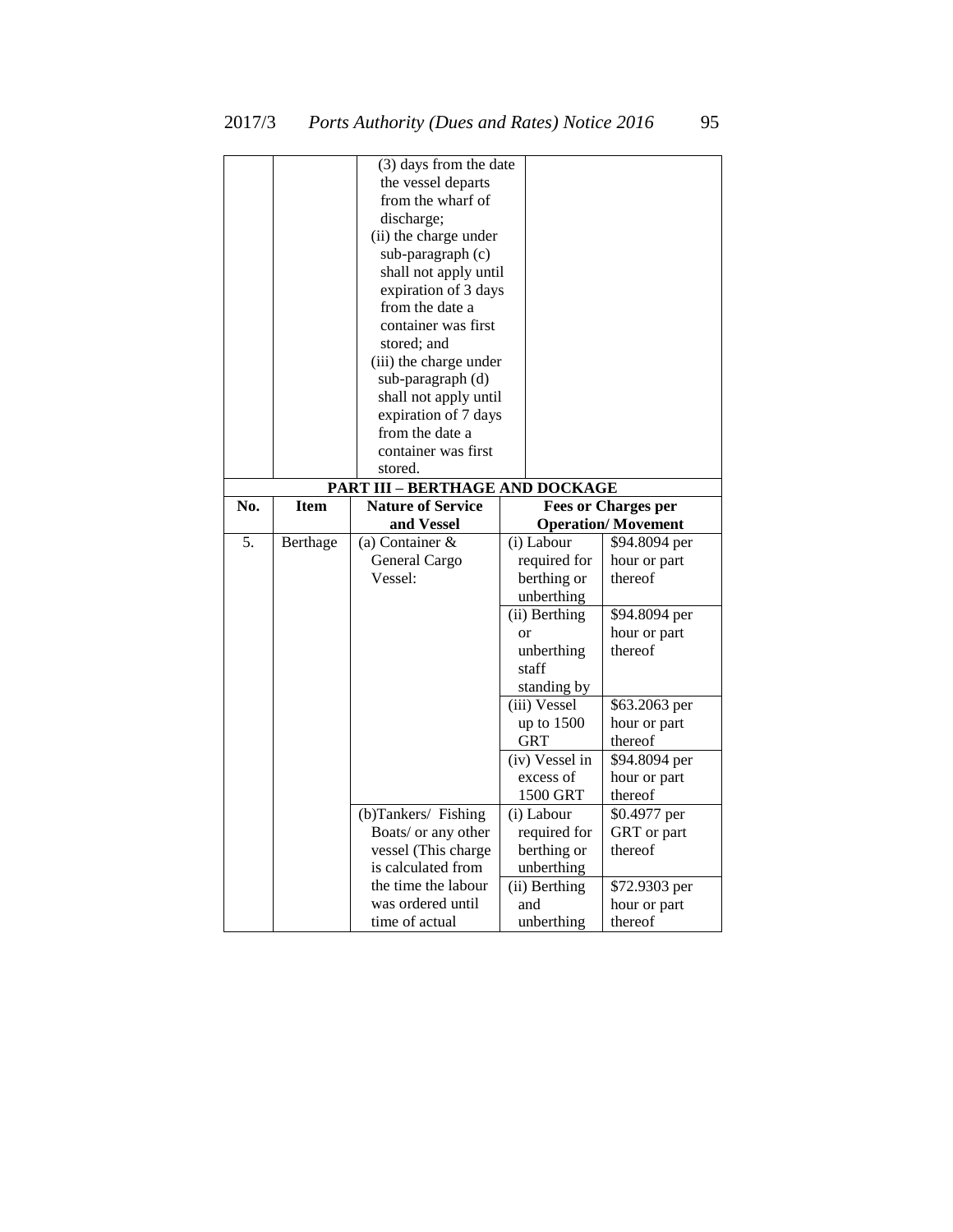| cancellation or<br>staff standing                         |                              |
|-----------------------------------------------------------|------------------------------|
|                                                           |                              |
| alteration of<br>by                                       |                              |
| order).                                                   |                              |
| (c) Passenger<br>(i) Labour                               | \$0.0486 per                 |
| <b>Vessel</b><br>required for                             | GRT or part                  |
| berthing or<br>thereof                                    |                              |
| unberthing                                                |                              |
|                                                           |                              |
| (ii) Berthing                                             | \$72.9303 per                |
| and                                                       | hour or part                 |
| thereof<br>unberthing                                     |                              |
| staff standing                                            |                              |
| by                                                        |                              |
| (a) Container<br>6.<br>Dockage /<br>Dockage rates         | \$0.0855 per                 |
| Berth<br>& General<br>shall apply to                      | GRT per day or               |
| every Vessel<br>Cargo Vessel<br>occupancy                 | part thereof                 |
| which lies at, is<br>(b) Tanker/                          | \$0.0613 per                 |
| moored to or<br>Passenger                                 | GRT per day or               |
| alongside another<br>Vessels/                             | part thereof                 |
| vessel, or is<br>Fishing Boat/                            |                              |
| docked in tier at<br>or any other                         |                              |
| any wharf for<br>vessel                                   |                              |
| overseas ships<br>$(c)$ Home-                             | \$243.10 per                 |
| under the control<br>trade Vessel<br>annum                |                              |
| of the Ports                                              |                              |
| Authority as                                              |                              |
| follows:                                                  |                              |
| <b>PART IV - LIGHT DUES AND PILOTAGE</b>                  |                              |
| No.<br><b>Item</b><br><b>Description</b><br><b>Rates</b>  |                              |
| <b>Light Dues</b><br>7.<br>Overseas ship<br>(a) Container | \$63.2063 per                |
| entering a Port:<br>& General<br>visit                    |                              |
| Cargo                                                     |                              |
| Vessel                                                    |                              |
| $(b)$ Tanker/                                             | \$121.55 per                 |
| visit<br>Passenger                                        |                              |
| Vessel/                                                   |                              |
|                                                           |                              |
|                                                           |                              |
| Fishing<br>Boat/ or                                       |                              |
|                                                           |                              |
| any other<br>vessel                                       |                              |
|                                                           |                              |
| $(c)$ Home-<br>trade                                      | \$243.10 per                 |
| vessel                                                    | annum payable<br>annually in |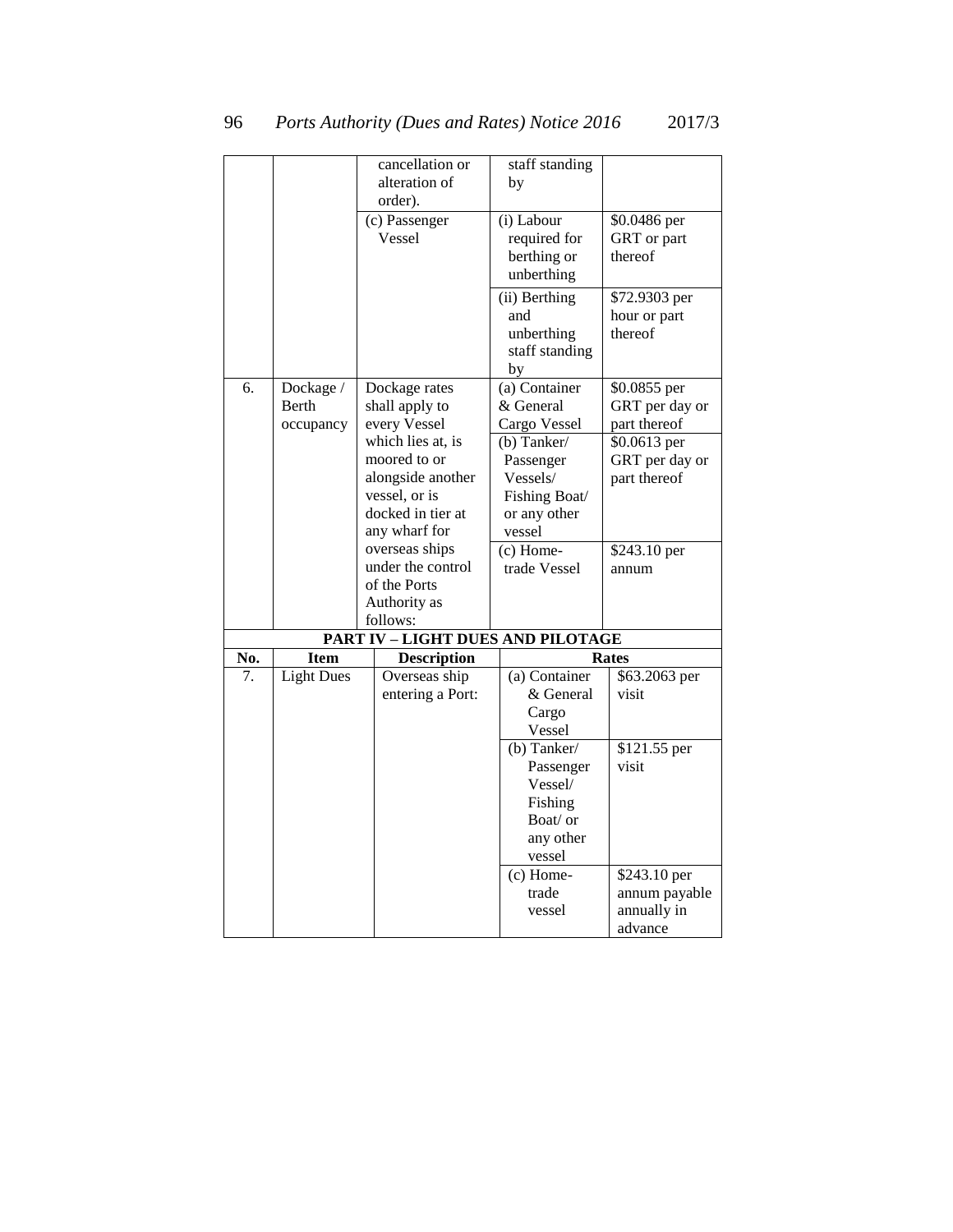| 8.  | Pilotage                                                                               | Overseas ship:                                                                                | (i) Container<br>& General<br>Cargo<br>Vessel<br>(ii) Tanker/<br>Fishing<br>Boat/ or         | \$0.1579 per<br><b>GRT</b><br>\$0.2188 per<br><b>GRT</b>       |
|-----|----------------------------------------------------------------------------------------|-----------------------------------------------------------------------------------------------|----------------------------------------------------------------------------------------------|----------------------------------------------------------------|
|     |                                                                                        |                                                                                               | any other<br>vessel<br>(iii) Passenger<br>Vessels                                            | \$0.0606 per<br>GRT                                            |
|     |                                                                                        | <b>PART V-MISCELLANEOUS RATES</b>                                                             |                                                                                              |                                                                |
| No. | <b>Item</b>                                                                            |                                                                                               | <b>Description</b>                                                                           | Rates                                                          |
| 9.  | Licence for<br>bringing in<br>machinery for<br>hoisting and<br>conveying of<br>cargoes | conveying<br>and<br>of<br>property<br>Authority<br><b>or</b><br>control.                      | License to bring into and<br>machinery for hoisting<br>cargo<br>the<br>Ports<br>under<br>its | \$289.41 per tonne<br>per truck per<br>annum                   |
| 10. | <b>Stevedore Licence</b>                                                               | License to operate as<br>stevedore on wharves<br>under the control of the<br>Ports Authority. |                                                                                              | \$24,310.13 per<br>annum                                       |
| 11. | Storage of<br>stevedore gear &<br>equipment                                            | mechanical equipment on<br>property of the Ports<br>Authority under its<br>control.           | Storage of stevedores gear                                                                   | \$578.81 per<br>annum                                          |
| 12. | Clearing and<br>cleaning wharf<br>after departure of:                                  | (a) Any vessel<br>discharging tallow,<br>cement or bitumen<br>(b) Any other vessel            |                                                                                              | \$243.11 each visit<br>$\sqrt{$2}18.79$ per visit              |
| 13. | ISPS Security:                                                                         | (a)Container<br>Cargo Vessel<br>Tanker/<br>(b)<br>or any other vessel                         | & General<br>Passenger<br>Vessel/ Fishing Boat/                                              | \$0.1579 per GRT<br>per visit<br>\$0.1215 per GRT<br>per visit |
| 14. | <b>Fresh Water</b>                                                                     | Supply of fresh water                                                                         |                                                                                              | Cost to the Port                                               |

from the mains to a vessel

power from the mains to a

Authority plus 20% of such cost

Cost to the Port Authority plus 20% of such cost

at wharf

Vessel at Wharf

15. Electricity Supply Supply of electricity or

Supply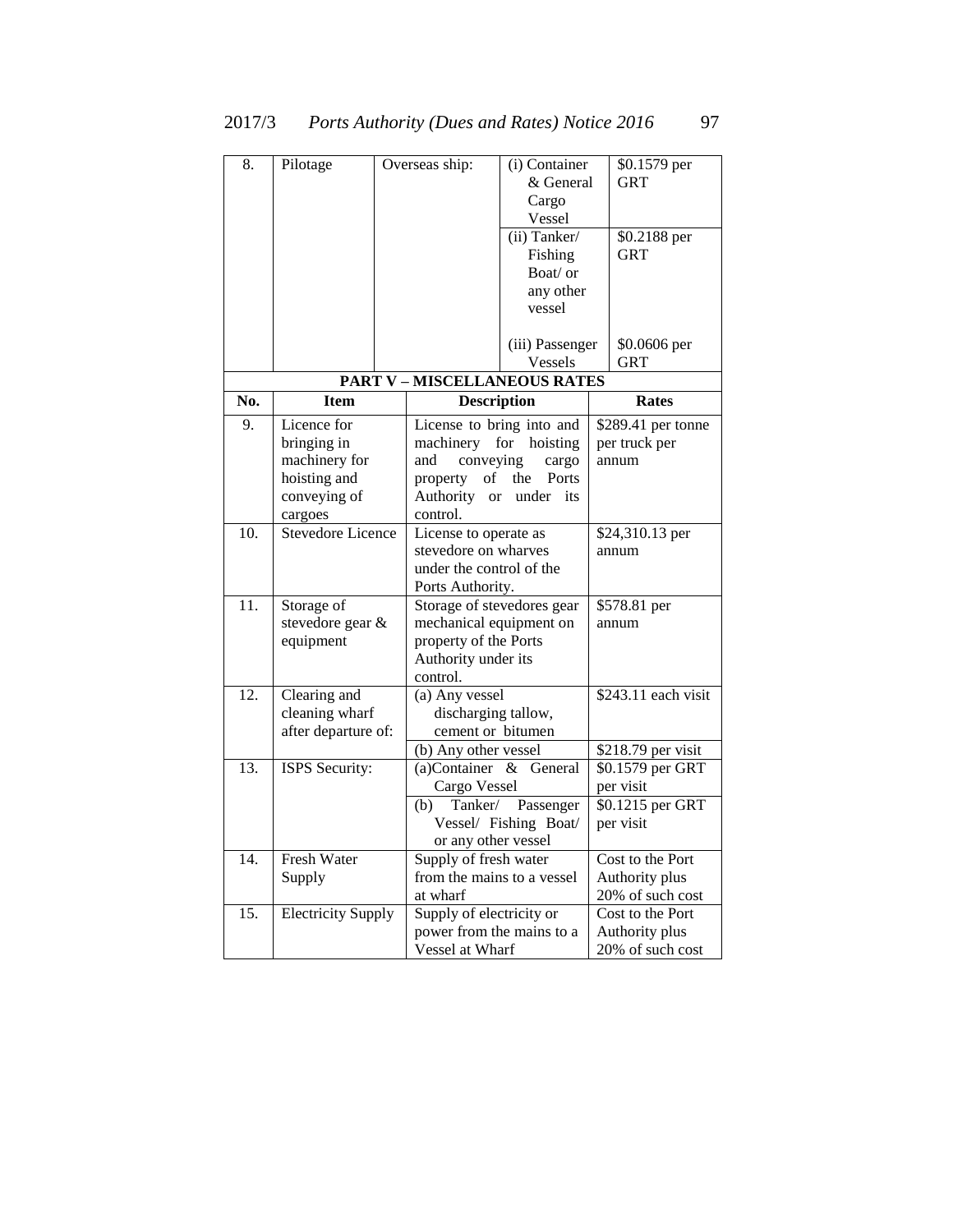| 16. | Plugging of       | Use of power points for |                   | \$121.55 per day           |
|-----|-------------------|-------------------------|-------------------|----------------------------|
|     | reefers &         | mechanical equipment or |                   | or part thereof            |
|     | mechanical        | refrigerated containers |                   |                            |
|     | equipment         |                         |                   |                            |
| 17. | Hire of Ports     | (a)                     | $(i)$ Up to $200$ | \$182.33 per hour          |
|     | Authority work    | Container               | HP                | or part thereof            |
|     | boats for the     | & General               | $(ii)$ 201 HP     | \$395.04 per hour          |
|     | following         | Cargo                   | to 400            | or part thereof            |
|     | capacity          | Vessel:                 | HP                |                            |
|     | (inclusive of     |                         | $(iii)$ 401 HP    | \$425.43 per hour          |
|     | standby hour(s)): |                         | to 600            | or part thereof            |
|     |                   |                         | HP                |                            |
|     |                   |                         | $(iv)$ 601 HP     | \$546.99 per hour          |
|     |                   |                         | to 800            | or part thereof            |
|     |                   |                         | HP                |                            |
|     |                   |                         | $(v)$ 801 HP      | \$1185.12 per hour         |
|     |                   |                         | to 1000 HP        | or part thereof            |
|     |                   | $(b)$ Tanker/           | $(i)$ Up to 200   | \$121.55 per hour          |
|     |                   | Passenger               | HP                | or part thereof            |
|     |                   | Vessel/                 | $(ii)$ 201 HP     | $\sqrt{$243.1}$ 1 per hour |
|     |                   | Fishing                 | to 400            | or part thereof            |
|     |                   | Boat:                   | HP                |                            |
|     |                   |                         | (iii) 401 HP      | \$364.65 per hour          |
|     |                   |                         | to 600            | or part thereof            |
|     |                   |                         | HP                |                            |
|     |                   |                         | $(iv)$ 601 HP     | \$486.20 per hour          |
|     |                   |                         | to 800 HP         | or part thereof            |
|     |                   |                         | $(v)$ 801 HP      | $$850.86$ per hour         |
|     |                   |                         | to 1000 HP        | or part thereof            |
| 18. | Hire of Ports     | (a) $Up$ to $200$ HP    |                   | \$182.33 per hour          |
|     | Authority work    |                         |                   | or part thereof            |
|     | boats for Towing  | (b) 201 HP to 400 HP    |                   | \$395.04 per hour          |
|     | of any type of    |                         |                   | or part thereof            |
|     | Vessel:           | $(c)$ 401 HP to 600 HP  |                   | \$425.43 per hour          |
|     |                   |                         |                   | or part thereof            |
|     |                   | (d) 601 HP to 800 HP    |                   | \$546.99 per hour          |
|     |                   |                         |                   | or part thereof            |
|     |                   | (e) 801 HP to 1000 HP   |                   | \$1185.12 per hour         |
|     |                   |                         |                   | thereof                    |
| 19. |                   | Hire of gangway         |                   | \$243.11 per day           |
| 20. |                   | Hire of Ports Authority |                   | Cost to the Ports          |
|     |                   | Staff for Overtime and  |                   | Authority plus             |
|     |                   | special duties          |                   | 20% of such cost           |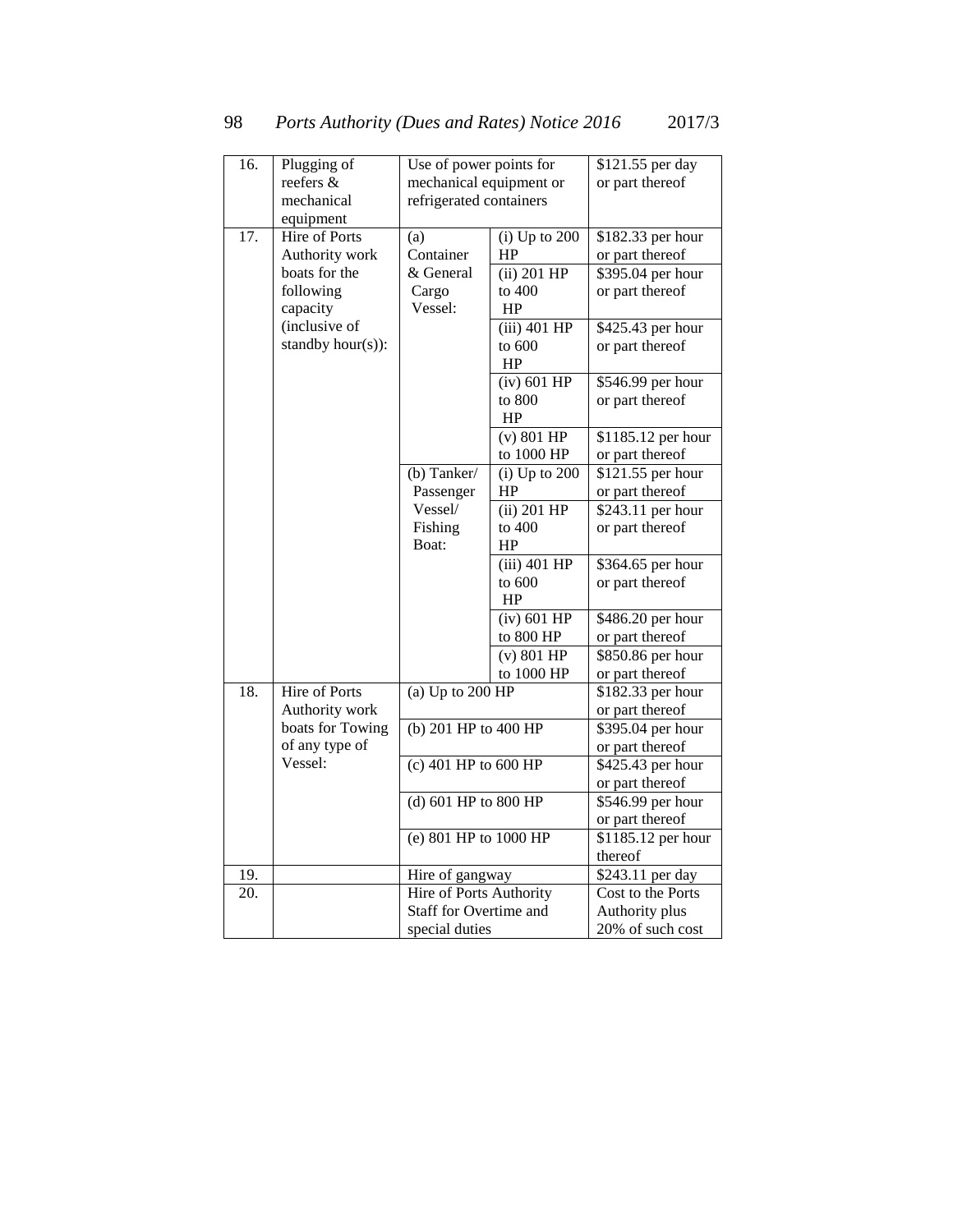| 21. | Shore         | License to operate shore         |                              | \$3646.52 per annum    |
|-----|---------------|----------------------------------|------------------------------|------------------------|
|     | launch        | launch service                   |                              |                        |
|     | licence       |                                  |                              |                        |
| 22. | Environmen    |                                  | (a) All International Vessel | \$0.0606 per GRT per   |
|     | tal Charge:   | entering port                    |                              | visit                  |
|     |               |                                  | (b) Home-trade (Domestic)    | \$4.86 per GRT per     |
|     |               | Vessel                           |                              | annum                  |
| 23. | Telephone     | Fee for connection of            |                              | \$121.55 per           |
|     | Connection    | telephone to ship                |                              | telephone connection   |
|     | Fee           |                                  |                              | plus cost of labor     |
| 24. | Fee for       | Inspection of inflammable        |                              | \$36.47 per hour or    |
|     | inspection of |                                  | liquid and dangerous goods   | part thereof           |
|     | dangerous     |                                  |                              |                        |
|     | goods         |                                  |                              |                        |
| 25. | Domestic      | $(a)$ for                        |                              | \$0.0606 per liter     |
|     | Wharfage:     | bunkering/discharging<br>of fuel |                              |                        |
|     |               | $(b)$ toll:                      | (i)Commercial                | \$1.2733 per vehicle   |
|     |               |                                  | Vehicle                      |                        |
|     |               |                                  | $(ii)$ Non -                 | \$0.6945 per vehicle   |
|     |               |                                  | Commercial                   |                        |
|     |               |                                  | Vehicle                      |                        |
| 26. | Bus shuttle   | <b>Bus Shuttle Wharf Entry</b>   |                              | \$500.00 per ship's    |
|     | entry fee     |                                  |                              | visit                  |
| 27. | Identifi-     | (a) New ID                       |                              | \$42.60 per annum      |
|     | cation Cards  | (b) Visitor's Pass               |                              | \$6.1425 per visit     |
|     | $(IDs)$ &     | (c) Renewal of ID                |                              | \$24.31 per renewal    |
|     | Passes:       |                                  | (d) Authorised Vehicle Pass  | \$6.14 per vehicle     |
|     |               | (e) Loss of ID                   |                              | \$121.55 per ID        |
|     |               | (f) Tour Guide Pass              |                              | \$6.14 per person per  |
|     |               |                                  |                              | visit                  |
|     |               |                                  | (g) Tour Staff (Permanent    | \$42.60 per person per |
|     |               | ID)                              |                              | annum                  |
| 28. | Delivery of   | (a) Break-bulk cargo             |                              | \$60.78 per            |
|     | cargo/goods   |                                  |                              | consignment            |
|     | After Hours:  | (b) 20ft container               |                              | \$60.78 per container  |
|     |               | (c) 40ft container               |                              | \$121.55 per container |
| 29. | Devanning     | Full container                   | (a) $\leq 12m^3$             | \$121.55 per           |
|     | of Cargo at   | charges shall                    | (20 <sup>ft</sup> )          | container/cargo        |
|     | any Port      | be payable by                    | Container)                   |                        |
|     |               | the owner or                     | (b) $\leq 25m^3$             | \$243.11 per           |
|     |               | Agent to the<br>Ports            | (40 ft)                      | container/cargo        |
|     |               |                                  | Container)                   |                        |
|     |               | Authority if<br>the devanned     |                              |                        |
|     |               |                                  |                              |                        |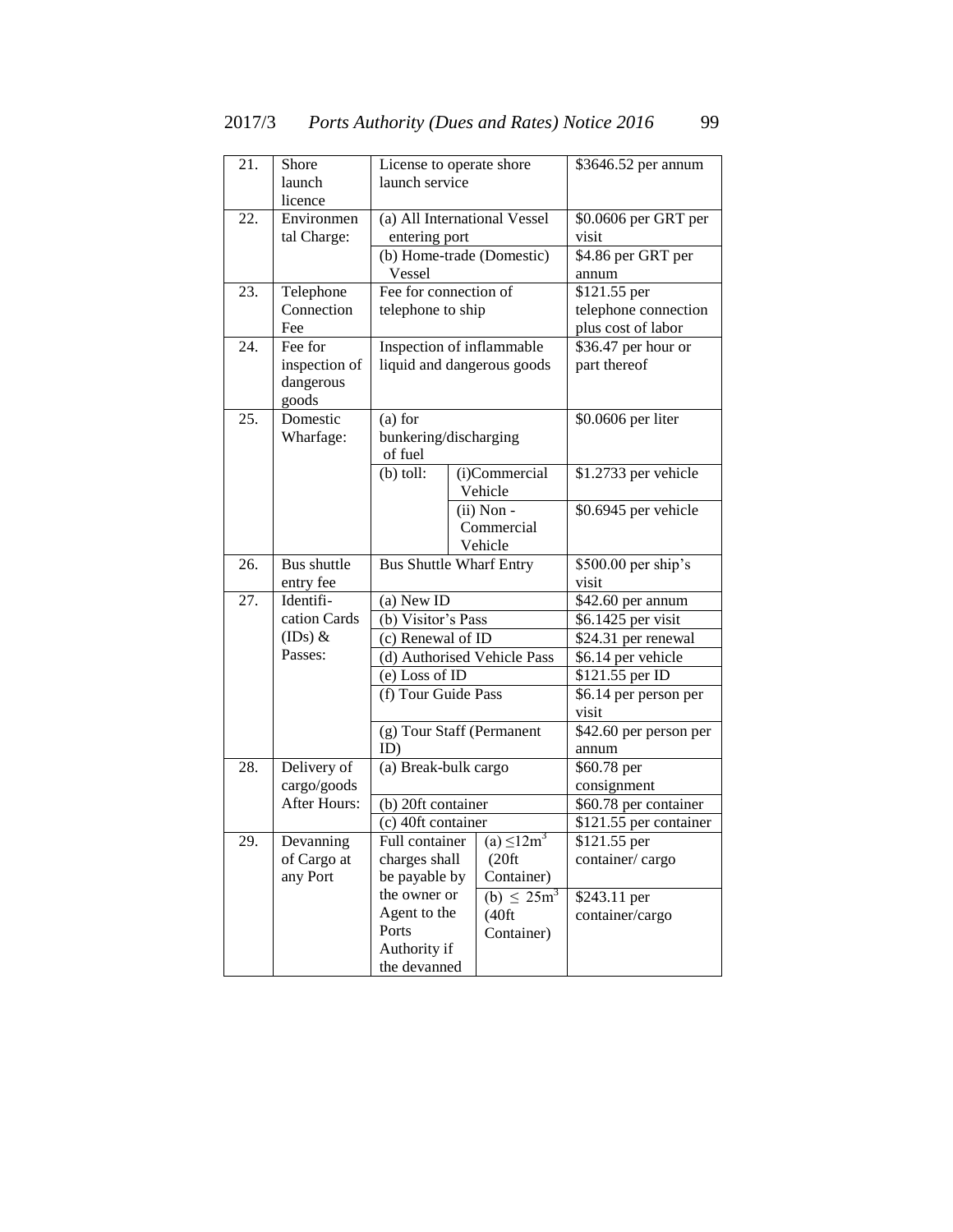|            |                                          | cargo is over<br>$12^{\overline{m3}}$ (20ft<br>Container) or<br>over<br>$25^{\mathrm{m}3}$<br>$(40)$ ft |                                                          |                                                                                      |
|------------|------------------------------------------|---------------------------------------------------------------------------------------------------------|----------------------------------------------------------|--------------------------------------------------------------------------------------|
|            |                                          | Container):                                                                                             |                                                          |                                                                                      |
| 30.        | Search Fee:                              | $(a)$ Search                                                                                            |                                                          | \$12.16 per search                                                                   |
|            |                                          | (b) Photocopy                                                                                           |                                                          | \$0.25 per page                                                                      |
| 31.        |                                          | <b>Restow Charge</b>                                                                                    |                                                          | \$2.90 per tonne or m <sup>3</sup><br>whichever receives a<br>higher return, or part |
|            |                                          |                                                                                                         |                                                          | thereof                                                                              |
|            |                                          |                                                                                                         | <b>PART VI-LEVIES</b>                                    |                                                                                      |
| No.        |                                          | <b>Description</b>                                                                                      |                                                          | Rates                                                                                |
| 32.        | (a) Use of Ports Authority covered areas |                                                                                                         |                                                          | \$13.89 per square foot                                                              |
|            |                                          | by person duly authorised by the                                                                        |                                                          | per annum. Payable                                                                   |
|            | Ports Authority                          |                                                                                                         |                                                          | annually in advance                                                                  |
|            | (b) Use of Ports Authority uncovered     |                                                                                                         |                                                          | $\sqrt{$9.26}$$ per square foot                                                      |
|            |                                          |                                                                                                         | areas by persons duly authorised by                      | per annum. Payable                                                                   |
|            |                                          | the Ports Authority                                                                                     |                                                          | annually in advance                                                                  |
|            | (c) Use of Slipway                       |                                                                                                         |                                                          | \$98.40 per ton or part                                                              |
|            |                                          |                                                                                                         |                                                          | thereof per annum                                                                    |
|            |                                          |                                                                                                         |                                                          |                                                                                      |
|            |                                          |                                                                                                         | <b>PART VII - ARRIVAL NOTICES</b>                        |                                                                                      |
|            | <b>Item</b>                              |                                                                                                         |                                                          | <b>Rates</b>                                                                         |
| No.<br>33. | Agents or Owners arrival                 |                                                                                                         | <b>Description</b><br>$\overline{(\mathbf{a})}$ Standard | \$60.78 per call                                                                     |
|            | advice for ship's                        |                                                                                                         |                                                          | and every change                                                                     |
|            | Expected Time of                         |                                                                                                         |                                                          | thereafter non-                                                                      |
|            | Arrival (ETA) or                         |                                                                                                         |                                                          | refundable                                                                           |
|            | Expected Time of                         |                                                                                                         | (b) Firm booking                                         | \$607.75 per call                                                                    |
|            | Departure (ETD)                          |                                                                                                         | advice to secure                                         | and every change                                                                     |
|            | entering a Port:                         |                                                                                                         | berth need                                               | thereafter non-                                                                      |
|            |                                          |                                                                                                         | advance notice of                                        | refundable                                                                           |
|            |                                          |                                                                                                         | 4 days                                                   |                                                                                      |
|            |                                          |                                                                                                         | (c)Passenger                                             | \$607.75 per call                                                                    |
|            |                                          |                                                                                                         | Cruise Liner                                             | non-refundable                                                                       |
|            |                                          |                                                                                                         | bookings in<br>advance. Cruise                           |                                                                                      |
|            |                                          |                                                                                                         | Liners will have                                         |                                                                                      |
|            |                                          |                                                                                                         | priority over                                            |                                                                                      |
|            |                                          |                                                                                                         | other ships                                              |                                                                                      |
|            |                                          |                                                                                                         | (d) Naval Ships                                          | \$607.75 per call                                                                    |
|            |                                          |                                                                                                         | with Diplomatic                                          | non-refundable                                                                       |
|            |                                          |                                                                                                         | Clearance by the<br>Ministry of                          |                                                                                      |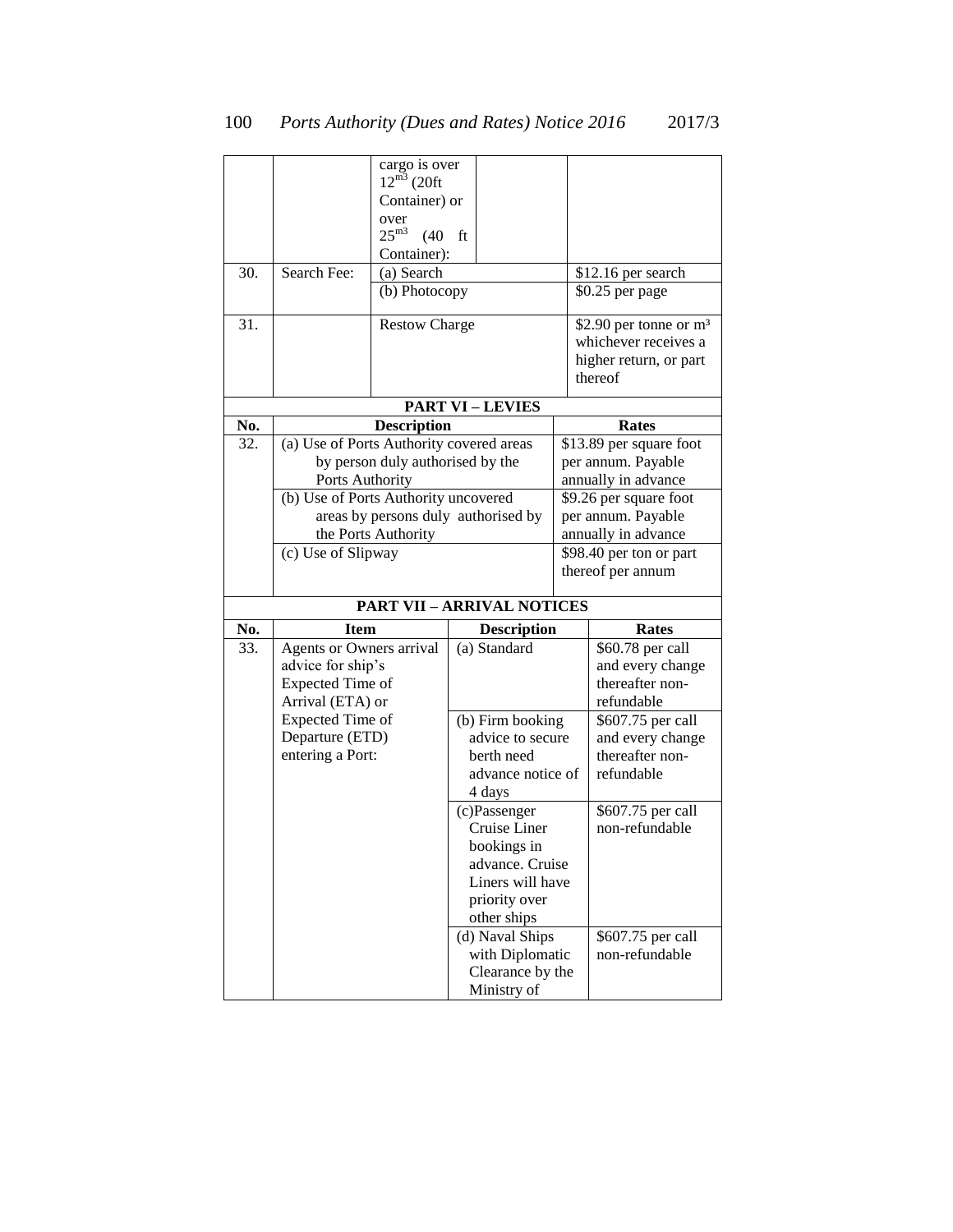|     |                                                                       | Foreign Affairs                                                     |  |  |  |
|-----|-----------------------------------------------------------------------|---------------------------------------------------------------------|--|--|--|
|     |                                                                       | and Trade and                                                       |  |  |  |
|     |                                                                       | the Ministry of                                                     |  |  |  |
|     |                                                                       | Prime Minister                                                      |  |  |  |
|     |                                                                       | and Cabinet will                                                    |  |  |  |
|     |                                                                       | have priority                                                       |  |  |  |
|     |                                                                       | over Cargo Ships                                                    |  |  |  |
|     |                                                                       | but not Passenger                                                   |  |  |  |
|     |                                                                       | <b>Cruise Liners</b>                                                |  |  |  |
|     |                                                                       | (e) Any change to                                                   |  |  |  |
|     |                                                                       | an arrival notice                                                   |  |  |  |
|     |                                                                       | issued under                                                        |  |  |  |
|     |                                                                       | paragraph (a) on                                                    |  |  |  |
|     |                                                                       | Public Holidays                                                     |  |  |  |
|     |                                                                       | or Weekends                                                         |  |  |  |
|     |                                                                       | shall be charged                                                    |  |  |  |
|     |                                                                       | at twice times the                                                  |  |  |  |
|     |                                                                       | rate per call as<br>provided under                                  |  |  |  |
|     |                                                                       | paragraph (a)                                                       |  |  |  |
|     |                                                                       | above.                                                              |  |  |  |
| 34. | (a) All ship's Cargo Manifests, or manifests correctors, supplements, |                                                                     |  |  |  |
|     | amendments, if any, shall be furnished to the Ports<br>or             |                                                                     |  |  |  |
|     |                                                                       | Authority at least 24 hours prior to ship's arrival.                |  |  |  |
|     |                                                                       | (b) All Ship's Cargo Manifest, or manifest correctors, supplements, |  |  |  |
|     |                                                                       | or amendments received by the Ports Authority after the Ship's      |  |  |  |
|     |                                                                       | departure shall render the Shipping Agent liable for a fine of      |  |  |  |
|     |                                                                       | \$289.41 payable to the Ports Authority before removal of the       |  |  |  |
|     |                                                                       | corresponding cargo from any port, unless otherwise exempted        |  |  |  |
|     |                                                                       | by the General Manager of the Ports Authority.                      |  |  |  |
|     |                                                                       | <b>PART VIII - FISHERIES WHARF BERTHAGE RATES</b>                   |  |  |  |
| 35. |                                                                       | Berthage rates for all vessels at Fisheries Wharf                   |  |  |  |
|     | <b>Boat Class</b>                                                     | <b>Berthing Fee</b>                                                 |  |  |  |
|     | Class A $(9m - 11m)$                                                  | \$243.11 to be paid annually                                        |  |  |  |
|     |                                                                       | commencing from the month the boat                                  |  |  |  |
|     |                                                                       | uses the wharf and the same month                                   |  |  |  |
|     |                                                                       | each year thereafter                                                |  |  |  |
|     | Class B $(11.5m - 12m)$                                               | \$303.88 to be paid annually                                        |  |  |  |
|     |                                                                       | commencing from the month the boat                                  |  |  |  |
|     |                                                                       | uses the wharf and the same month                                   |  |  |  |
|     |                                                                       | each year thereafter                                                |  |  |  |
|     | Class C $(12.5m - 15m)$                                               | \$364.65 to be paid annually                                        |  |  |  |
|     |                                                                       | commencing from the month the boat                                  |  |  |  |
|     |                                                                       | uses the wharf and the same month                                   |  |  |  |
|     |                                                                       |                                                                     |  |  |  |
|     |                                                                       | each year thereafter                                                |  |  |  |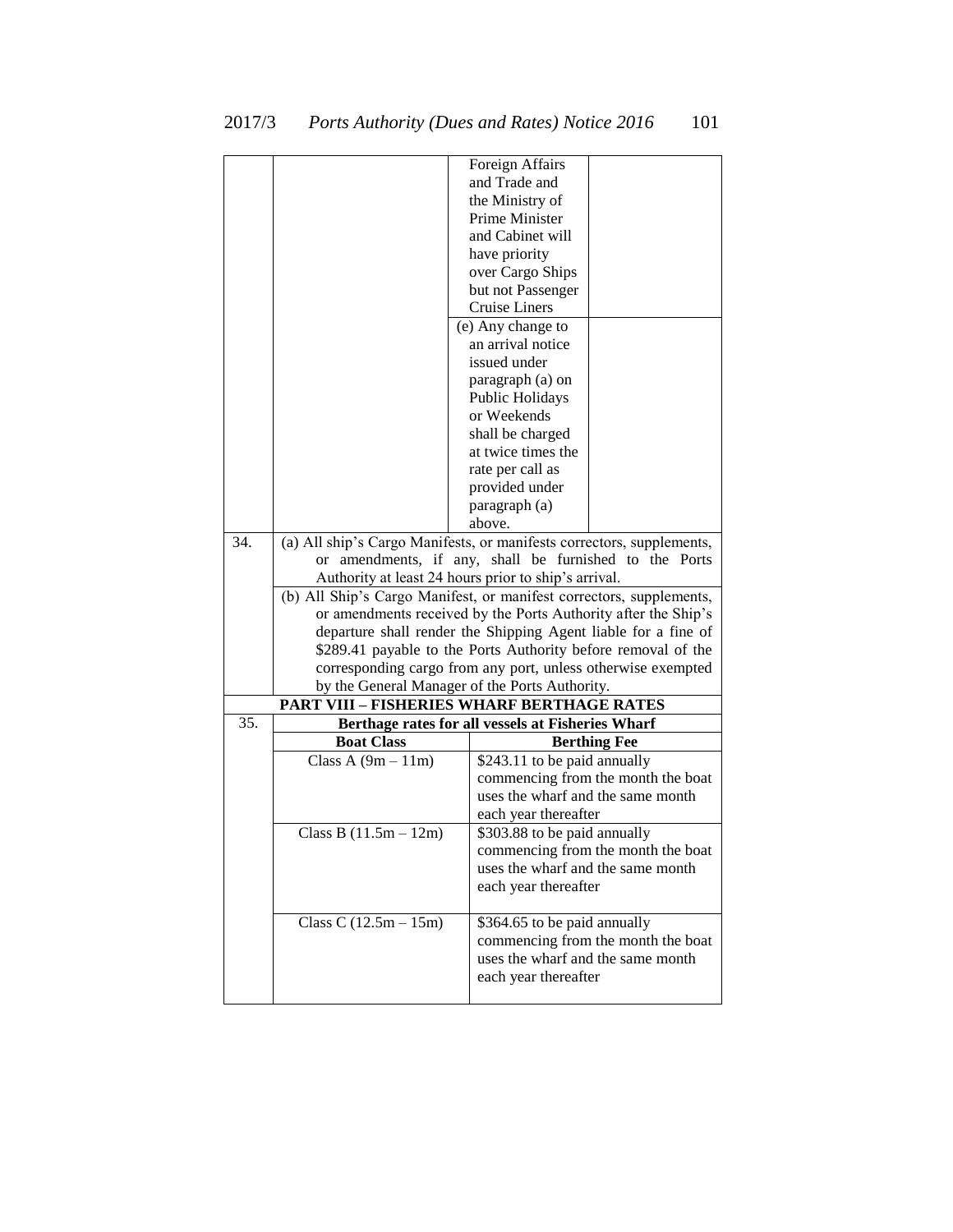|     | Class D $(15m - 20m)$<br>Class $E(20.5m$ and Over)      |                                      | \$425.43 to be paid annually<br>commencing from the month the boat<br>uses the wharf and the same month<br>each year thereafter<br>\$486.20 to be paid annually<br>commencing from the month the boat<br>uses the wharf and the same month<br>each year thereafter |  |
|-----|---------------------------------------------------------|--------------------------------------|--------------------------------------------------------------------------------------------------------------------------------------------------------------------------------------------------------------------------------------------------------------------|--|
|     |                                                         |                                      |                                                                                                                                                                                                                                                                    |  |
|     | <b>International Vessels</b>                            | \$607.75 per call                    |                                                                                                                                                                                                                                                                    |  |
| 36. | Service rendered for                                    | 20% of the total value of the Vessel |                                                                                                                                                                                                                                                                    |  |
|     | Abandoned/Salvaged                                      |                                      | immediately prior to being                                                                                                                                                                                                                                         |  |
|     | <b>Vessels</b>                                          | abandoned/salvaged plus cost to the  |                                                                                                                                                                                                                                                                    |  |
|     |                                                         | Authority                            |                                                                                                                                                                                                                                                                    |  |
| 37. | Use of Marina Facilities                                |                                      | \$9.26 per person per visit                                                                                                                                                                                                                                        |  |
|     | (excluding Long Term                                    |                                      |                                                                                                                                                                                                                                                                    |  |
|     | Leases)                                                 |                                      |                                                                                                                                                                                                                                                                    |  |
|     | <b>PART IX - APIA MARINA</b>                            |                                      |                                                                                                                                                                                                                                                                    |  |
| 38. | Berthage rates for all boats and vessels at Apia Marina |                                      |                                                                                                                                                                                                                                                                    |  |
|     | Length (meters)                                         |                                      | <b>Daily Rates</b>                                                                                                                                                                                                                                                 |  |
|     | $\leq 10.5m$                                            |                                      | \$37.74                                                                                                                                                                                                                                                            |  |
|     | $> 10.5$ m « 12.0m                                      |                                      | \$45.03                                                                                                                                                                                                                                                            |  |
|     | $> 12.0m \times 14.0m$                                  |                                      | \$52.32                                                                                                                                                                                                                                                            |  |
|     | $>14.0m \times 16.0m$                                   |                                      | \$63.21                                                                                                                                                                                                                                                            |  |
|     | $> 16.0m \times 18.0m$                                  |                                      | \$82.66                                                                                                                                                                                                                                                            |  |
|     | $> 18.0m \times 20.0m$                                  |                                      | \$98.52                                                                                                                                                                                                                                                            |  |
|     | $> 20.0$ m « 25.0m                                      |                                      | \$111.83                                                                                                                                                                                                                                                           |  |
|     | > 25.0m                                                 |                                      | \$127.69                                                                                                                                                                                                                                                           |  |

## **SCHEDULE 2B**

|                                                      | PORT WHARFAGE RATES |                |                              |  |  |  |
|------------------------------------------------------|---------------------|----------------|------------------------------|--|--|--|
| No.<br><b>Domestic Port</b><br><b>Description of</b> |                     | <b>Rates</b>   |                              |  |  |  |
|                                                      | Rates               | Cargo          |                              |  |  |  |
|                                                      | <b>Imports</b>      |                | \$6.0795 for the first 12.3  |  |  |  |
|                                                      |                     |                | kilograms and \$0.5402 for   |  |  |  |
|                                                      |                     |                | every kilogram or part       |  |  |  |
|                                                      |                     |                | thereof in excess of 12.3    |  |  |  |
|                                                      |                     | kilograms      |                              |  |  |  |
|                                                      |                     | <b>Exports</b> | \$2.44 per ton/ $m3$ or part |  |  |  |
|                                                      |                     |                | thereof whichever is the     |  |  |  |
|                                                      |                     |                | greater                      |  |  |  |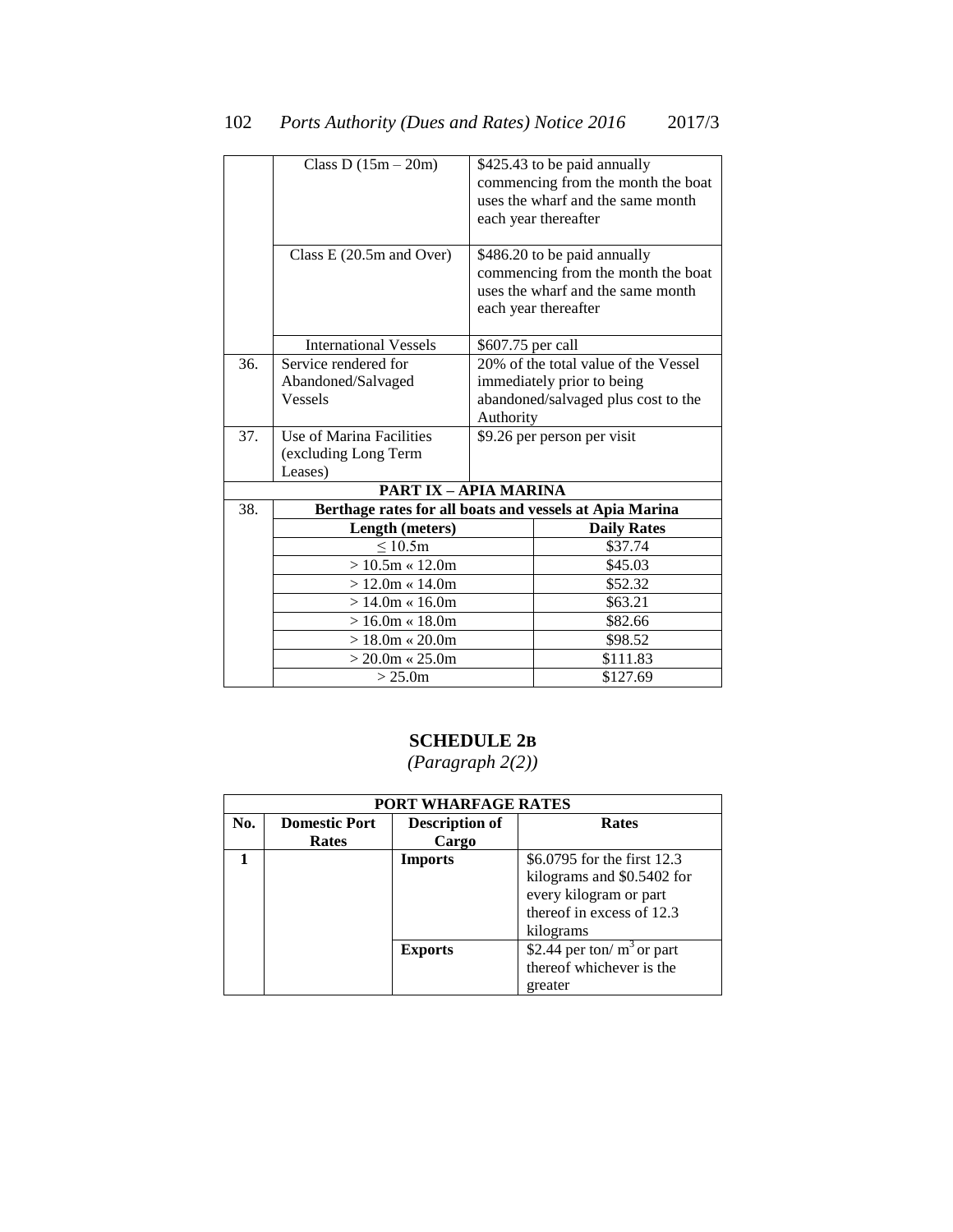| $\overline{2}$ |                                           |                                                                            | <b>Break Bulk Cargo</b>                                                                              |                                                                          |
|----------------|-------------------------------------------|----------------------------------------------------------------------------|------------------------------------------------------------------------------------------------------|--------------------------------------------------------------------------|
|                | <b>International</b><br><b>Port Rates</b> | <b>Description</b><br>of Cargo                                             | <b>Charge per</b><br>tonne or $\mathbf{m}^3$<br>or part<br>thereof<br>whichever<br>is the<br>greater | <b>Port Service</b><br><b>Charge (PSC)</b><br>payable per<br>transaction |
|                | (a) Apia Imports                          | (i) Import<br>cargo<br>discharge<br>other than<br>bulk                     | \$6.08                                                                                               |                                                                          |
|                |                                           | petroleum<br>(ii) Import<br>bulk<br>petroleum<br>discharge<br>(iii) Trans- | \$1.28<br>\$3.01                                                                                     |                                                                          |
|                |                                           | shipment<br>Cargo                                                          |                                                                                                      |                                                                          |
|                |                                           | (iv) Import<br>break-<br>bulk<br>Cargo<br>other<br>than<br>petroleum       | \$6.08                                                                                               | \$12.16                                                                  |
|                | (b) Apia Exports                          | Export<br><b>Break Bulk</b><br>Cargo                                       | \$2.44                                                                                               | \$6.08                                                                   |
|                | (c) Salelologa<br><b>Imports</b>          | Import<br><b>Break Bulk</b><br>Cargo other<br>than<br>petroleum            | \$4.86                                                                                               | \$8.52                                                                   |
| 3              |                                           |                                                                            | <b>Containerised Cargo</b>                                                                           |                                                                          |
|                | <b>International</b><br><b>Port Rates</b> | <b>Description</b><br>of Cargo                                             | Charge per<br>container                                                                              | <b>Port Service</b><br><b>Charge (PSC)</b><br>payable per<br>transaction |
|                | (a) Apia<br><b>Imports</b>                | $(i)$ 10ft<br>Container                                                    | \$70.51                                                                                              | \$121.55                                                                 |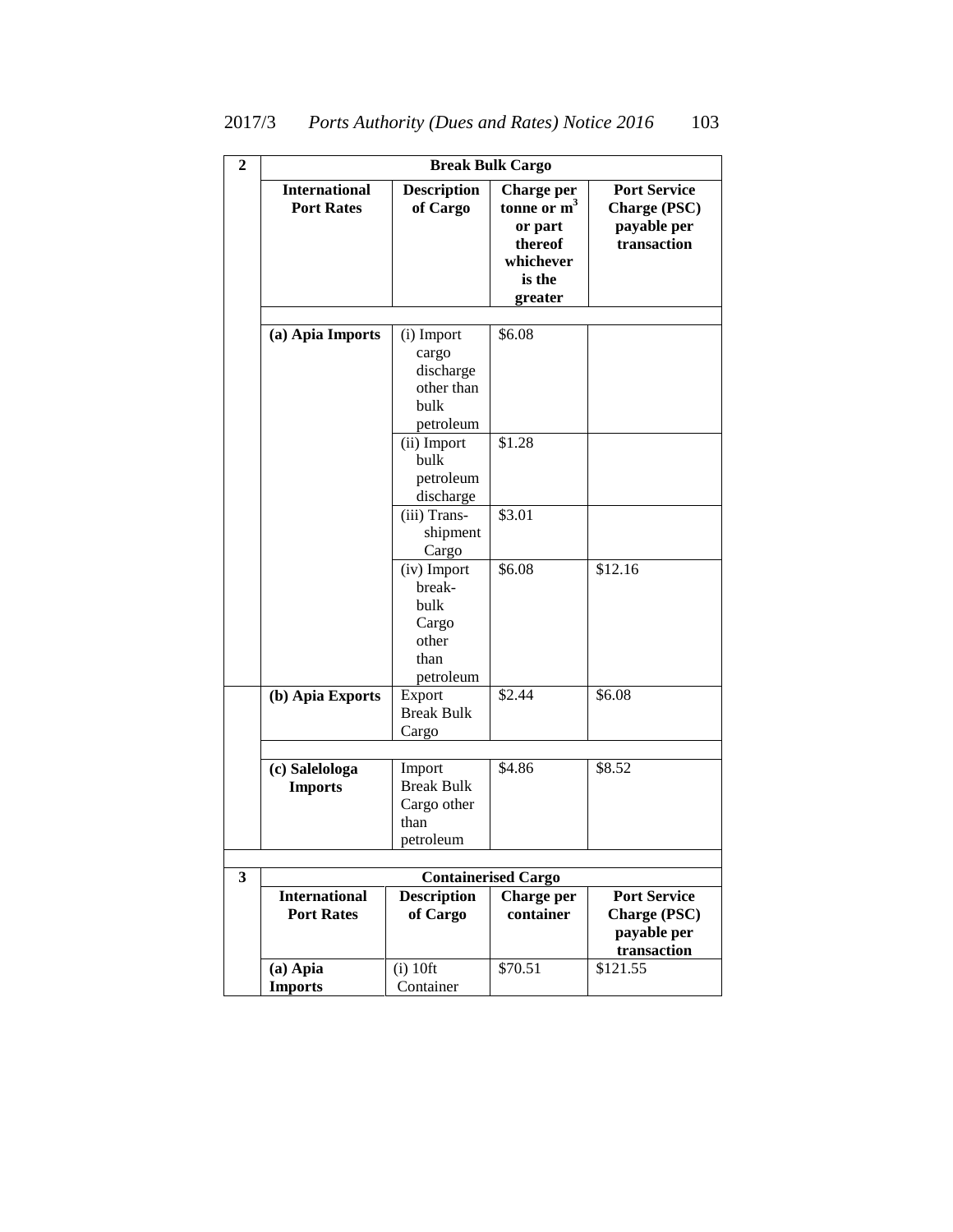|                         | $(ii)$ 20ft                                                                                                                                 |                                  | \$139.79 | \$243.11                                                                |  |  |
|-------------------------|---------------------------------------------------------------------------------------------------------------------------------------------|----------------------------------|----------|-------------------------------------------------------------------------|--|--|
|                         |                                                                                                                                             | Container                        |          |                                                                         |  |  |
|                         |                                                                                                                                             | $(iii)$ 40ft                     | \$303.88 | \$425.43                                                                |  |  |
|                         |                                                                                                                                             | Container                        |          |                                                                         |  |  |
|                         |                                                                                                                                             |                                  |          |                                                                         |  |  |
|                         | (b) Apia                                                                                                                                    | $(i)$ 10ft                       | \$2.44   | \$12.16                                                                 |  |  |
|                         | <b>Exports</b>                                                                                                                              | Container                        |          |                                                                         |  |  |
|                         |                                                                                                                                             | $(ii)$ 20ft                      | \$36.47  | \$60.78                                                                 |  |  |
|                         |                                                                                                                                             | Container                        |          |                                                                         |  |  |
|                         |                                                                                                                                             | $\overline{(\mathrm{iii})}$ 40ft | \$121.55 | \$182.33                                                                |  |  |
|                         |                                                                                                                                             | Container                        |          |                                                                         |  |  |
|                         |                                                                                                                                             |                                  |          |                                                                         |  |  |
|                         | (c) Salelologa                                                                                                                              | $(i)$ 10ft                       | \$52.27  | \$91.16                                                                 |  |  |
|                         | <b>Imports</b>                                                                                                                              | Container                        |          |                                                                         |  |  |
|                         |                                                                                                                                             | $(ii)$ 20ft                      | \$103.32 | \$182.33                                                                |  |  |
|                         |                                                                                                                                             | Container                        |          |                                                                         |  |  |
|                         |                                                                                                                                             | $(iii)$ 40ft                     | \$224.87 | \$316.03                                                                |  |  |
|                         |                                                                                                                                             | Container                        |          |                                                                         |  |  |
|                         |                                                                                                                                             |                                  |          |                                                                         |  |  |
| $\overline{\mathbf{4}}$ |                                                                                                                                             |                                  |          | Wharfage rates must be paid on all cargo whether manifested or not,     |  |  |
|                         | each time it passes over a wharf or is handled in a port.                                                                                   |                                  |          |                                                                         |  |  |
| 5                       |                                                                                                                                             |                                  |          | Full wharfage rates plus port service charges as determined by the      |  |  |
|                         |                                                                                                                                             |                                  |          | Ports Authority must be paid upon arrival of each vessel on all cargo   |  |  |
|                         | whether manifested or not, passing from one vessel to another.                                                                              |                                  |          |                                                                         |  |  |
| 6                       |                                                                                                                                             |                                  |          | Notwithstanding paragraphs 4 and 5 of this Schedule, where any cargo    |  |  |
|                         |                                                                                                                                             |                                  |          | is discharged and reloaded on an overseas vessel to facilitate stowage, |  |  |
|                         | such cargo shall be liable to a surcharge of equal to 50% of the                                                                            |                                  |          |                                                                         |  |  |
|                         | applicable wharfage charge inclusive of port service charges.                                                                               |                                  |          |                                                                         |  |  |
| 7                       |                                                                                                                                             |                                  |          | The Ports Authority may levy a charge in the form (either tonnage or    |  |  |
|                         | $m3$ ), whichever receives the highest return either as in the form any<br>goods lands on the wharf or as described in the cargo manifests. |                                  |          |                                                                         |  |  |
|                         |                                                                                                                                             |                                  |          |                                                                         |  |  |
| 8                       |                                                                                                                                             |                                  |          | The Ports Authority may impose a monthly compound interest rate on      |  |  |
|                         | all outstanding accounts exceeding 30 days.                                                                                                 |                                  |          |                                                                         |  |  |

## **SCHEDULE 1C**

|     | <b>PART I - PORT AND CARGO DUES</b> |                                             |                   |              |  |  |
|-----|-------------------------------------|---------------------------------------------|-------------------|--------------|--|--|
| No. | <b>Item</b>                         | <b>Description of Vessel</b><br><b>Dues</b> |                   |              |  |  |
|     | Port Dues                           | (a) Overseas                                | $(i)$ Container & | \$0.0636 per |  |  |
|     |                                     | ship                                        | General Cargo     | GRT or part  |  |  |
|     |                                     | entering                                    | Vessel            | thereof      |  |  |
|     |                                     | a port:                                     |                   |              |  |  |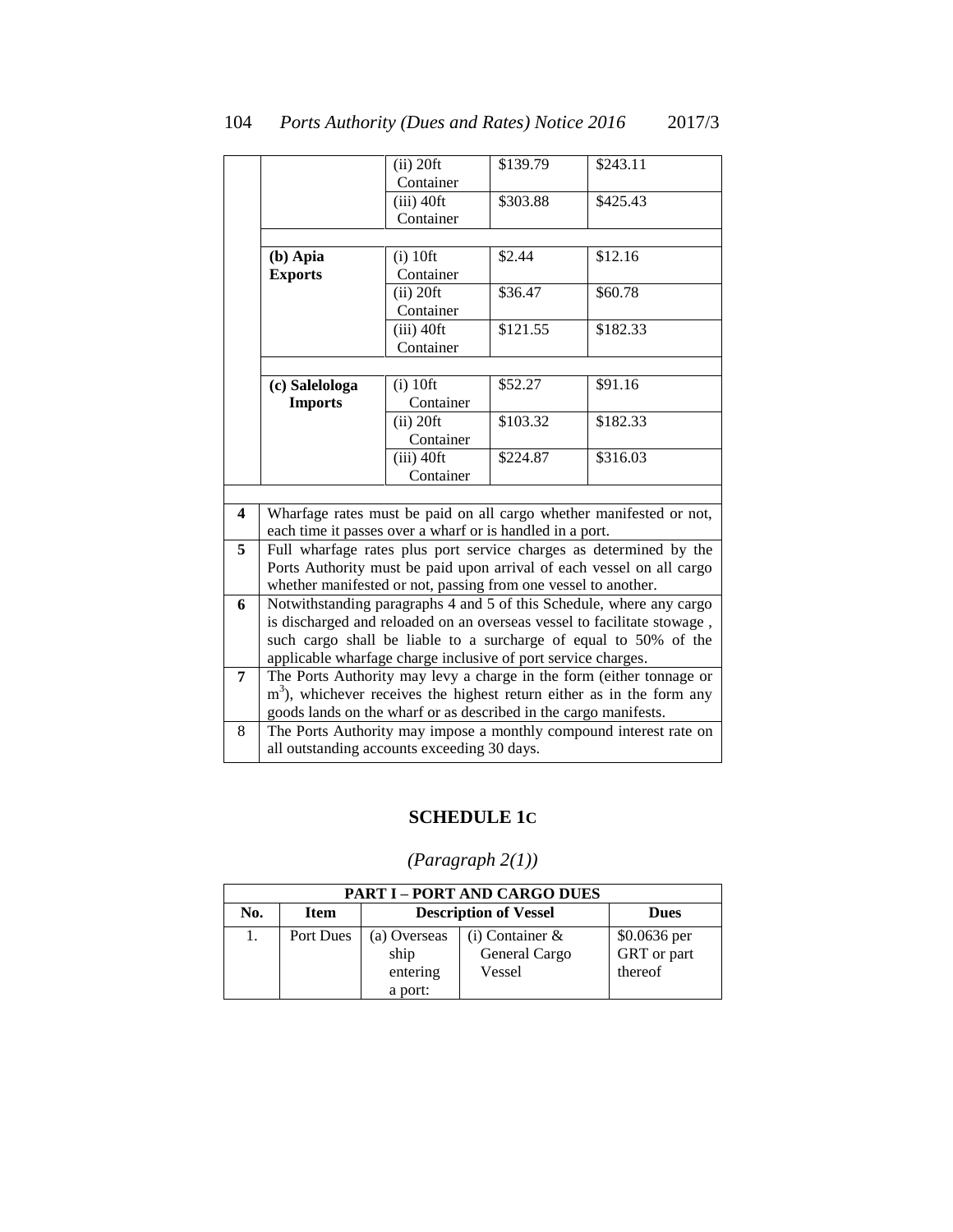|    |               |                                                                                                                                  | (ii) Tanker<br>/Passenger<br>Vessels/Fishing<br>Boat                                                                                                                                                                                                                                                                                                                                                       | \$0.0892 per<br>GRT or part<br>thereof                                                     |
|----|---------------|----------------------------------------------------------------------------------------------------------------------------------|------------------------------------------------------------------------------------------------------------------------------------------------------------------------------------------------------------------------------------------------------------------------------------------------------------------------------------------------------------------------------------------------------------|--------------------------------------------------------------------------------------------|
|    |               | (b) Overseas<br>ship<br>entering a<br>port solely<br>for on<br>account of<br>any one or<br>more of the<br>following<br>purposes: | (i) effect in repairs;<br>(ii) stress of weather;<br>(iii) obtaining<br>provision of fuel;<br>(iv) otherwise being<br>in distress; or<br>(v) obtaining<br>medical aid for a<br>person on board<br>and which does<br>not discharge or<br>load any cargo or<br>disembark any<br>passenger other<br>than a person<br>referred to in<br>paragraph (v) and<br>any person<br>accompanying him<br>and necessarily | \$0.0636 per                                                                               |
|    |               |                                                                                                                                  | disembarking with<br>him                                                                                                                                                                                                                                                                                                                                                                                   | GRT or part<br>thereof                                                                     |
|    |               | (c) Home-trade vessel                                                                                                            |                                                                                                                                                                                                                                                                                                                                                                                                            | \$6.3813 per<br>GRT or part<br>thereof per<br>annum,<br>payable<br>annually in<br>advance. |
| 2. | Cargo<br>Dues | Overseas ship<br>entering a port<br>(All types of<br>vessels)                                                                    |                                                                                                                                                                                                                                                                                                                                                                                                            | <b>Charge per</b><br>tonne or $m3$<br>whichever the<br>greater, or<br>part                 |
|    |               |                                                                                                                                  | $1$ to $500$ tonne                                                                                                                                                                                                                                                                                                                                                                                         | \$1.2154 per<br>tonne                                                                      |
|    |               |                                                                                                                                  | 501 to 1000<br>tonne                                                                                                                                                                                                                                                                                                                                                                                       | \$0.6076 per<br>tonne                                                                      |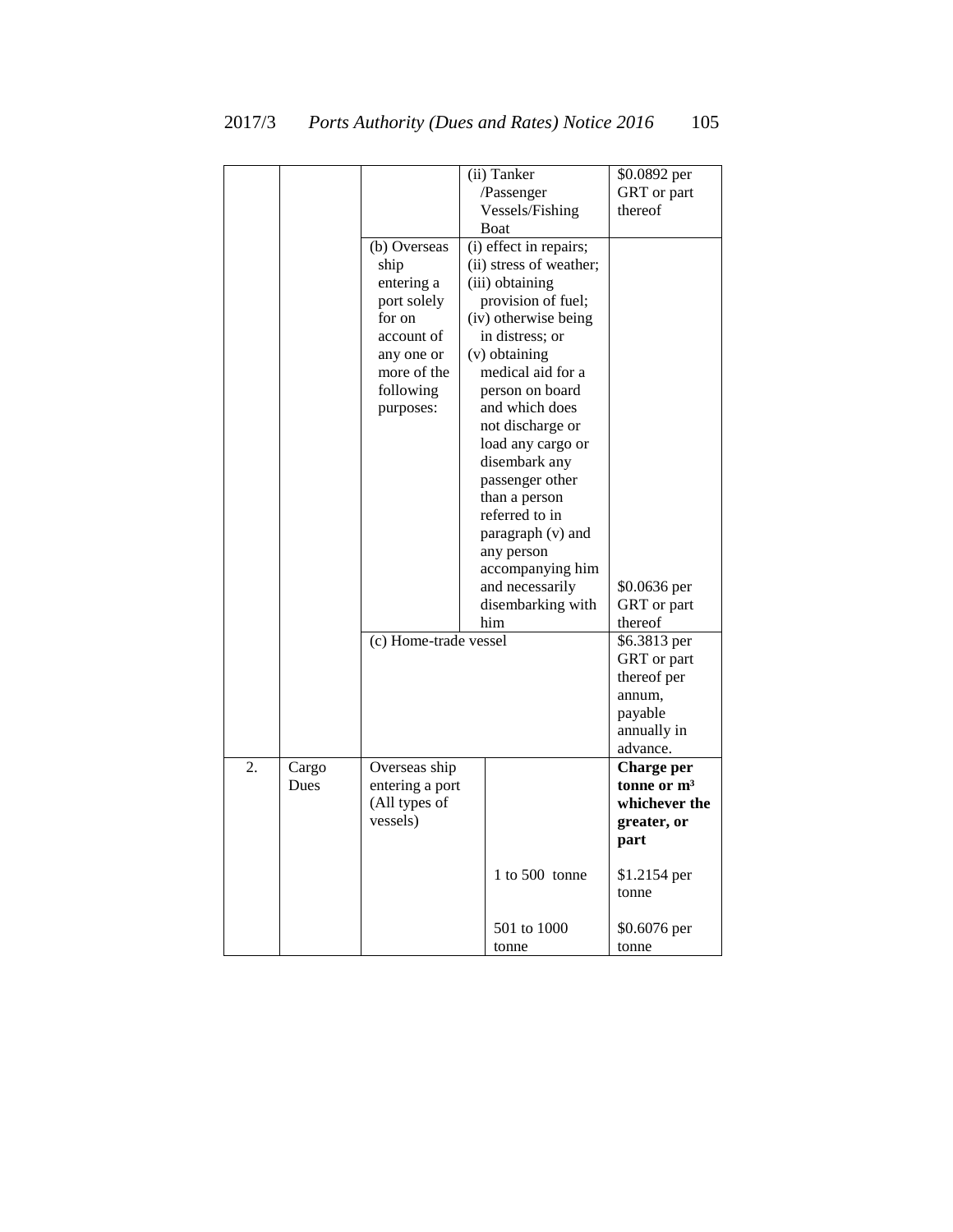|     |             |          | for 1001 tonne                  | \$0.3037 per             |
|-----|-------------|----------|---------------------------------|--------------------------|
|     |             |          | and above                       | tonne                    |
|     |             |          |                                 | per tonne or             |
|     |             |          |                                 | m <sup>3</sup> whichever |
|     |             |          |                                 | the greater, or          |
|     |             |          |                                 |                          |
|     |             |          |                                 | part thereof of          |
|     |             |          |                                 | cargo                    |
|     |             |          |                                 | discharged or<br>loaded: |
|     |             |          |                                 |                          |
|     |             |          |                                 | (a) directly             |
|     |             |          |                                 | from or to the           |
|     |             |          |                                 | vessel;                  |
|     |             |          |                                 | (b) from or to           |
|     |             |          |                                 | another                  |
|     |             |          |                                 | vessel at                |
|     |             |          |                                 | anchor or                |
|     |             |          |                                 | buoys within             |
|     |             |          |                                 | a Port; or               |
|     |             |          |                                 | $(c)$ by the             |
|     |             |          |                                 | vessel to or             |
|     |             |          |                                 | from a                   |
|     |             |          |                                 | Harbour                  |
|     |             |          |                                 | installation,            |
|     |             |          |                                 | other than a             |
|     |             |          |                                 | wharf under              |
|     |             |          |                                 | the control of           |
|     |             |          |                                 | the Ports                |
|     |             |          |                                 | Authority or             |
|     |             |          |                                 | through a                |
|     |             |          |                                 | pipeline in a            |
|     |             |          |                                 | port.                    |
|     |             |          | <b>PART II - STORAGE</b>        |                          |
|     |             |          | (A) Storage of Break-bulk cargo |                          |
| No. | <b>Item</b> |          | <b>Description of cargo</b>     | <b>Charge per</b>        |
|     |             |          |                                 | tonne or m <sup>3</sup>  |
|     |             |          |                                 | whichever the            |
|     |             |          |                                 | greater, or part         |
|     |             |          |                                 | thereof                  |
| 3.  | Storage     | (a)      | $1st$ working day               | Nil                      |
|     |             | Imported | $2nd$ working day               | <b>Nil</b>               |
|     |             | cargo:   | $3rd$ working day               | Nil                      |
|     |             |          | $4th$ working day or part       | \$7.6575 per day         |
|     |             |          | thereof each                    |                          |
|     |             |          | succeeding working              |                          |
|     |             |          | day thereafter or part          |                          |
|     |             |          | thereof                         |                          |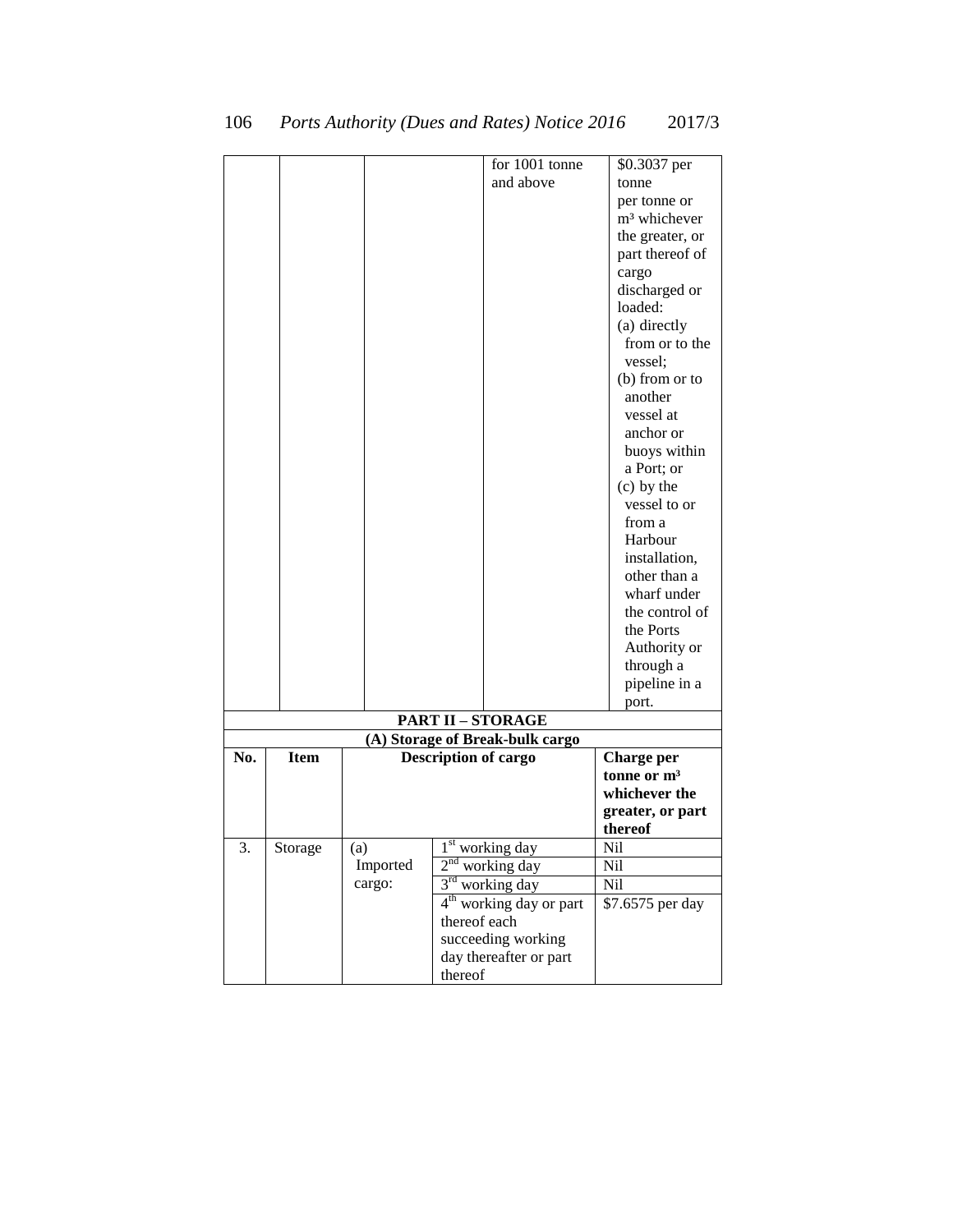|     |             | (b) Export                        | 1 <sup>st</sup><br>day        |                                    | Nil              |
|-----|-------------|-----------------------------------|-------------------------------|------------------------------------|------------------|
|     |             | cargo:                            | $2nd$ day                     |                                    | Nil              |
|     |             |                                   | $3rd$ day                     |                                    | Nil              |
|     |             |                                   | 4 <sup>th</sup>               | day or part thereof                | \$5.1051 per day |
|     |             |                                   | and each succeeding           |                                    |                  |
|     |             |                                   | day or part thereof           |                                    |                  |
|     |             |                                   | after the 3 <sup>rd</sup> day |                                    |                  |
|     |             | (c) Trans-                        | First 21 days from the        |                                    | Nil              |
|     |             | shipment                          | day the cargo was             |                                    |                  |
|     |             | cargo:                            | unloaded                      |                                    |                  |
|     |             |                                   | Each succeeding day           |                                    | \$7.6575 per day |
|     |             |                                   |                               | or part thereof after the          |                  |
|     |             |                                   | expiration of 21 days         |                                    |                  |
|     |             |                                   |                               | from the day the cargo             |                  |
|     |             |                                   | was unloaded                  |                                    |                  |
|     |             |                                   |                               | (B) Storage of Containerised Cargo |                  |
| No. | <b>Item</b> |                                   | <b>Description of cargo</b>   |                                    | Charge per day   |
|     |             |                                   |                               |                                    | or part thereof  |
|     |             |                                   |                               | Up to 20ft                         | Over 20ft        |
| 4.  | Storage of  | Empty<br>(a)                      | Imported                      | \$6.3813                           | \$12.7627        |
|     | Container   | Container                         |                               |                                    |                  |
|     |             | (b) Full or partly full           |                               | \$95.7209                          | \$153.1537       |
|     |             |                                   | <b>Imported Container</b>     |                                    |                  |
|     |             | (c) Full or partly full           |                               |                                    |                  |
|     |             | Container                         | be<br>to                      | \$63.8139                          | \$127.6281       |
|     |             | exported                          |                               |                                    |                  |
|     |             | (d) Empty Container               |                               | \$6.3813                           | \$12.7627        |
|     |             | to be exported                    |                               |                                    |                  |
|     |             | (e) The rates under               |                               |                                    |                  |
|     |             | this paragraph shall              |                               |                                    |                  |
|     |             | apply in the following<br>manner: |                               |                                    |                  |
|     |             | (i) charges under sub-            |                               |                                    |                  |
|     |             | paragraphs (a) and                |                               |                                    |                  |
|     |             |                                   | (b) of this Item shall        |                                    |                  |
|     |             | not apply until the               |                               |                                    |                  |
|     |             | expiration of three               |                               |                                    |                  |
|     |             | (3) days from the                 |                               |                                    |                  |
|     |             | date the vessel                   |                               |                                    |                  |
|     |             | departs from the                  |                               |                                    |                  |
|     |             |                                   | wharf of discharge;           |                                    |                  |
|     |             | (ii) the charge under             |                               |                                    |                  |
|     |             | sub-paragraph (c)                 |                               |                                    |                  |
|     |             |                                   | shall not apply until         |                                    |                  |
|     |             |                                   | expiration of 3 days          |                                    |                  |
|     |             | from the date a                   |                               |                                    |                  |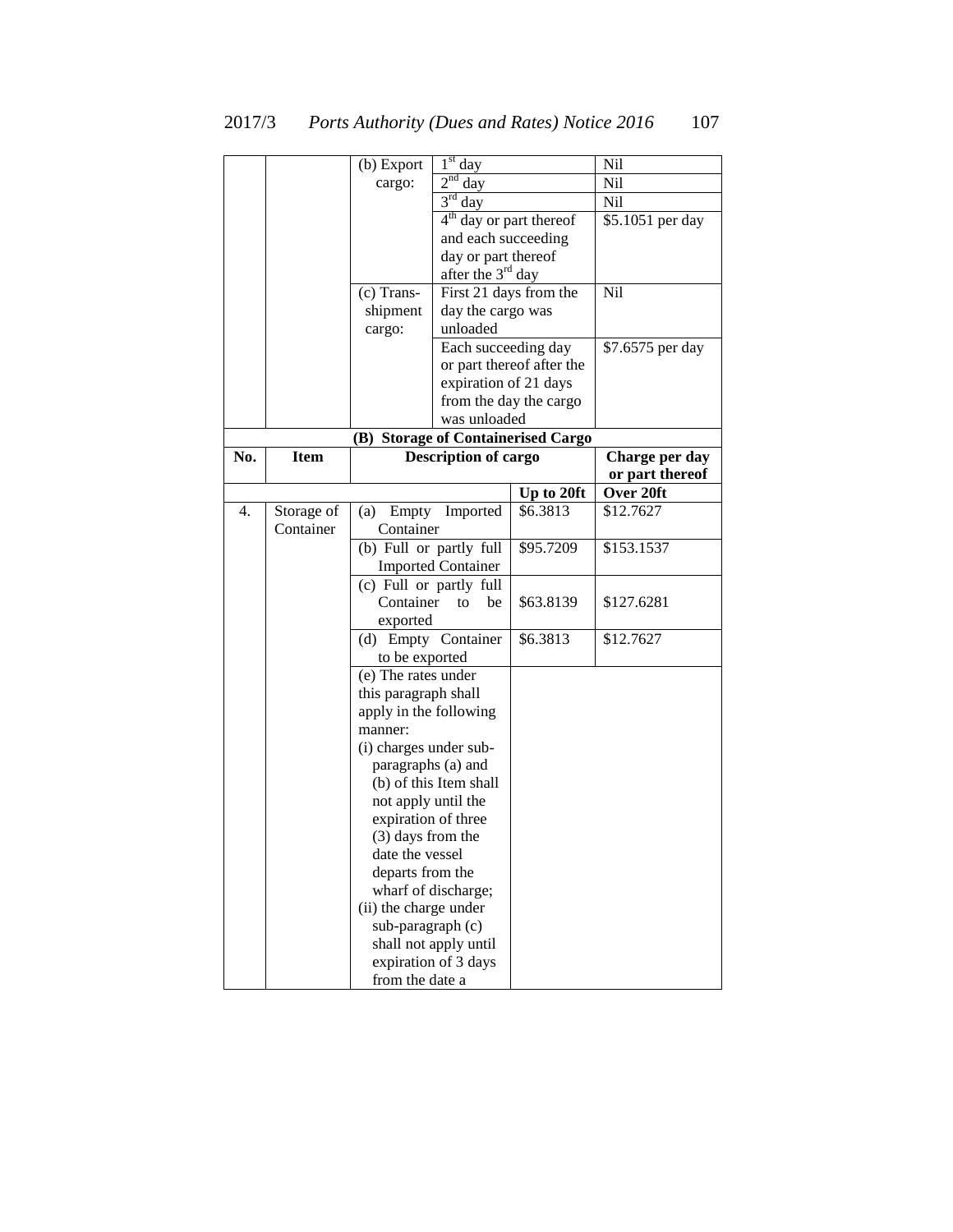|     |             | container was first                    |                            |              |
|-----|-------------|----------------------------------------|----------------------------|--------------|
|     |             | stored; and                            |                            |              |
|     |             | (iii) the charge under                 |                            |              |
|     |             | sub-paragraph (d)                      |                            |              |
|     |             | shall not apply until                  |                            |              |
|     |             | expiration of 7 days                   |                            |              |
|     |             | from the date a                        |                            |              |
|     |             | container was first                    |                            |              |
|     |             | stored.                                |                            |              |
|     |             | <b>PART III - BERTHAGE AND DOCKAGE</b> |                            |              |
| No. | <b>Item</b> | <b>Nature of Service</b>               | <b>Fees or Charges per</b> |              |
|     |             | and Vessel                             | <b>Operation/Movement</b>  |              |
| 5.  | Berthage    | (a) Container $\&$                     | (i) Labour                 | \$99.5498    |
|     |             | General Cargo                          | required for               | per hour or  |
|     |             | Vessel:                                | berthing or                | part thereof |
|     |             |                                        | unberthing                 |              |
|     |             |                                        | (ii) Berthing or           | \$99.5498    |
|     |             |                                        | unberthing                 | per hour or  |
|     |             |                                        | staff                      | part thereof |
|     |             |                                        | standing by                |              |
|     |             |                                        | (iii) Vessel up            | \$66.3666    |
|     |             |                                        | to 1500 GRT                | per hour or  |
|     |             |                                        |                            | part thereof |
|     |             |                                        | (iv) Vessel in             | \$99.5498    |
|     |             |                                        | excess of                  | per hour or  |
|     |             |                                        | 1500 GRT                   | part thereof |
|     |             | (b)Tankers/ Fishing                    | (i) Labour                 |              |
|     |             | Boats/ or any other                    | required for               | \$0.5225 per |
|     |             | vessel (This charge                    | berthing or                | GRT or part  |
|     |             | is calculated from                     | unberthing                 | thereof      |
|     |             | the time the labour                    | (ii) Berthing              | \$76.5768    |
|     |             | was ordered until                      | and unberthing             | per hour or  |
|     |             | time of actual                         | staff standing             | part thereof |
|     |             | cancellation or                        | by                         |              |
|     |             | alteration of order).                  |                            |              |
|     |             | (c) Passenger                          | (i) Labour                 | \$0.6510 per |
|     |             | Vessel                                 | required for               | GRT or part  |
|     |             |                                        | berthing or                | thereof      |
|     |             |                                        | unberthing                 |              |
|     |             |                                        | (ii) Berthing              | \$76.58 per  |
|     |             |                                        | and unberthing             | hour or part |
|     |             |                                        | staff standing             | thereof      |
|     |             |                                        | by                         |              |
| 6.  | Dockage /   | Dockage rates shall                    | (a) Container &            | \$0.09 per   |
|     | Berth       | apply to every Vessel                  | General Cargo              | GRT per      |
|     | occupancy   | which lies at, is                      | Vessel                     | day or part  |
|     |             | moored to or                           |                            | thereof      |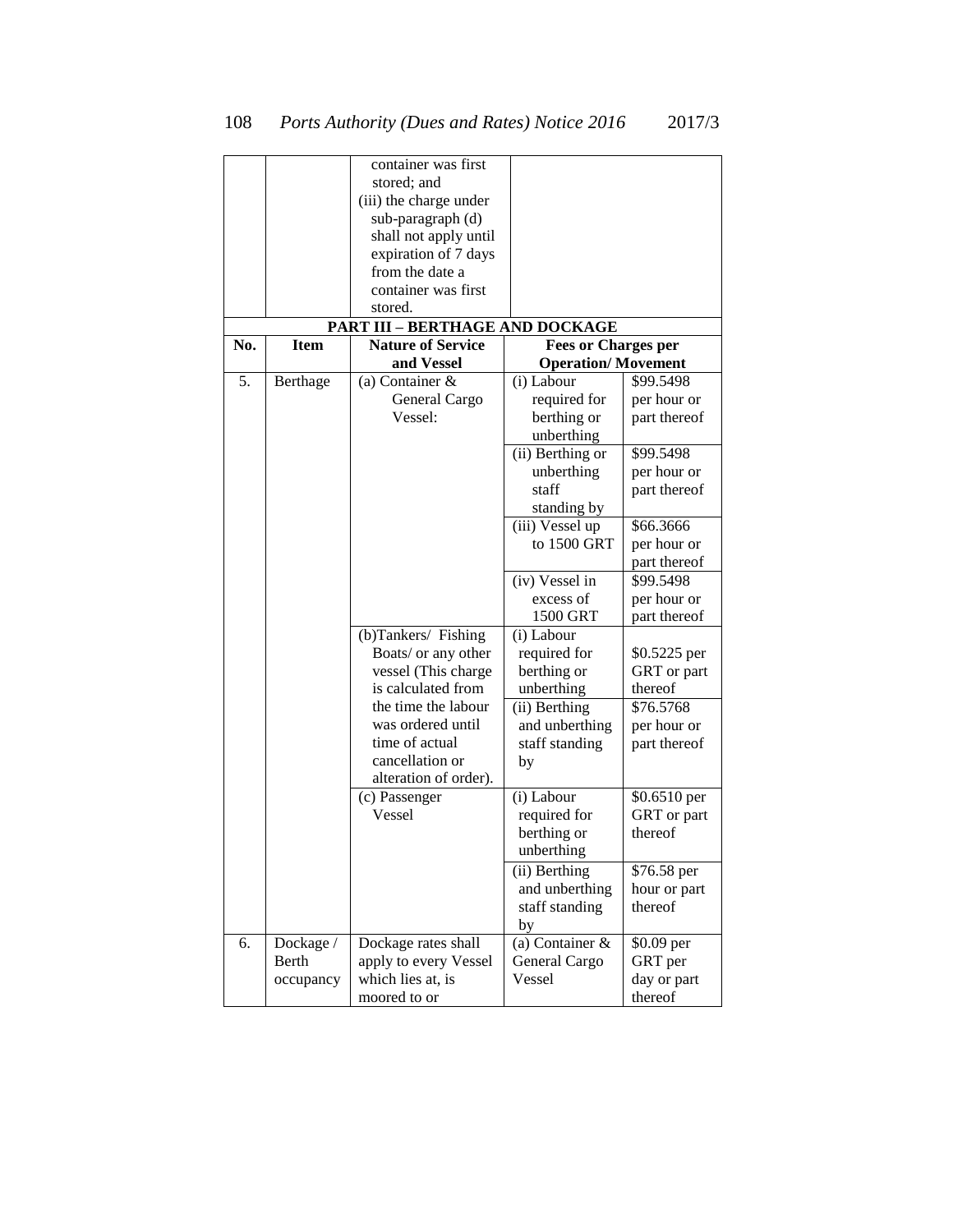|     |                                          |                | alongside another         | (b) Tanker/                         | \$0.0643 per                      |  |  |
|-----|------------------------------------------|----------------|---------------------------|-------------------------------------|-----------------------------------|--|--|
|     |                                          |                | vessel, or is docked      | Passenger                           | GRT per day                       |  |  |
|     |                                          |                | in tier at any wharf      | Vessels/                            | or part                           |  |  |
|     |                                          |                | for overseas ships        | Fishing                             | thereof                           |  |  |
|     |                                          |                | under the control of      | Boat/ or any                        |                                   |  |  |
|     |                                          |                | the Ports Authority as    | other vessel                        |                                   |  |  |
|     |                                          | follows:       |                           | (c) Home-trade                      | \$255.26 per                      |  |  |
|     |                                          |                |                           | Vessel                              | annum                             |  |  |
|     |                                          |                |                           |                                     |                                   |  |  |
|     | PART IV - LIGHT DUES AND PILOTAGE        |                |                           |                                     |                                   |  |  |
| No. | <b>Item</b>                              |                | <b>Description</b>        |                                     | <b>Rates</b>                      |  |  |
| 7.  | Light                                    |                | Overseas ship entering    | (a) Container                       | \$66.37 per                       |  |  |
|     | Dues                                     | a Port:        |                           | & General                           | visit                             |  |  |
|     |                                          |                |                           | Cargo                               |                                   |  |  |
|     |                                          |                |                           | Vessel                              |                                   |  |  |
|     |                                          |                |                           | (b) Tanker/                         | \$127.63 per                      |  |  |
|     |                                          |                |                           | Passenger                           | visit                             |  |  |
|     |                                          |                |                           | Vessel/                             |                                   |  |  |
|     |                                          |                |                           | Fishing                             |                                   |  |  |
|     |                                          |                |                           | Boat/ or                            |                                   |  |  |
|     |                                          |                |                           | any other                           |                                   |  |  |
|     |                                          |                |                           | vessel                              |                                   |  |  |
|     |                                          |                |                           | $(c)$ Home-                         | \$255.26 per                      |  |  |
|     |                                          |                |                           | trade                               | annum payable                     |  |  |
|     |                                          |                |                           | vessel                              | annually in                       |  |  |
|     |                                          |                |                           |                                     | advance                           |  |  |
| 8.  | Pilotage                                 | Overseas ship: |                           | (i) Container                       | \$0.16 per GRT                    |  |  |
|     |                                          |                |                           | & General                           |                                   |  |  |
|     |                                          |                |                           | Cargo                               |                                   |  |  |
|     |                                          |                |                           | Vessel                              |                                   |  |  |
|     |                                          |                |                           | (ii) Tanker/                        | \$0.23 per GRT                    |  |  |
|     |                                          |                |                           | Fishing                             |                                   |  |  |
|     |                                          |                |                           | Boat/ or                            |                                   |  |  |
|     |                                          |                |                           | any other                           |                                   |  |  |
|     |                                          |                |                           | vessel                              |                                   |  |  |
|     |                                          |                |                           | (iii)                               | \$0.0636 per                      |  |  |
|     |                                          |                |                           | Passenger                           | <b>GRT</b>                        |  |  |
|     |                                          |                |                           | Vessels                             |                                   |  |  |
|     |                                          |                |                           | <b>PART V - MISCELLANEOUS RATES</b> |                                   |  |  |
| No. | <b>Item</b>                              |                |                           | <b>Description</b>                  | <b>Rates</b>                      |  |  |
| 9.  |                                          |                |                           |                                     |                                   |  |  |
|     | Licence for bringing<br>in machinery for |                | License to bring into and | machinery for hoisting and          | \$303.8805 per<br>tonne per truck |  |  |
|     | hoisting and                             |                |                           | conveying cargo property of         | per annum                         |  |  |
|     | conveying of                             |                |                           | the Ports Authority or under        |                                   |  |  |
|     | cargoes                                  |                | its control.              |                                     |                                   |  |  |
|     |                                          |                |                           |                                     |                                   |  |  |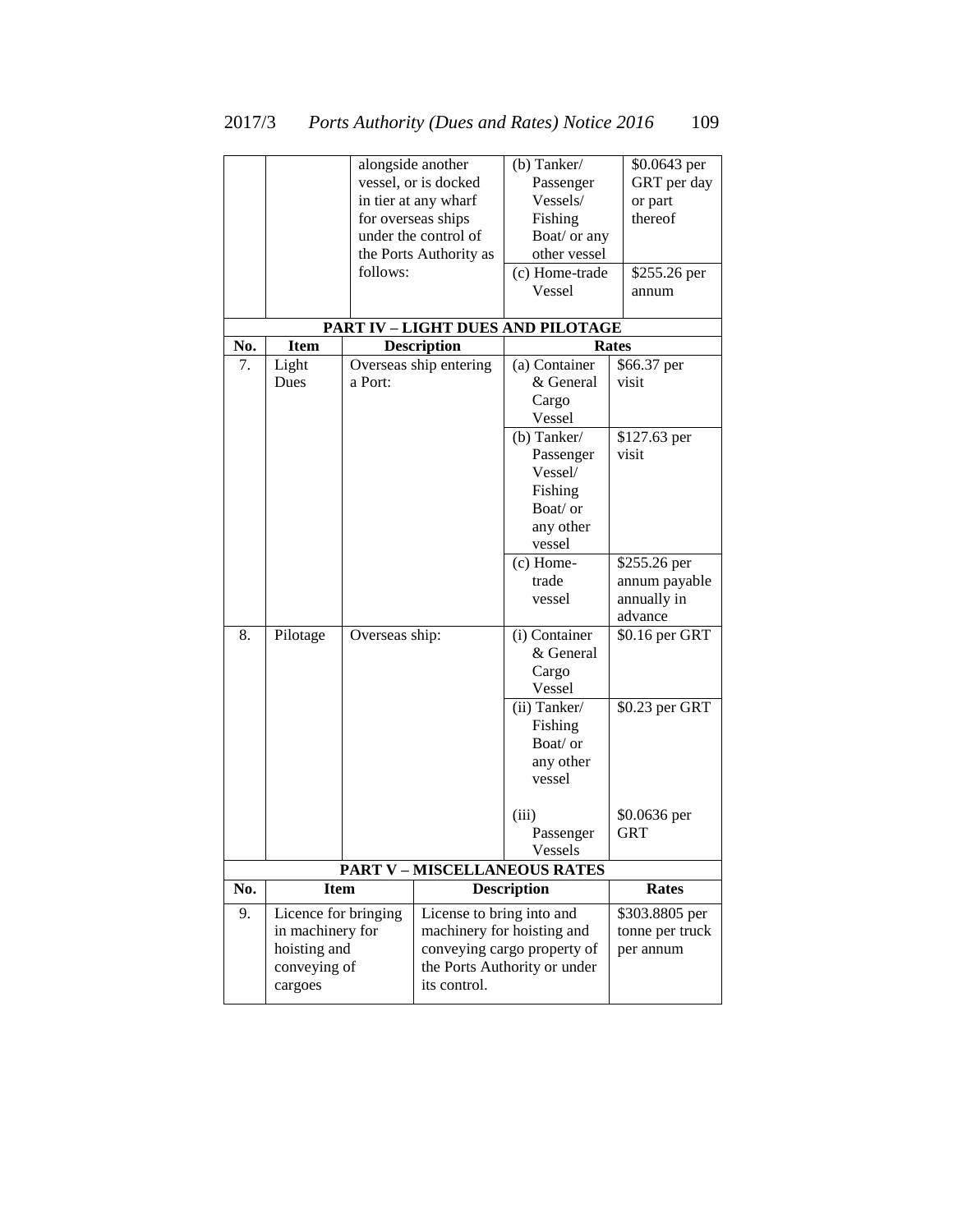| 10.               | <b>Stevedore Licence</b>                                 | License to operate as<br>the control of the Ports<br>Authority.                            | stevedore on wharves under                                 | \$25,525.64 per<br>annum                                        |
|-------------------|----------------------------------------------------------|--------------------------------------------------------------------------------------------|------------------------------------------------------------|-----------------------------------------------------------------|
| $\overline{11}$ . | Storage of stevedore<br>gear & equipment                 | mechanical equipment on<br>property of the Ports                                           | Storage of stevedores gear<br>Authority under its control. | \$607.7505 per<br>annum                                         |
| 12.               | Clearing and<br>cleaning wharf after<br>departure of:    | (b) Any other vessel                                                                       | (a) Any vessel discharging<br>tallow, cement or bitumen    | \$255.27 each<br>visit                                          |
|                   |                                                          |                                                                                            |                                                            | \$229.73 per<br>visit                                           |
| $\overline{13}$ . | ISPS Security:                                           | (a) Container & General<br>Cargo Vessel<br>(b) Tanker/Passenger<br>Vessel/Fishing Boat/ or |                                                            | \$0.1675 per<br>GRT per visit<br>$$0.1275$ per<br>GRT per visit |
| $\overline{14}$ . | Fresh Water Supply                                       | any other vessel<br>Supply of fresh water from<br>the mains to a vessel at<br>wharf        |                                                            | Cost to the<br>Port Authority<br>plus 20% of<br>such cost       |
| 15.               | <b>Electricity Supply</b>                                | Supply of electricity or<br>power from the mains to a<br>Vessel at Wharf                   |                                                            | Cost to the<br>Port Authority<br>plus 20% of<br>such cost       |
| 16.               | Plugging of reefers<br>& mechanical<br>equipment         | Use of power points for<br>mechanical equipment or<br>refrigerated containers              |                                                            | \$127.63 per<br>day or part<br>thereof                          |
| $\overline{17}$ . | Hire of Ports<br>Authority work<br>boats for the         | (a)<br>Container<br>& General                                                              | $(i)$ Up to $200$<br>HP                                    | \$191.45 per<br>hour or part<br>thereof                         |
|                   | following capacity<br>(inclusive of<br>standby hour(s)): | Cargo<br>Vessel:                                                                           | $(ii)$ 201 HP to<br>400 HP                                 | \$414.7920 per<br>hour or part<br>thereof                       |
|                   |                                                          |                                                                                            | (iii) 401 HP<br>to 600 HP                                  | \$446.7015 per<br>hour or part<br>thereof                       |
|                   |                                                          |                                                                                            | $(iv)$ 601 HP<br>to 800 HP                                 | \$574.3395 per<br>hour or part<br>thereof                       |
|                   |                                                          |                                                                                            | $(v)$ 801 HP to<br>1000 HP                                 | \$1244.3760<br>per hour or<br>part thereof                      |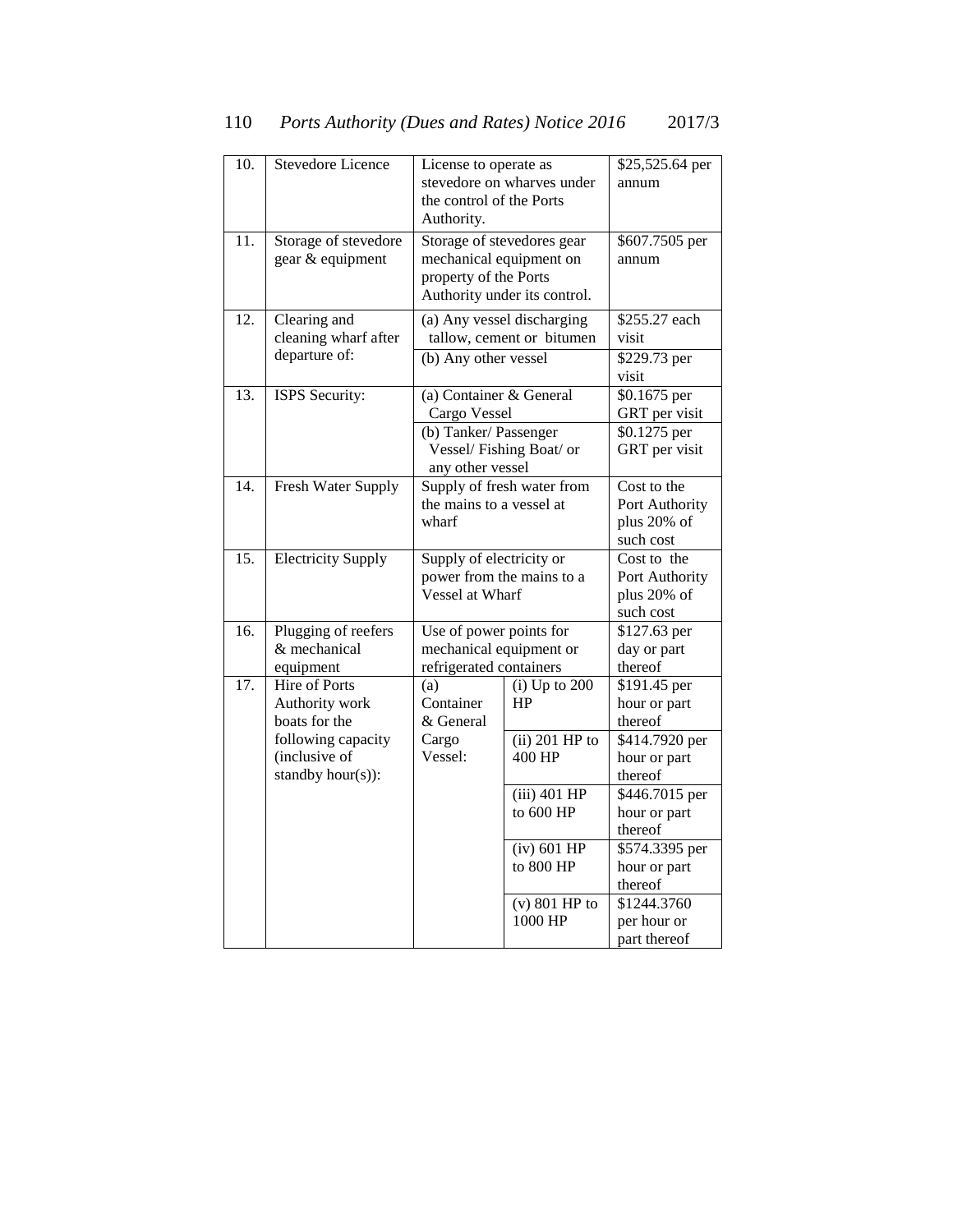|     |                                                        | (b) Tanker/<br>Passenger<br>Vessel/<br>Fishing<br>Boat:       | $(i)$ Up to 200<br>HP<br>$(ii)$ 201 HP to<br>400 HP<br>$(iii)$ 401 HP<br>to 600 HP |                               | \$127.6275 per<br>hour or part<br>thereof<br>\$255.2655 per<br>hour or part<br>thereof<br>\$382.8825 per<br>hour or part |
|-----|--------------------------------------------------------|---------------------------------------------------------------|------------------------------------------------------------------------------------|-------------------------------|--------------------------------------------------------------------------------------------------------------------------|
|     |                                                        |                                                               | $(iv)$ 601 HP<br>to 800 HP<br>$(v)$ 801 HP to                                      |                               | thereof<br>\$510.5100 per<br>hour or part<br>thereof<br>\$893.4030 per                                                   |
|     |                                                        |                                                               | 1000 HP                                                                            |                               | hour or part<br>thereof                                                                                                  |
| 18. | Hire of Ports<br>Authority work<br>boats for Towing of | (a) $Up$ to $200$ HP<br>(b) $201$ HP to $400$                 |                                                                                    | part thereof                  | \$191.4465 per hour or<br>\$414.7920 per hour or                                                                         |
|     | any type of Vessel:                                    | HP<br>(c) 401 HP to $\frac{600}{ }$<br>HP                     |                                                                                    | part thereof<br>part thereof  | \$446.7015 per hour or                                                                                                   |
|     |                                                        | (d) 601 HP to 800<br>HP<br>(e) 801 HP to $\overline{1000}$    |                                                                                    | part thereof                  | \$574.34 per hour or<br>\$1244.38 per hour or                                                                            |
|     |                                                        | HP                                                            |                                                                                    | part thereof                  |                                                                                                                          |
| 19. |                                                        | Hire of gangway<br>Hire of Ports                              |                                                                                    |                               | \$255.27 per day                                                                                                         |
| 20. |                                                        | Authority Staff for<br>Overtime and<br>special duties         |                                                                                    | such cost                     | Cost to the Ports<br>Authority plus 20% of                                                                               |
| 21. | Shore launch licence                                   | License to operate<br>shore launch service                    |                                                                                    |                               | \$3828.85 per annum                                                                                                      |
| 22. | Environmental<br>Charge:                               | (a) All International<br>Vessel entering<br>port              |                                                                                    | \$0.0636 per GRT per<br>visit |                                                                                                                          |
|     |                                                        | (b) Home-trade<br>(Domestic) Vessel                           |                                                                                    | annum                         | \$5.1030 per GRT per                                                                                                     |
| 23. | Telephone<br><b>Connection Fee</b>                     | Fee for connection<br>of telephone to ship                    |                                                                                    | labor                         | \$127.63 per telephone<br>connection plus cost of                                                                        |
| 24. | Fee for inspection of<br>dangerous goods               | Inspection of<br>inflammable liquid<br>and dangerous<br>goods |                                                                                    | part thereof                  | \$38.2935 per hour or                                                                                                    |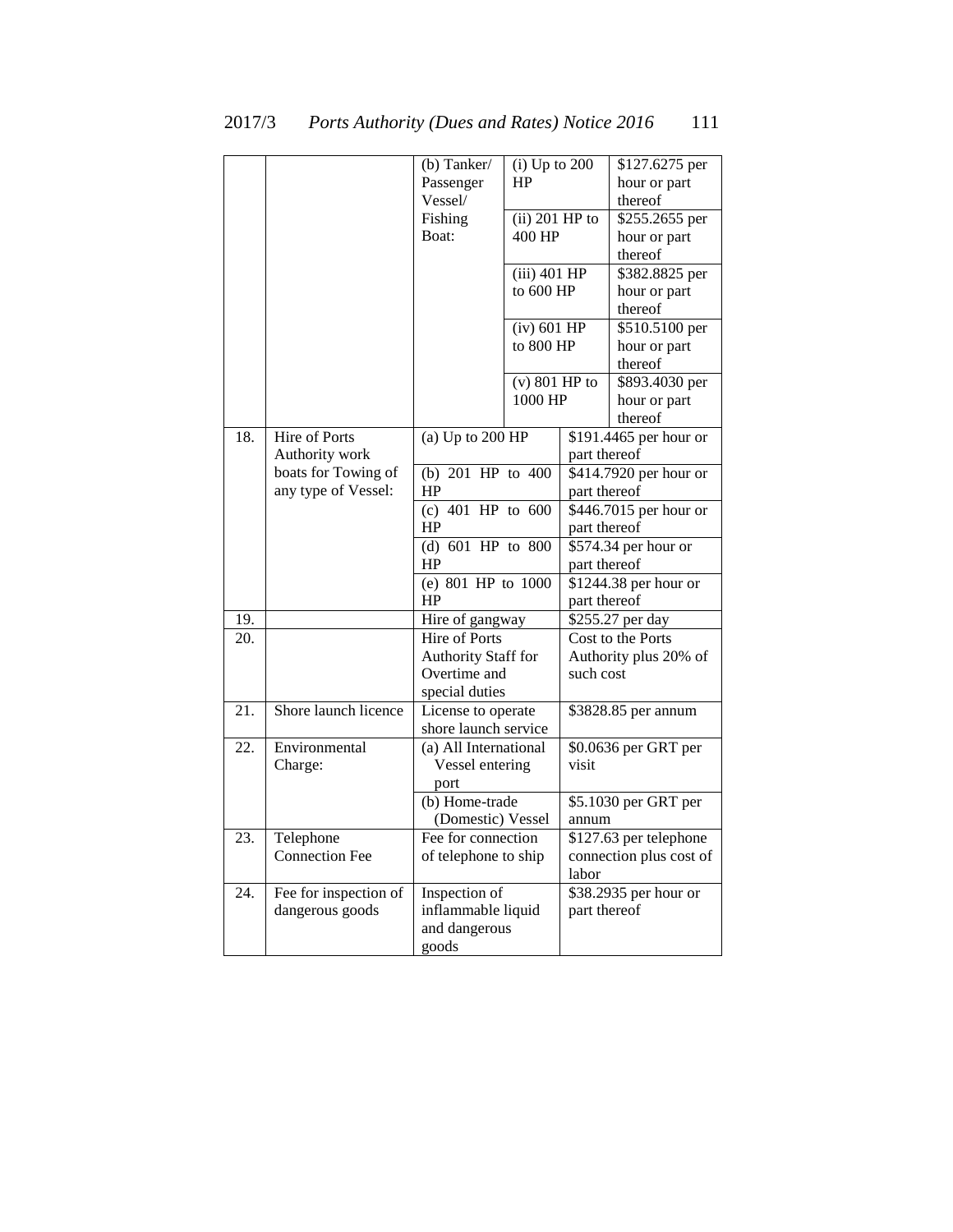| 25. | Domestic Wharfage:          | (a) for bunkering/                       |                            |                            | \$0.0636 per liter                   |                             |
|-----|-----------------------------|------------------------------------------|----------------------------|----------------------------|--------------------------------------|-----------------------------|
|     |                             | discharging of fuel                      |                            |                            |                                      |                             |
|     |                             | (b)<br>(i)                               |                            | \$1.3369 per vehicle       |                                      |                             |
|     |                             | toll:                                    | Commercial                 |                            |                                      |                             |
|     |                             |                                          | Vehicle                    |                            |                                      |                             |
|     |                             |                                          | $(ii)$ Non-                |                            |                                      | \$0.7292 per vehicle        |
|     |                             |                                          | Commercial                 |                            |                                      |                             |
|     |                             |                                          | Vehicle                    |                            |                                      |                             |
| 26. | Bus shuttle entry fee       |                                          | <b>Bus Shuttle Wharf</b>   |                            |                                      | \$500.00 per ship's         |
|     |                             | Entry                                    |                            |                            | visit                                |                             |
| 27. | <b>Identification Cards</b> | $(a)$ New ID                             |                            |                            | \$44.73 per annum                    |                             |
|     | (IDs) & Passes:             |                                          | (b) Visitor's Pass         |                            | \$6.45 per visit                     |                             |
|     |                             |                                          | (c) Renewal of ID          |                            |                                      | \$25.53 per renewal         |
|     |                             |                                          | (d) Authorised             |                            | $\overline{$6.45}$ per vehicle       |                             |
|     |                             |                                          | <b>Vehicle Pass</b>        |                            |                                      |                             |
|     |                             |                                          | (e) Loss of ID             |                            | \$127.63 per ID                      |                             |
|     |                             |                                          | (f) Tour Guide Pass        |                            | \$6.45 per person per                |                             |
|     |                             |                                          |                            |                            | visit                                |                             |
|     |                             |                                          | (g) Tour Staff             |                            | \$44.73 per person per               |                             |
|     |                             |                                          | (Permanent ID)             |                            | annum                                |                             |
| 28. | Delivery of                 | (a) Break-bulk cargo                     |                            | \$63.82 per<br>consignment |                                      |                             |
|     | cargo/goods After<br>Hours: |                                          |                            | \$63.82 per container      |                                      |                             |
|     |                             | (b) 20ft container<br>(c) 40ft container |                            | \$127.63 per container     |                                      |                             |
| 29. | Devanning of Cargo          |                                          | Full container             |                            | $(a) \leq 12m^3$                     | \$127.63 per                |
|     | at any Port                 |                                          | charges shall              | (20 ft)                    |                                      | container/                  |
|     |                             |                                          | be payable by              |                            | Container)                           | cargo                       |
|     |                             | the owner or                             |                            |                            | (b) $\leq 25m^3$                     | \$255.27 per                |
|     |                             | Agent to the                             |                            | (40 ft)                    |                                      | container/                  |
|     |                             | Ports                                    |                            |                            | Container)                           | cargo                       |
|     |                             | Authority if                             |                            |                            |                                      |                             |
|     |                             |                                          | the devanned               |                            |                                      |                             |
|     |                             | cargo is over                            |                            |                            |                                      |                             |
|     |                             | $12^{\overline{m3}}$ (20ft               |                            |                            |                                      |                             |
|     |                             |                                          | Container) or              |                            |                                      |                             |
|     |                             | over                                     |                            |                            |                                      |                             |
|     |                             | $25^{\rm m3}$ (40 ft                     |                            |                            |                                      |                             |
|     |                             | Container):                              |                            |                            |                                      |                             |
| 30. | Search Fee:                 | (a) Search                               |                            | \$12.77 per search         |                                      |                             |
|     |                             |                                          | $\overline{(b)}$ Photocopy |                            | \$0.25 per page                      |                             |
| 31. |                             | Restow                                   |                            |                            | \$3.05 per tonne or $\overline{m^3}$ |                             |
|     |                             | Charge                                   |                            |                            |                                      | whichever receives a higher |
|     |                             |                                          |                            |                            | return, or part thereof              |                             |
|     |                             |                                          |                            |                            |                                      |                             |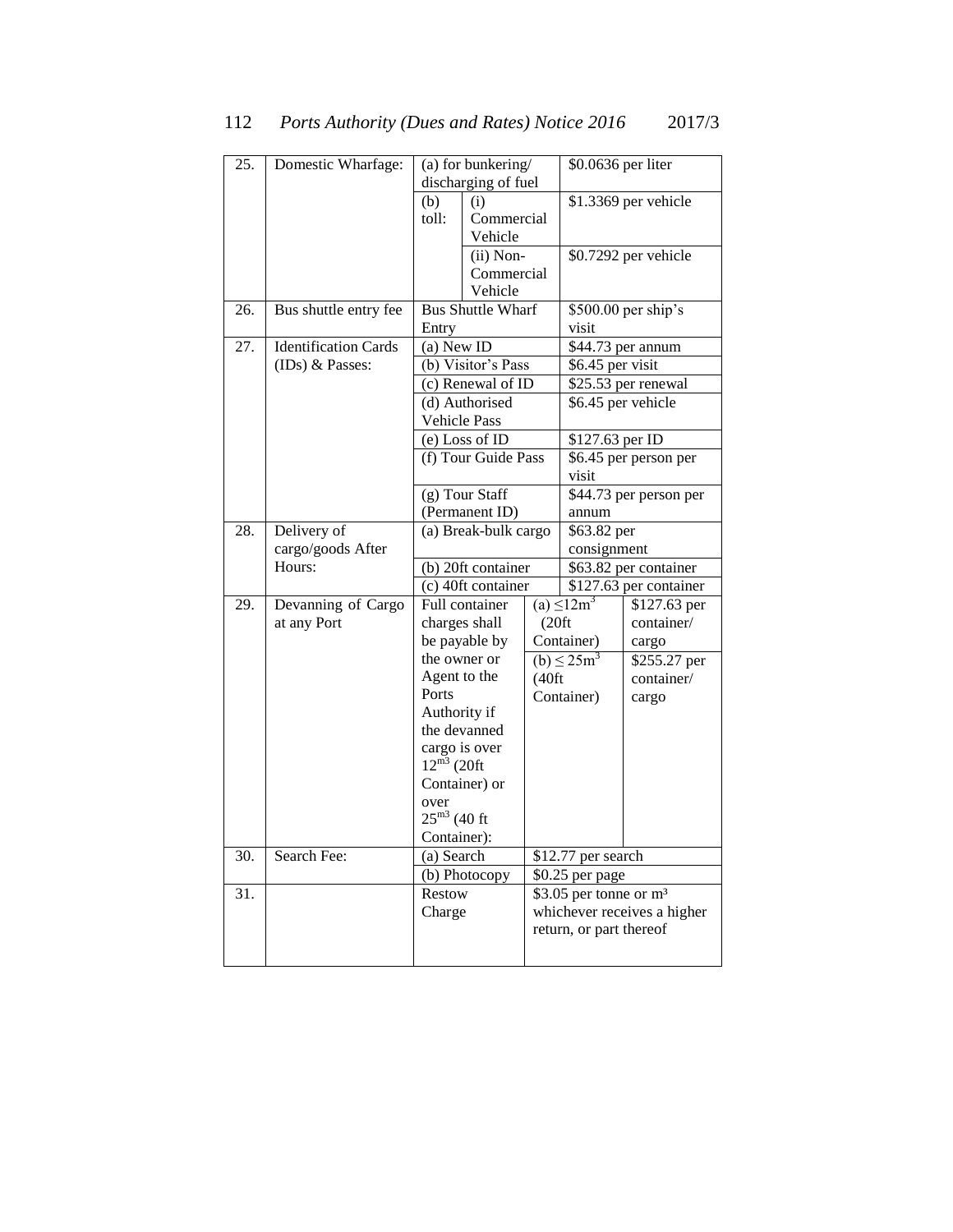| <b>PART VI - LEVIES</b> |                                     |                                   |         |                                  |  |  |
|-------------------------|-------------------------------------|-----------------------------------|---------|----------------------------------|--|--|
| No.                     | <b>Description</b>                  |                                   |         | Rates                            |  |  |
| 32.                     | (a) Use of Ports Authority covered  |                                   |         | \$14.59 per square foot per      |  |  |
|                         | areas by person duly authorised     |                                   |         | annum. Payable annually in       |  |  |
|                         | by the Ports Authority              |                                   |         | advance                          |  |  |
|                         | (b) Use of Ports Authority          |                                   |         | \$9.723 per square foot per      |  |  |
|                         | uncovered areas by persons duly     |                                   |         | annum. Payable annually in       |  |  |
|                         |                                     | authorised by the Ports Authority | advance |                                  |  |  |
|                         | (c) Use of Slipway                  |                                   |         | \$103.32 per ton or part thereof |  |  |
|                         |                                     |                                   |         | per annum                        |  |  |
|                         | <b>PART VII - ARRIVAL NOTICES</b>   |                                   |         |                                  |  |  |
| No.                     | <b>Item</b>                         | <b>Description</b>                |         | <b>Rates</b>                     |  |  |
| 33.                     | Agents or                           | (a) Standard                      |         | \$63.82 per call and             |  |  |
|                         | Owners arrival                      |                                   |         | every change                     |  |  |
|                         | advice for ship's                   |                                   |         | thereafter non-                  |  |  |
|                         | <b>Expected Time</b>                |                                   |         | refundable                       |  |  |
|                         | of Arrival (ETA)                    | (b) Firm booking advice           |         | \$638.14 per call and            |  |  |
|                         | or Expected                         | to secure berth need              |         | every change                     |  |  |
|                         | Time of                             | advance notice of 4               |         | thereafter non-                  |  |  |
|                         | Departure (ETD)<br>entering a Port: | days                              |         | refundable                       |  |  |
|                         |                                     | (c)Passenger Cruise               |         | \$638.14 per call non-           |  |  |

Liner bookings in advance. Cruise Liners will have priority over

(d) Naval Ships with Diplomatic Clearance by the Ministry of Foreign Affairs and Trade and the Ministry of Prime Minister and Cabinet will have priority over cargo ships but not passenger refundable

refundable

\$638.14 per call non-

other ships

cruise liners

(e) Any change to an arrival notice issued under paragraph (a) on public holidays or weekends shall be charged at twice times the rate per call as provided under paragraph (a) above.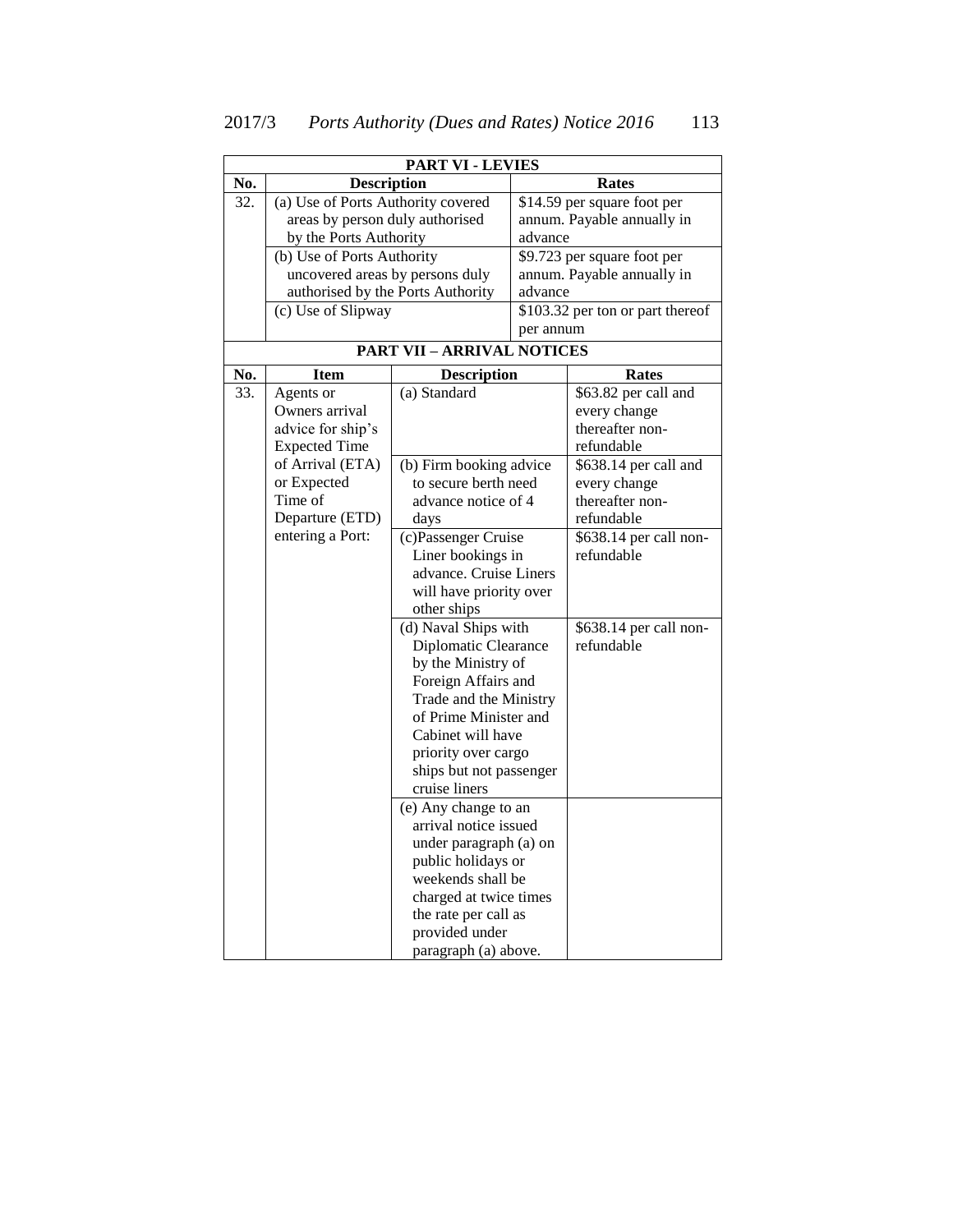| 34. | (a) All ship's cargo manifests, or manifests correctors, supplements,  |                                                              |                    |  |  |  |
|-----|------------------------------------------------------------------------|--------------------------------------------------------------|--------------------|--|--|--|
|     | or amendments, if any, shall be furnished to the Ports Authority       |                                                              |                    |  |  |  |
|     | at least 24 hours prior to ship's arrival.                             |                                                              |                    |  |  |  |
|     | (b) All ship's cargo manifest, or manifest correctors, supplements, or |                                                              |                    |  |  |  |
|     | amendments received by the Ports Authority after the ship's            |                                                              |                    |  |  |  |
|     | departure shall render the shipping agent liable for a fine of         |                                                              |                    |  |  |  |
|     | \$289.41 payable to the Ports Authority before removal of the          |                                                              |                    |  |  |  |
|     |                                                                        | corresponding cargo from any port, unless otherwise exempted |                    |  |  |  |
|     |                                                                        | by the General Manager of the Ports Authority.               |                    |  |  |  |
|     |                                                                        | PART VIII - FISHERIES WHARF BERTHAGE RATES                   |                    |  |  |  |
| 35. |                                                                        | Berthage rates for all vessels at Fisheries Wharf            |                    |  |  |  |
|     | <b>Boat Class</b><br><b>Berthing Fee</b>                               |                                                              |                    |  |  |  |
|     | Class A (9m -                                                          | \$255.27 to be paid annually commencing from the             |                    |  |  |  |
|     | 11m)                                                                   | month the boat uses the wharf and the same month             |                    |  |  |  |
|     |                                                                        | each year thereafter                                         |                    |  |  |  |
|     | Class B $(11.5m)$                                                      | \$319.0740 to be paid annually commencing from               |                    |  |  |  |
|     | $-12m$ )                                                               | the month the boat uses the wharf and the same               |                    |  |  |  |
|     |                                                                        | month each year thereafter                                   |                    |  |  |  |
|     | \$382.8825 to be paid annually commencing from<br>Class C $(12.5m)$    |                                                              |                    |  |  |  |
|     | the month the boat uses the wharf and the same<br>$-15m$ )             |                                                              |                    |  |  |  |
|     | month each year thereafter                                             |                                                              |                    |  |  |  |
|     | Class D $(15m -$                                                       | \$446.7015 to be paid annually commencing from               |                    |  |  |  |
|     | 20m)                                                                   | the month the boat uses the wharf and the same               |                    |  |  |  |
|     |                                                                        | month each year thereafter                                   |                    |  |  |  |
|     | Class E $(20.5m)$                                                      | \$510.51 to be paid annually commencing from the             |                    |  |  |  |
|     | and Over)                                                              | month the boat uses the wharf and the same month             |                    |  |  |  |
|     |                                                                        | each year thereafter                                         |                    |  |  |  |
|     | International                                                          | \$638.14 per call                                            |                    |  |  |  |
|     | Vessels                                                                |                                                              |                    |  |  |  |
| 36. | Service                                                                | 20% of the total value of the Vessel immediately             |                    |  |  |  |
|     | rendered for                                                           | prior to being abandoned/salvaged plus cost to the           |                    |  |  |  |
|     | Abandoned/                                                             | Authority                                                    |                    |  |  |  |
|     | Salvaged                                                               |                                                              |                    |  |  |  |
|     | Vessels                                                                |                                                              |                    |  |  |  |
| 37. | Use of Marina                                                          | \$9.7240 per person per visit                                |                    |  |  |  |
|     | Facilities                                                             |                                                              |                    |  |  |  |
|     | (excluding                                                             |                                                              |                    |  |  |  |
|     |                                                                        | Long Term                                                    |                    |  |  |  |
|     | Leases)                                                                |                                                              |                    |  |  |  |
|     |                                                                        | <b>PART IX - APIA MARINA</b>                                 |                    |  |  |  |
| 38. |                                                                        | Berthage rates for all boats and vessels at Apia Marina      |                    |  |  |  |
|     |                                                                        | Length (meters)                                              | <b>Daily Rates</b> |  |  |  |
|     | $\leq 10.5m$                                                           |                                                              | \$39.63            |  |  |  |
|     |                                                                        | $> 10.5m \times 12.0m$<br>$> 12.0m \times 14.0m$             | \$47.2815          |  |  |  |
|     |                                                                        | \$54.94                                                      |                    |  |  |  |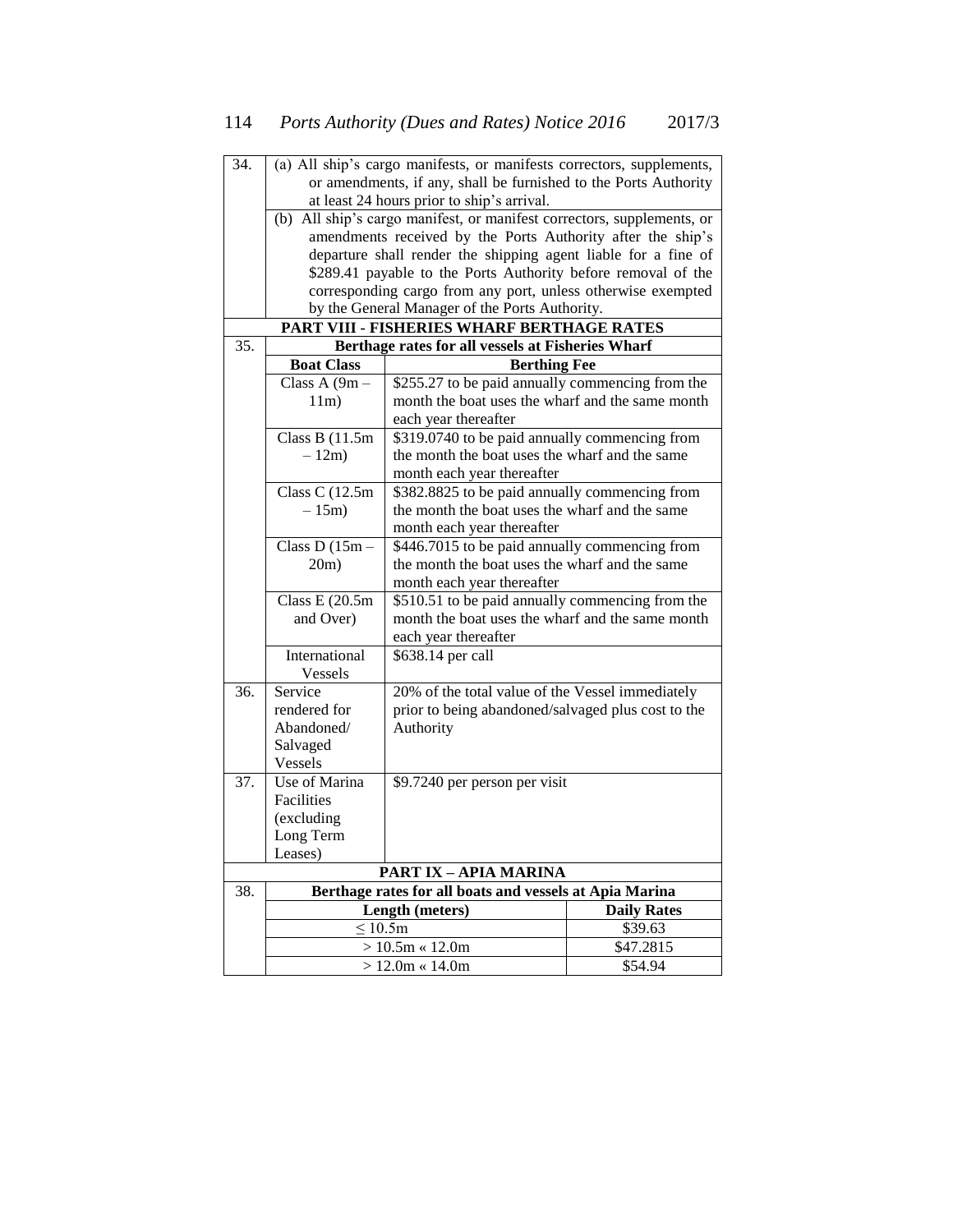### 2017/3 *Ports Authority (Dues and Rates) Notice 2016* 115

| $>14.0m \times 16.0m$ | \$66,3705  |
|-----------------------|------------|
| $>16.0m \times 18.0m$ | \$86,7930  |
| $>18.0$ m « 20.0m     | \$103.45   |
| $>$ 20.0m « 25.0m     | \$117.4215 |
| > 25.0m               | \$134,0745 |

# **SCHEDULE 2C**

| PORT WHARFAGE RATES |                   |                       |                                        |                                    |  |  |
|---------------------|-------------------|-----------------------|----------------------------------------|------------------------------------|--|--|
| No.                 | <b>Domestic</b>   | <b>Description of</b> | <b>Rates</b>                           |                                    |  |  |
|                     | <b>Port Rates</b> | Cargo                 |                                        |                                    |  |  |
| $\mathbf{1}$        |                   | <b>Imports</b>        | \$6.3834 for the first 12.3            |                                    |  |  |
|                     |                   |                       |                                        | kilograms and \$0.5672 for every   |  |  |
|                     |                   |                       |                                        | kilogram or part thereof in excess |  |  |
|                     |                   |                       | of 12.3 kilograms                      |                                    |  |  |
|                     |                   | <b>Exports</b>        | \$2.5620 per ton/ $m3$ or part thereof |                                    |  |  |
|                     |                   |                       | whichever is the greater               |                                    |  |  |
|                     |                   |                       |                                        |                                    |  |  |
| $\overline{2}$      |                   |                       | <b>Break Bulk Cargo</b>                |                                    |  |  |
|                     | Inter-            | <b>Description of</b> | <b>Charge per</b>                      | <b>Port Service</b>                |  |  |
|                     | national          | Cargo                 | tonne or $m3$                          | Charge (PSC)                       |  |  |
|                     | <b>Port Rates</b> |                       | or part                                | payable per                        |  |  |
|                     |                   |                       | thereof                                | transaction                        |  |  |
|                     |                   |                       | whichever is                           |                                    |  |  |
|                     |                   |                       | the greater                            |                                    |  |  |
|                     | $(a)$ Apia        | (i) Import            | \$6.3840                               |                                    |  |  |
|                     | <b>Imports</b>    | cargo discharge       |                                        |                                    |  |  |
|                     |                   | other than            |                                        |                                    |  |  |
|                     |                   | bulk petroleum        |                                        |                                    |  |  |
|                     |                   | (ii) Import           | \$1.344                                |                                    |  |  |
|                     |                   | bulk petroleum        |                                        |                                    |  |  |
|                     | discharge         |                       |                                        |                                    |  |  |
|                     |                   | (iii) Trans-          | \$3.1605                               |                                    |  |  |
|                     |                   | shipment Cargo        |                                        |                                    |  |  |
|                     |                   | (iv) Import           | \$6.3840                               | \$12.7680                          |  |  |
|                     |                   | break-bulk            |                                        |                                    |  |  |
|                     |                   | Cargo other           |                                        |                                    |  |  |
|                     |                   | than petroleum        |                                        |                                    |  |  |
|                     | $(b)$ Apia        | <b>Export Break</b>   | \$2.5620                               | \$6.3840                           |  |  |
|                     | <b>Exports</b>    | <b>Bulk Cargo</b>     |                                        |                                    |  |  |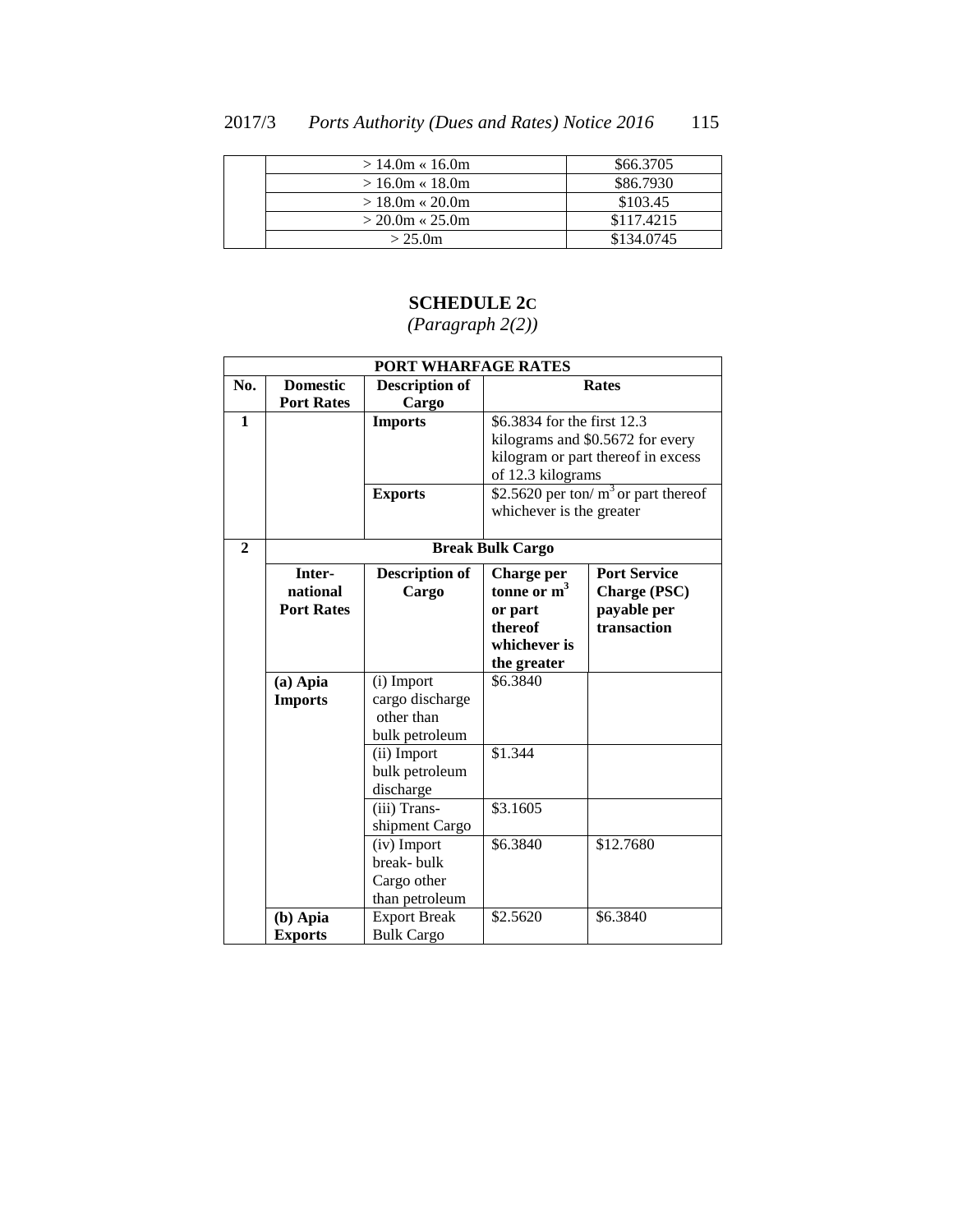|   | (c) Salelologa                                                                                                                              | Import            | \$5.1030                   | \$8.9460                                                                |  |
|---|---------------------------------------------------------------------------------------------------------------------------------------------|-------------------|----------------------------|-------------------------------------------------------------------------|--|
|   | <b>Imports</b>                                                                                                                              | <b>Break Bulk</b> |                            |                                                                         |  |
|   |                                                                                                                                             | Cargo other       |                            |                                                                         |  |
|   |                                                                                                                                             | than              |                            |                                                                         |  |
|   |                                                                                                                                             | petroleum         |                            |                                                                         |  |
|   |                                                                                                                                             |                   |                            |                                                                         |  |
| 3 |                                                                                                                                             |                   | <b>Containerised Cargo</b> |                                                                         |  |
|   | <b>International</b>                                                                                                                        | <b>Descriptio</b> | Charge per                 | <b>Port Service</b>                                                     |  |
|   | <b>Port Rates</b>                                                                                                                           | n of Cargo        | container                  | Charge (PSC)<br>payable per                                             |  |
|   |                                                                                                                                             |                   |                            | transaction                                                             |  |
|   | (a) Apia                                                                                                                                    | $(i)$ 10ft        | \$74.0355                  | \$127.6275                                                              |  |
|   | <b>Imports</b>                                                                                                                              | Container         |                            |                                                                         |  |
|   |                                                                                                                                             | $(ii)$ 20ft       | \$146.78                   | \$255.27                                                                |  |
|   |                                                                                                                                             | Container         |                            |                                                                         |  |
|   |                                                                                                                                             | $(iii)$ 40ft      | \$319.074                  | \$446.7015                                                              |  |
|   |                                                                                                                                             | Container         |                            |                                                                         |  |
|   |                                                                                                                                             |                   |                            |                                                                         |  |
|   | (b) Apia                                                                                                                                    | $(i)$ 10ft        | \$2.5620                   | \$12.77                                                                 |  |
|   | <b>Exports</b>                                                                                                                              | Container         |                            |                                                                         |  |
|   |                                                                                                                                             | $(ii)$ 20ft       | \$38.2935                  | \$63.82                                                                 |  |
|   |                                                                                                                                             | Container         |                            |                                                                         |  |
|   |                                                                                                                                             | $(iii)$ 40ft      | \$127.6275                 | \$191.45                                                                |  |
|   |                                                                                                                                             | Container         |                            |                                                                         |  |
|   |                                                                                                                                             |                   |                            |                                                                         |  |
|   | (c) Salelologa                                                                                                                              | $(i)$ 10ft        | \$54.8835                  | \$95.72                                                                 |  |
|   | <b>Imports</b>                                                                                                                              | Container         |                            |                                                                         |  |
|   |                                                                                                                                             | $(ii)$ 20ft       | \$108.486                  | \$191.45                                                                |  |
|   |                                                                                                                                             | Container         |                            |                                                                         |  |
|   |                                                                                                                                             | $(iii)$ 40ft      | \$236.1135                 | \$331.8315                                                              |  |
|   |                                                                                                                                             | Container         |                            |                                                                         |  |
|   |                                                                                                                                             |                   |                            |                                                                         |  |
| 4 | Wharfage rates must be paid on all cargo whether manifested or not,                                                                         |                   |                            |                                                                         |  |
| 5 | each time it passes over a wharf or is handled in a port.                                                                                   |                   |                            |                                                                         |  |
|   | Full wharfage rates plus port service charges as determined by the<br>Ports Authority must be paid upon arrival of each vessel on all cargo |                   |                            |                                                                         |  |
|   | whether manifested or not, passing from one vessel to another.                                                                              |                   |                            |                                                                         |  |
| 6 | Despite paragraphs 4 and 5 of this Schedule, if any cargo is discharged                                                                     |                   |                            |                                                                         |  |
|   | and reloaded on an overseas vessel to facilitate stowage, such cargo                                                                        |                   |                            |                                                                         |  |
|   | shall be liable to a surcharge of equal to 50% of the applicable                                                                            |                   |                            |                                                                         |  |
|   | wharfage charge inclusive of port service charges.                                                                                          |                   |                            |                                                                         |  |
| 7 |                                                                                                                                             |                   |                            | The Ports Authority may levy a charge in the form (either tonnage or    |  |
|   |                                                                                                                                             |                   |                            | $m3$ ), whichever receives the highest return either as in the form any |  |
|   | goods lands on the wharf or as described in the cargo manifests.                                                                            |                   |                            |                                                                         |  |